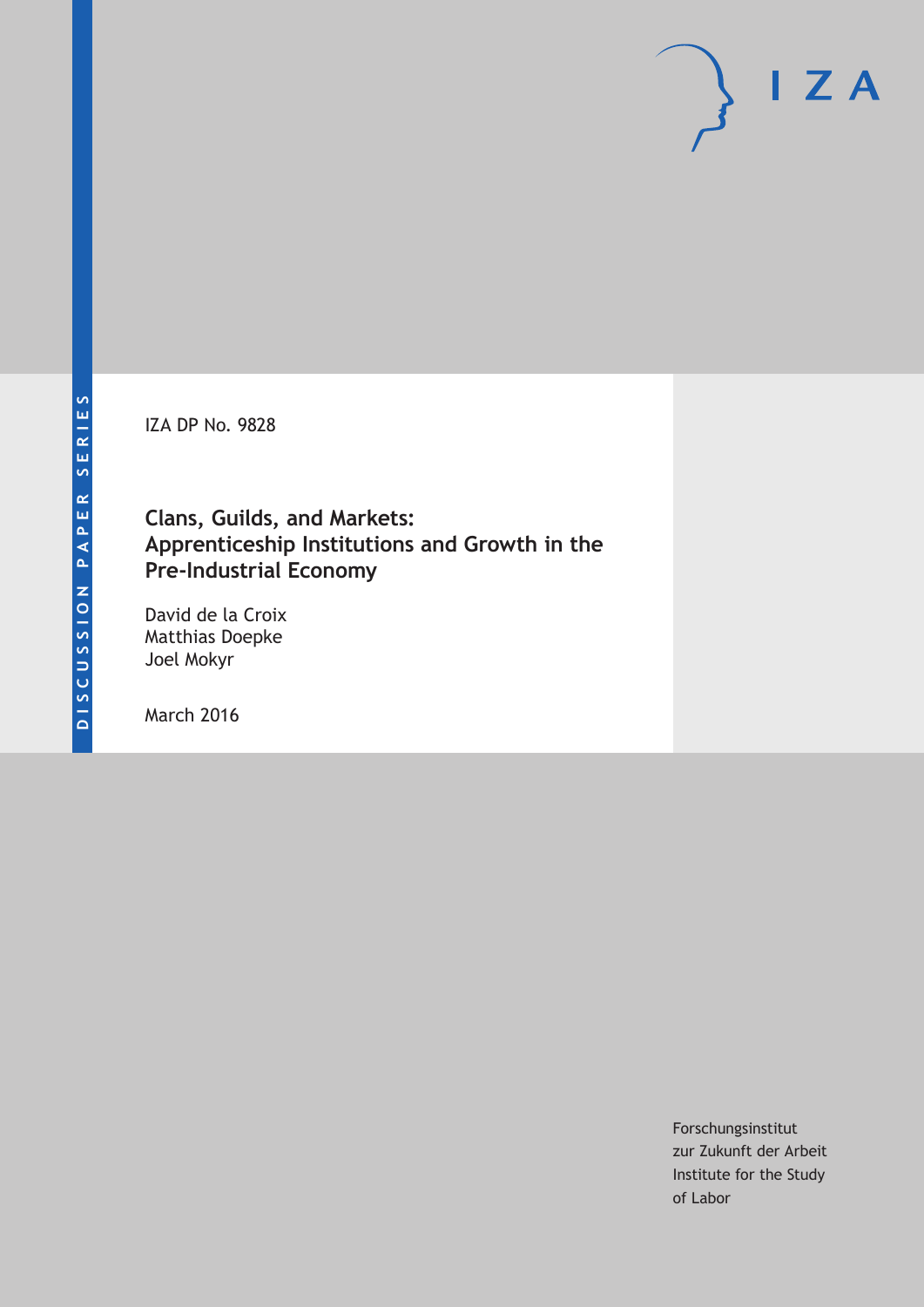# **Clans, Guilds, and Markets: Apprenticeship Institutions and Growth in the Pre-Industrial Economy**

# **David de la Croix**

*Université catholique de Louvain* 

# **Matthias Doepke**

*Northwestern University and IZA* 

# **Joel Mokyr**

*Northwestern University*

Discussion Paper No. 9828 March 2016

IZA

P.O. Box 7240 53072 Bonn Germany

Phone: +49-228-3894-0 Fax: +49-228-3894-180 E-mail: iza@iza.org

Any opinions expressed here are those of the author(s) and not those of IZA. Research published in this series may include views on policy, but the institute itself takes no institutional policy positions. The IZA research network is committed to the IZA Guiding Principles of Research Integrity.

The Institute for the Study of Labor (IZA) in Bonn is a local and virtual international research center and a place of communication between science, politics and business. IZA is an independent nonprofit organization supported by Deutsche Post Foundation. The center is associated with the University of Bonn and offers a stimulating research environment through its international network, workshops and conferences, data service, project support, research visits and doctoral program. IZA engages in (i) original and internationally competitive research in all fields of labor economics, (ii) development of policy concepts, and (iii) dissemination of research results and concepts to the interested public.

IZA Discussion Papers often represent preliminary work and are circulated to encourage discussion. Citation of such a paper should account for its provisional character. A revised version may be available directly from the author.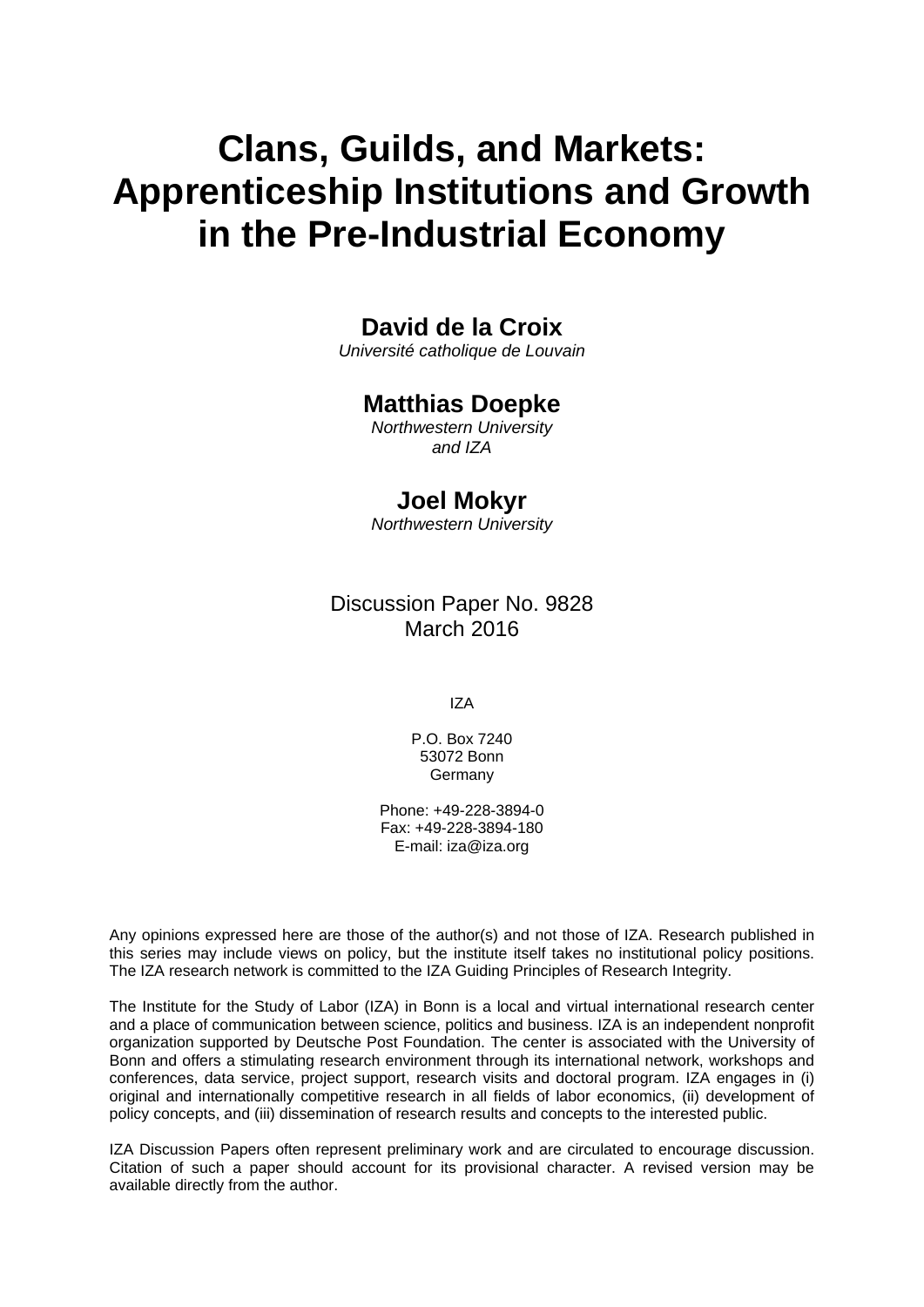IZA Discussion Paper No. 9828 March 2016

# **ABSTRACT**

# **Clans, Guilds, and Markets: Apprenticeship Institutions and Growth in the Pre-Industrial Economy\***

In the centuries leading up to the Industrial Revolution, Western Europe gradually pulled ahead of other world regions in terms of technological creativity, population growth, and income per capita. We argue that superior institutions for the creation and dissemination of productive knowledge help explain the European advantage. We build a model of technological progress in a pre-industrial economy that emphasizes the person-to-person transmission of tacit knowledge. The young learn as apprentices from the old. Institutions such as the family, the clan, the guild, and the market organize who learns from whom. We argue that medieval European institutions such as guilds, and specific features such as journeymanship, can explain the rise of Europe relative to regions that relied on the transmission of knowledge within extended families or clans.

JEL Classification: E02, J24, N10, N30, O33, O43

Keywords: apprenticeship, clans, guilds, dissemination of knowledge

Corresponding author:

 $\overline{a}$ 

Matthias Doepke Department of Economics Northwestern University 2001 Sheridan Road Evanston, IL 60208 USA E-mail: doepke@northwestern.edu

<sup>\*</sup> We thank Francisca Antman, Hal Cole, Alice Fabre, Cecilia García–Peñalosa, Murat Iyigun, Pete Klenow, Georgi Kocharkov, Lars Lønstrup, Guido Lorenzoni, Kiminori Matsuyama, Ben Moll, Michèle Tertilt, Chris Tonetti, Joachim Voth, and seminar participants at Arizona, Boulder, Konstanz, the Minneapolis Fed, Northwestern, Odense, Princeton, St. Andrews, Saint-Louis (Brussels), Stanford, UCLA, Yale, Zurich, the OLG Days conference, the CESifo Summer Workshop, the Christmas meeting of Belgian economists, the NBER Growth Meeting, and the SED Annual Meeting for comments that helped substantially improve the paper. Financial support from the National Science Foundation (grant SES- 0820409) and from the French speaking community of Belgium (grant ARC 15/19-063) is gratefully acknowledged.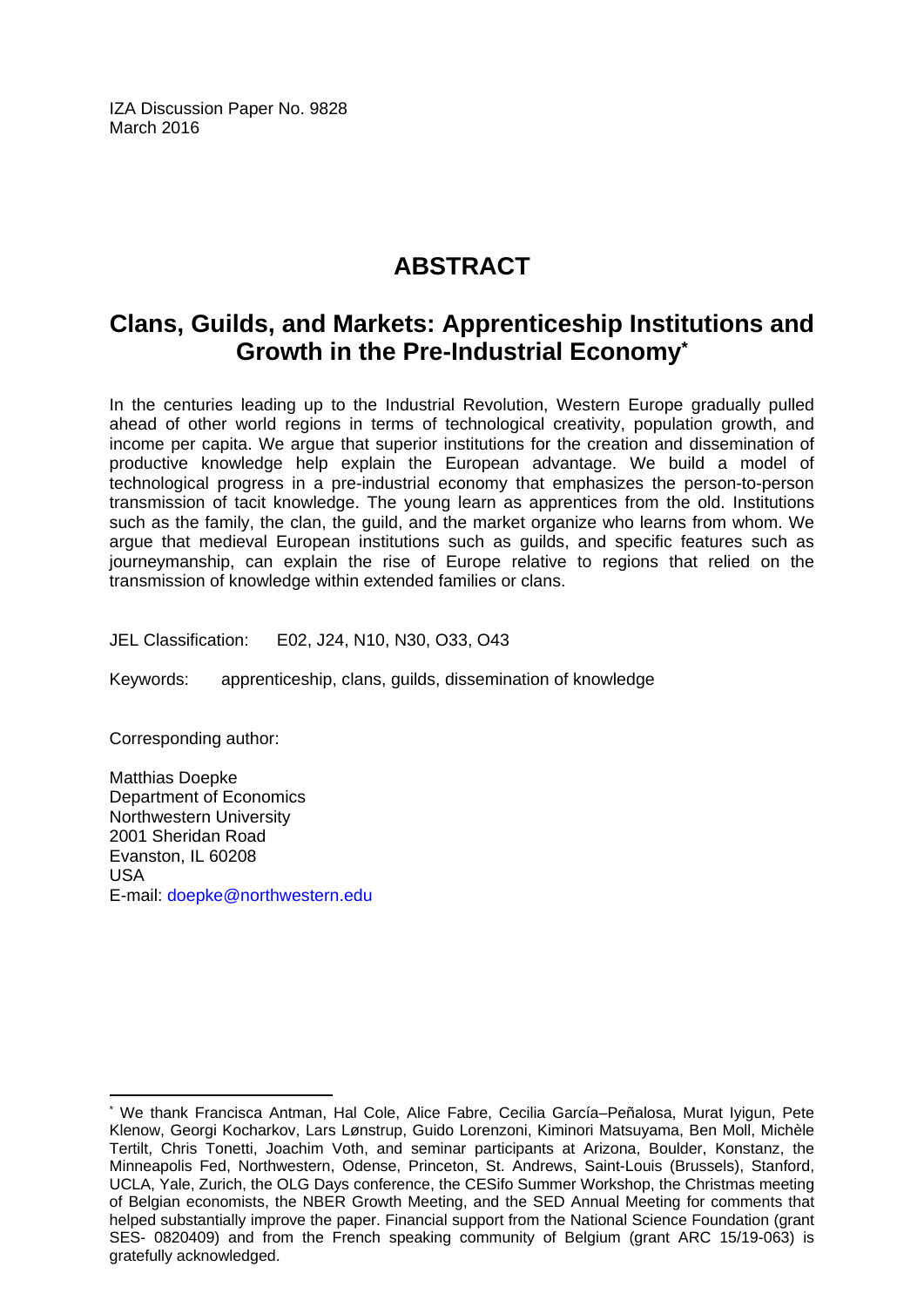# **1 Introduction**

The intergenerational transmission of skills and more generally of "knowledge how" has been central to the functioning of all economies since the emergence of agriculture. Historically, this knowledge was almost entirely "tacit" knowledge, in the standard sense used today in the economics of knowledge literature (Cowan and Foray, 1997; Foray, 2004, pp. 71–73, 96–98). Although economic historians have long recognized its the importance for the functioning of the economy (Dunlop, 1911, 1912), it is only more recently that tacit knowledge has been explicitly connected with the literature on human capital and its role in the Industrial Revolution and the emergence of modern economic growth (Humphries, 2003, 2010; Kelly, Mokyr, and Ó Gráda, 2014). The main mechanism through which tacit skills were transmitted across individuals was apprenticeship, a relation linking a skilled adult to a youngster whom he taught the trade. The literature on the economics of apprenticeship has focused on a number of topics we shall discuss in some detail below. Yet little has been done to analyze apprenticeship as a global phenomenon, organized in different modes.

In this paper, we examine the role of apprenticeship institutions in explaining economic growth in the pre-industrial era. We build a model of technological progress that emphasizes the person-to-person transmission of tacit knowledge from the old to the young (as in Lucas 2009 and Lucas and Moll 2014). Doing so allows us to go beyond the simplified representations of technological progress used in existing models of pre-industrial growth, such as Galor (2011). In our setup, a key part is played by institutions—the family, the clan, the guild, and the market—which organize who learns from whom. We argue that the archetypes of modes of apprenticeship that we consider in the model, while abstract, can be mapped into actual institutions that were prevalent throughout history in different world regions.

We use the theory to address a central question about pre-industrial growth, namely why Western Europe surpassed other regions in technological progress and growth in the centuries leading up to industrialization. In particular, we claim that medieval European institutions such as guilds, with specific features such as journeymanship, were critical in speeding up the dissemination of new productive knowledge in Europe, compared to regions that relied on the transmission of knowledge within extended families or clans.<sup>1</sup>

 $1$ Our emphasis on the role of clans in organizing economic life for comparative development is shared with Greif and Tabellini (2010), although the mechanisms considered are entirely different.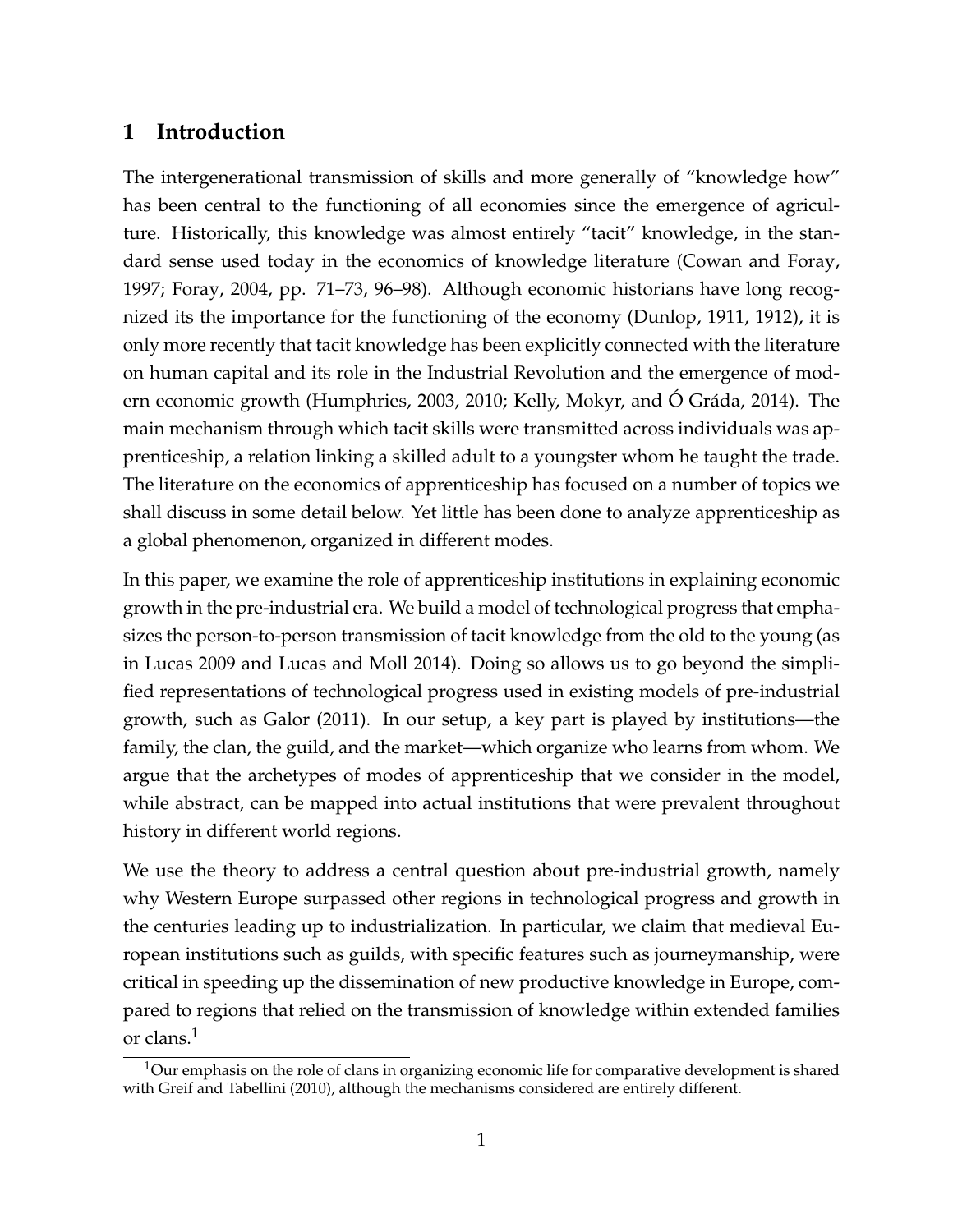Before developing a theory of the modes of institutional organization of apprenticeship and their implications for knowledge dissemination, we address three key issues one should address in modeling. First, the main issue is the extent to which the mode of organizing the transmission of skills was consistent with technological progress. We take the view from the outset that all systems of apprenticeship are consistent with at least some degree of progress. Even when the system has strong conservative elements that administer rigid tests on the existing procedures and techniques, learning by doing generates a certain cumulative drift over time that can raise productivity, even in the most conservative systems. That said, the rates at which innovation occurred within artisanal systems have differed dramatically over time, over different societies and even between different products. Differences in rates of technological progress may in principle have two different sources, namely the rate of original innovation and the speed of the dissemination of existing ideas. While we discuss implications for original innovation, our theoretical analysis focuses on the second channel. Specifically, we ask how conducive the intergenerational transmission mechanism was to the dissemination of best-practice techniques, and how conducive an apprenticeship system based on personal contacts and mostly local networks was to closing gaps between best-practice and average-practice techniques.

Second, the training contract between master and apprentice (whether formal or implicit), for obvious reasons, represents a complicated transaction. For one thing, unless that transmission occurs within the nuclear family (in a father-son line), the person negotiating the transaction is not the subject of the contract himself but his parents, raising inevitable agency problems. Moreover, the contract written with the "master" by its very nature is largely incomplete. The details of what is to be taught, how well, how fast, what tools and materials the pupil would be allowed to use, as well as other aspects such as room and board, are impossible to specify fully in advance. Equally, apart from a flat fee that many apprentices paid upfront, the other services rendered by the apprentice, such as labor, were hard to enumerate. This was, in a word, an archetypical incomplete contract. As a consequence, in our theoretical analysis moral hazard in the master-apprentice relationship is the central element that creates a need for institutions to organize the transmission of knowledge.

Third, and as a result of the contractual problems in writing an apprenticeship agreement, a variety of institutional setups for supervising and arbitrating the apprenticemaster relations can be found in the past. In all cases except direct parent-child rela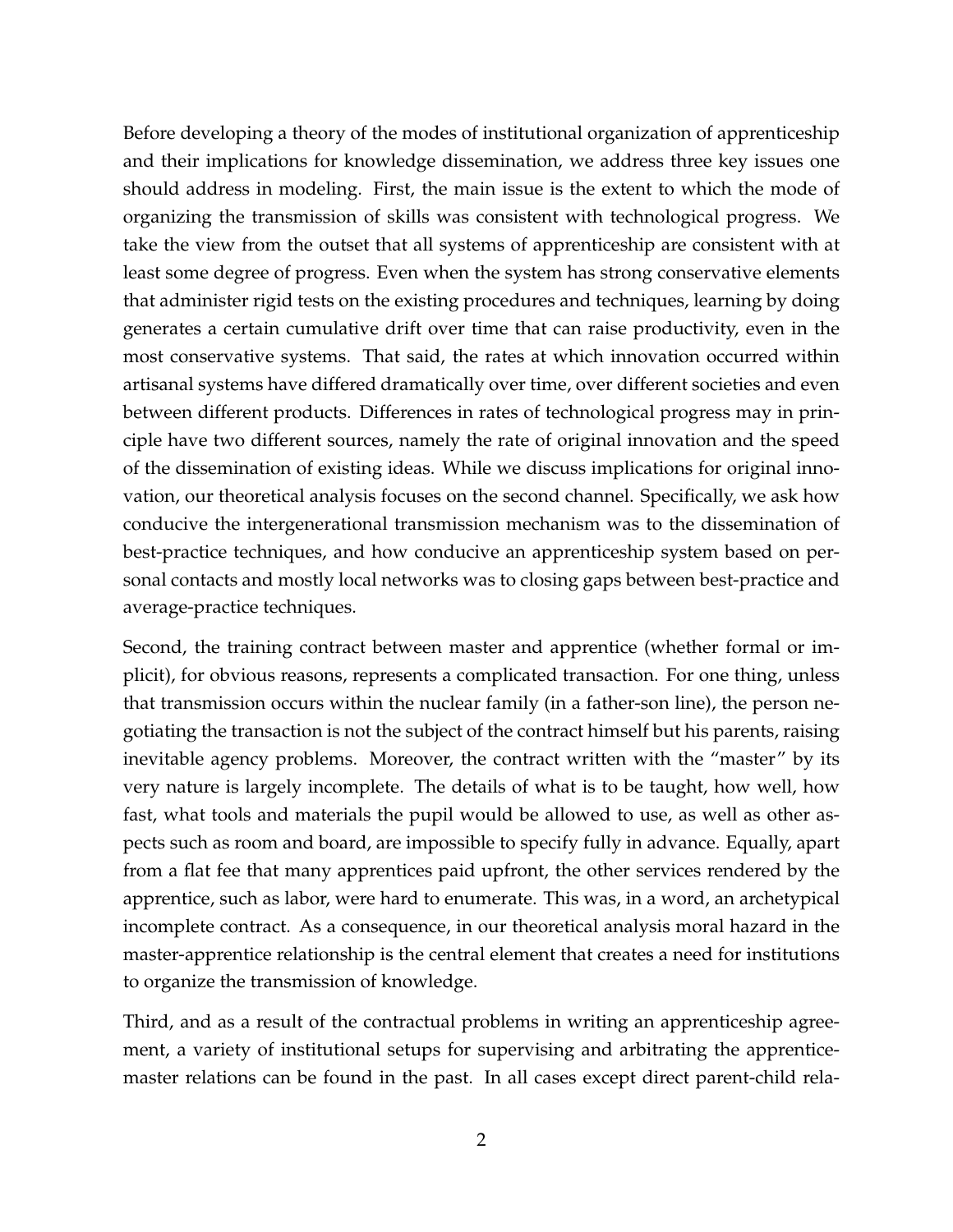tionships, some kind of enforcement mechanism was required. Basically three types of institutions can be discerned that enforced contracts and, as a result, ended up regulating the industry in some form. They were (1) informal institutions, based on reputation and trust; (2) non-state semi-formal institutions (guilds, local authorities such as the Dutch *neringen*); and (3) third party (state) enforcement usually by local authorities and courts. In many places all three worked simultaneously and should be regarded as complements, but their relative importance varied quite a bit. In our theoretical analysis, we map the wide variety of historical institutions into four archetypes, namely the (nuclear) family, the clan (i.e., a trust-based institution comprising an extended family), the guild (a semi-formal institution), and the market (which comprises formal contract enforcement by a third party).

Our theoretical model builds on a recent literature in the theory of economic growth that puts the spotlight on the dissemination of knowledge through the interpersonal exchange of ideas.<sup>2</sup> Given our focus on pre-industrial growth, the analysis is carried out in a Malthusian setting with endogenous population growth in which the factors of production are the fixed factor land and the supply of effective labor by workers ("craftsmen") in a variety of trades. Knowledge is represented as the efficiency with which craftsmen perform tasks. While there is some scope for new innovation, the main engine of technological progress is the transmission of productive knowledge from old to young workers. Young workers learn from elders through a form of apprenticeship. There is a distribution of knowledge (or productivity) across workers, and when young workers learn from multiple old workers, they can adopt the best technique to which they have been exposed. Through this process, average productivity in the economy increases over time.<sup>3</sup>

The central features of our analysis are that the transmission of knowledge (teaching)

<sup>&</sup>lt;sup>2</sup>Specifically, the underlying engine of growth in our model is closely related to Lucas (2009), who in turn builds on earlier seminal contributions by Jovanovic and Rob (1989), Kortum (1997), and Eaton and Kortum (1999). Earlier explicit models of endogenous technological progress build on R&D efforts by firms, following the seminal papers of Romer (1990) and Aghion and Howitt (1992). While such models are useful for analyzing innovation in modern times, their applicability to pre-industrial growth is doubtful, partly because legal protections for intellectual property became widespread only recently.

 $3R$  Recent growth models that build on a process of this kind (in addition to Lucas 2009) include Alvarez, Buera, and Lucas (2008, 2013), König, Lorenz, and Zilibotti (2015), Lucas and Moll (2014), Luttmer (2007, 2015), and Perla and Tonetti (2014). Among these papers, Luttmer (2015) also considers a market environment where students are matched to teachers, although without allowing for different institutions. Particularly relevant to our work is also Fogli and Veldkamp (2012), where the structure of a network has important ramifications for the rate of productivity growth. The research is also related to models of productivity growth over the very long run such as Kremer (1993) and Jones (2001).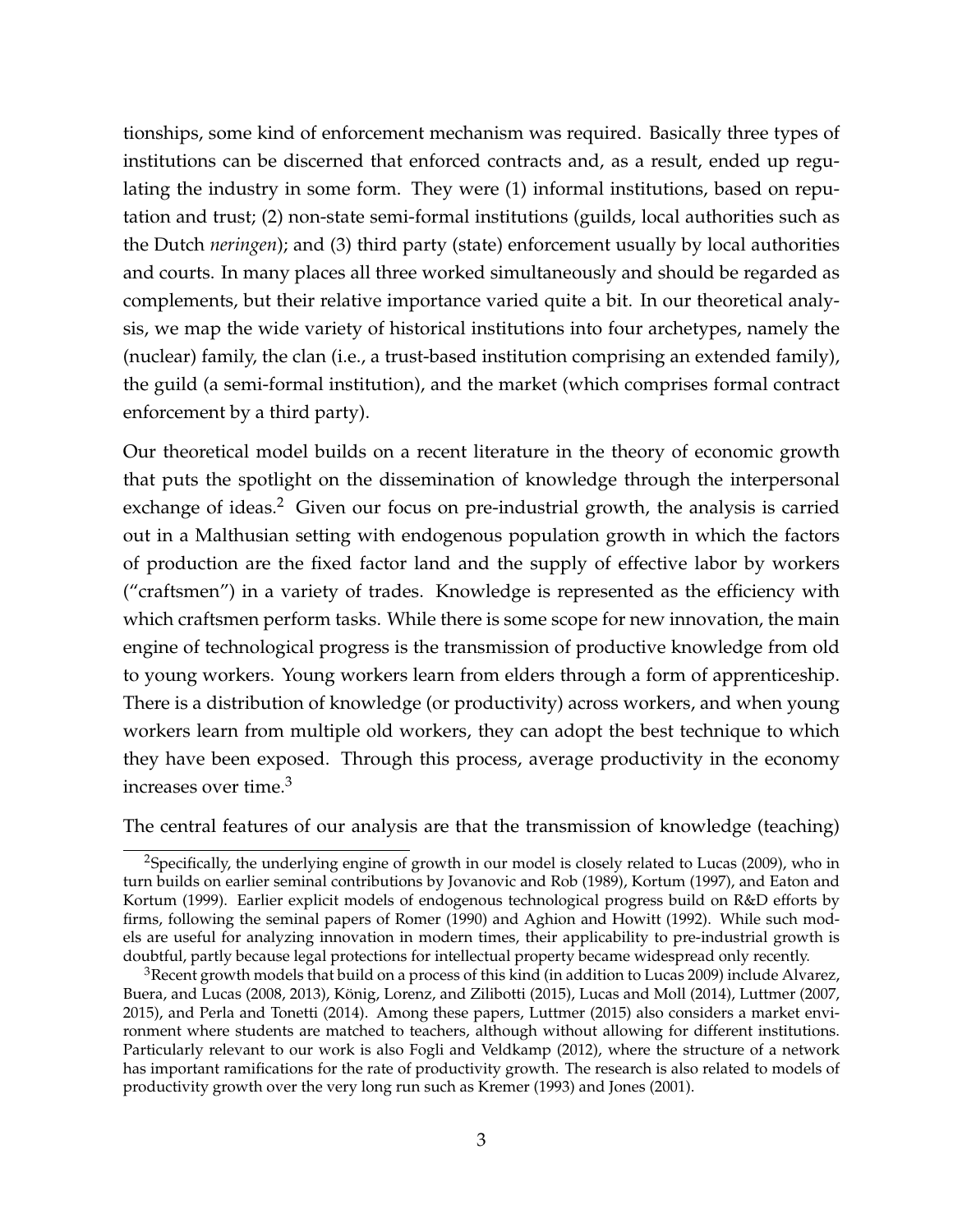requires effort on the part of the master; that this leads to a moral hazard problem in the master-apprentice relationship; and that, as a consequence, institutions that mitigate or eliminate the moral hazard problem are key determinants of the dissemination of knowledge and economic growth.<sup>4</sup>

The "family" in our analysis is the polar case where no enforcement mechanism is available that reaches beyond the nuclear family, and hence children learn only from their own parents. In the family equilibrium, there is still some technological progress due to experimentation with new ideas and innovation within the family, but there is no dissemination of knowledge, and hence the rate of technological progress is low. The "clan" is an extended family where reputation and trust provide an informal enforcement mechanism. Hence, children can become apprentices of members of the clan other than their own parents (such as aunts or uncles). The clan equilibrium leads to faster technological progress compared to the family equilibrium, because productive new ideas disseminate within each clan. The "guild" in our model is a coalition of all the masters in a given trade that provides a semi-formal enforcement mechanism, but also regulates (monopolizes) apprenticeship within the trade. Finally, the "market" is a formal enforcement institution where an outside authority (such as the state) enforces contracts, and in addition, rules are in place that prevent anticompetitive behavior (such limitations on the supply of apprenticeship imposed by guilds).

In terms of mapping the model into historical institutions, we regard most world regions (in particular China, India, and the Middle East) as being characterized by the clan equilibrium throughout the pre-industrial era. Here extended families organized most aspects of economic life, including the transmission of skills between generations. The distinctive features of Western Europe are a much larger role of the nuclear family from the first centuries of the Common Era; little significance of extended families; and an increasing relevance of institutions that do not rely on family ties (such as cities and indeed guilds) starting in the Middle Ages. Hence, in the language of the model, we view Western Europe as undergoing a transition from the family to the guild equilibrium during the Middle Ages, and onwards to the market equilibrium in the centuries leading up to the Industrial Revolution.

To explain the emerging primacy of Western Europe over other world regions, we look to the comparative growth performance of the clan and guild institutions. Both the

<sup>&</sup>lt;sup>4</sup>Additional innovations relative to the recent literature on growth based on the exchange of ideas are that we examine endogenous institutional change, and that we allow for endogenous population growth.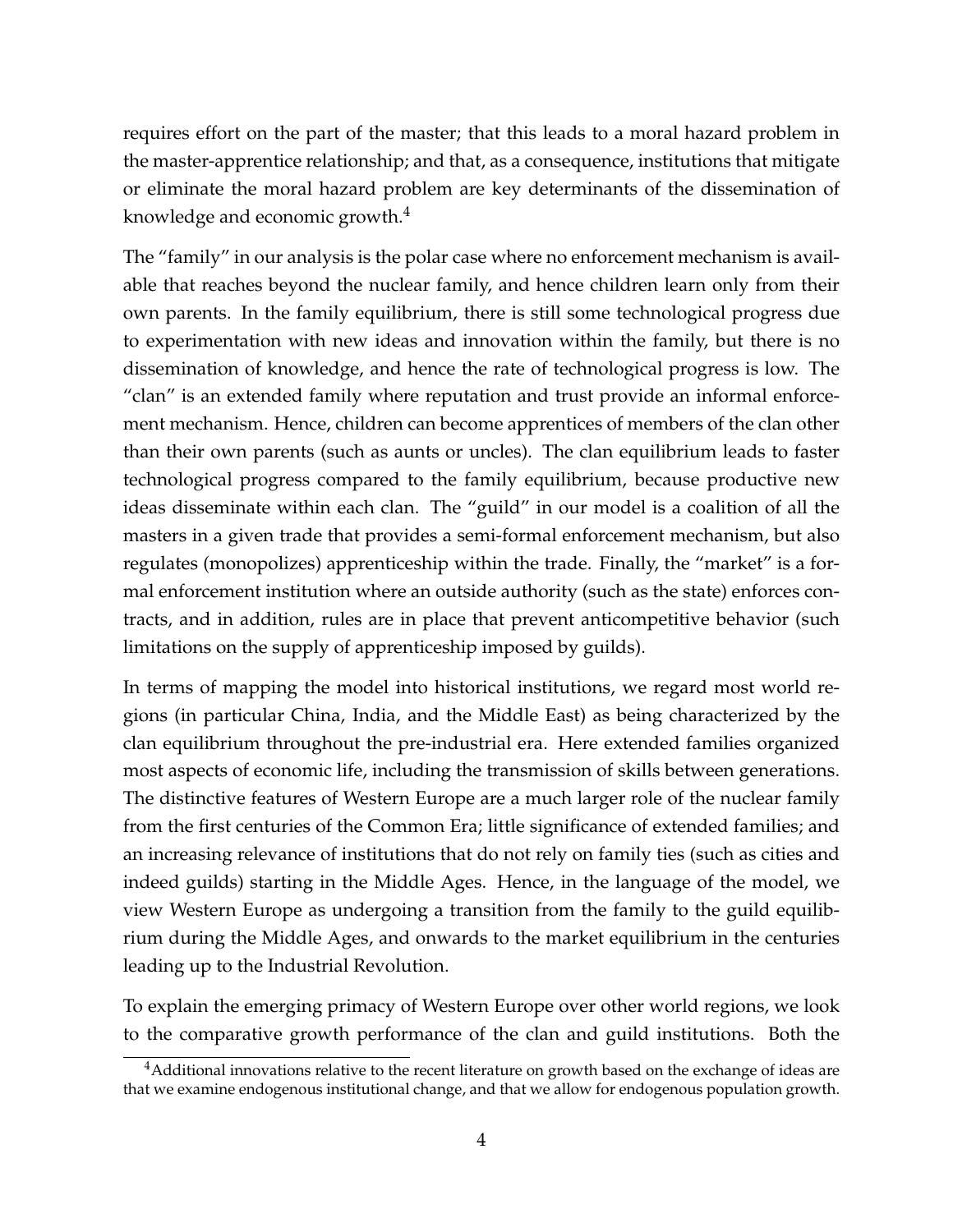clan and the guild provided for apprenticeship outside the nuclear family, and a count against the guild is the anticompetitive nature of guilds, i.e., the possibility that guilds limited access to apprenticeship to raise prices. However, our analysis identifies a much more important force that explains why the Western European system of knowledge acquisition came to dominate. Namely, apprenticeship within guilds was independent of family ties, and thus allowed for dissemination of knowledge in the entire economy, whereas in a clan based system the dissemination of knowledge was impaired. A different side of the same coin is that in a clan based system, relatively little is gained by learning from multiple elders, because given that these elders belong to the same clan, they are likely to have received the same training and thus to have very similar knowledge. In contrast, in a guild (and also in the market) family ties do not limit apprenticeship, and hence the young can sample from a much wider variety of knowledge, implying that apprenticeship is more productive and knowledge disseminates more quickly. The historical evidence shows that, indeed, in Europe master and apprentice were far less likely to be related to each other than elsewhere. Moreover, the guild system sometimes included specific features, in particular journeymanship, that had the effect of providing access to a broader range of knowledge and fostering the spread of new techniques and ideas. In a narrower system based on blood relationships, such a wide exchange of ideas was not feasible.

Our framework can also be used to explore why institutional change (i.e., the adoption of guilds and, later on, the market) took place in Europe, but not elsewhere. If adopting new institutions is costly, the incentive to adopt will be lower when the initial economic system is relatively more successful, i.e., in a clan-based economy compared to a familybased economy. If the cost of adopting new institutions declines with population density, it is possible that new institutions will only be adopted if the economy starts out in the family equilibrium, but not if the clan equilibrium is the initial condition. We also discuss complementary mechanisms (going beyond the formal model) that are likely to have contributed also to faster institutional change in Europe.

The paper engages three recent literatures in economic history that have received considerable attention. One is the debate over whether craft guilds were on balance a hindrance to technological progress, or whether they stimulated it by supporting apprenticeship relations (for a recent summary, see van Zanden and Prak, eds. 2013b and Ogilvie 2004). The second new literature is the one emphasizing the ingenuity of artisans and skilled workers in generating knowledge, and minimizing the classic distinc-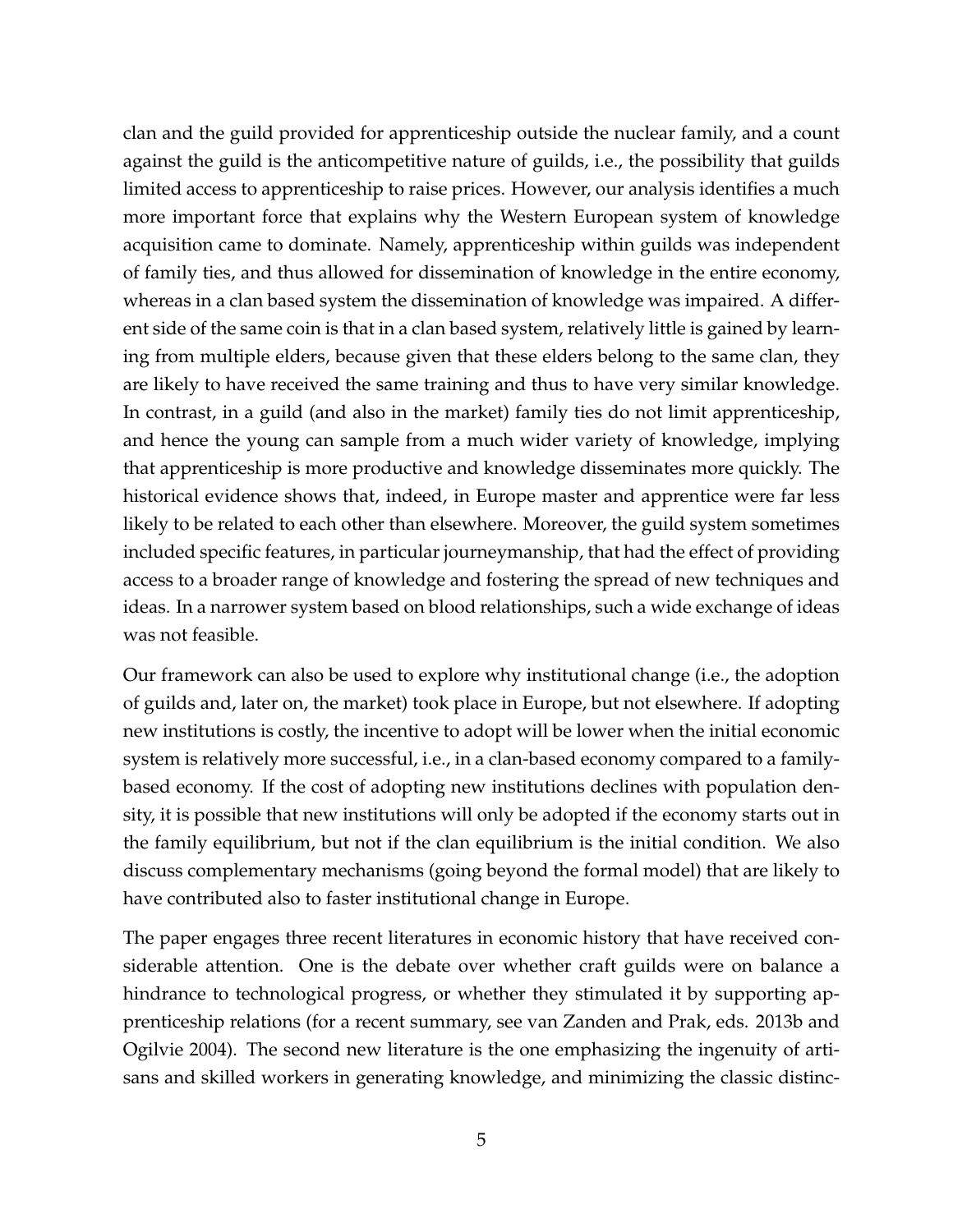tion between formal science and practical knowledge. Roberts and Schaffer stress the importance of "local technological projects" carried out by the "tacit genius of on-thespot practitioners;" here they clearly refer to thoughtful and well-trained artisans who advance the frontiers of useful knowledge (Roberts and Schaffer, 2007; see also Long 2011). Little in this literature, however, has focused on the intergenerational transmission of the knowledge embedded in such "mindful hands" through the institutions of apprenticeship. The third literature is concerned with understanding economic, institutional, and cultural differences between Europe and other world regions as a source of of the relative rise of Europe and decline of other regions in the centuries leading up to the Industrial Revolution (e.g., Voigtländer and Voth 2013b, 2013a). We build in particular on the work by Greif and Tabellini (2015) on the role of clans in China versus "corporations" in Europe (i.e., formal organizations that exist independently of family ties) for sustaining cooperation (see also Greif 2006 and Greif, Iyigun, and Sasson 2012). However, Greif and Tabellini do not consider the implications of such institutions for the generation and dissemination of productive knowledge.

The paper is organized as follows. Section 2 describes key historical aspects of apprenticeship systems on which we base our theory. Our formal model of knowledge growth is described in Section 3. Section 4 analyzes the different apprenticeship institutions and derives their implications for economic growth. Section 5 makes use of theoretical results to analyze the rise of European technological primacy, and considers endogenous adoption of institutions. Section 6 concludes.

# **2 Historical Background**

# **2.1 Learning on the Shopfloor**

Through most of history, the acquisition of human capital took the form, in the felicitous phrase of De Munck and Soly (2007), of "learning on the shopfloor." One should not take this too literally: some skills had to be learned on board of ships or on the bottom of coal mines. Yet it remains true that learning took place through personal contact between a designated "master" and his apprentice.<sup>5</sup> As they point out (ibid., p. 6), before the middle of the nineteenth century there were few alternatives to acquiring useful productive skills. Some of the better schools, such as Britain's dissenting academies or the drawing

<sup>&</sup>lt;sup>5</sup>We consider an era which is characterized by a sharp division of labor by gender, and where formal apprenticeship generally was open only to boys. Hence, we will refer to master and apprentice as "he" throughout the paper, and our model does not distinguish two genders.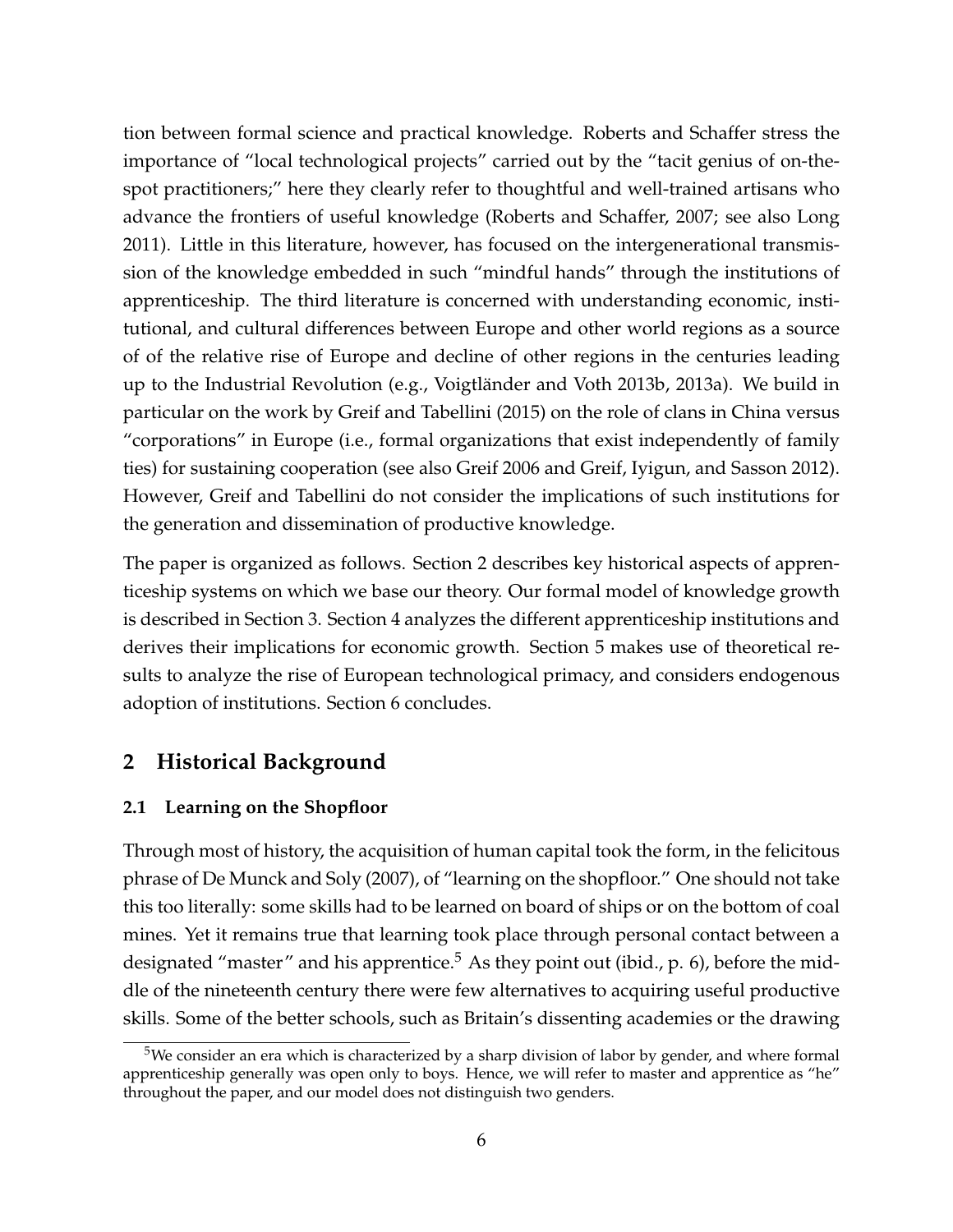schools that emerged on the European continent around 1600, taught, in addition to the three R's, some useful skills such as draftmanship, chemistry, and geography. But on the whole, the one-on-one learning process was the one experienced by most.<sup>6</sup>

The economics of apprenticeship in the premodern world is based on the insight that each master artisan basically produced a set of two connected outputs: a commodity or service, and new craftsmen. In other words, he sold "human capital." The economics of such a setup explains many of the historical features of the system. The best-known, of course, is that the apprentice had to supply labor services to the master in partial payment for his training and his room and board. In some instances, this component became so large that the apprentice contract was more of a labor contract than a training arrangement.<sup>7</sup> Such provisions underline the basic idea of joint production, in which the two activities—production and training—were strongly complementary.

As Humphries (2003) has pointed out, the contract between the master and the apprentice in any institutional setting is problematic in two ways. First, the flows of the services transacted for is non-synchronic (although the exact timing differed from occupation to occupation). Second, these flows cannot be fully specified ex ante or observed ex post. The apprentice, by the very nature of the teaching process, is not in a position to assess adequately whether he has received what he has paid for until the contract is terminated. Even if the apprentice himself could observe the implementation of the contract, the details would be unverifiable for third parties and adjudicators. Because the transaction is non-repeated, the party who receives the services or payment first has an incentive to shirk. This is known ex ante, and therefore it is possible that the transaction does not take place and that the economy would suffer from the serious underproduction of training.<sup>8</sup> However, since that would mean that intergenerational transmission of knowledge would take place exclusively within families, some societies have come up with institutions that allowed the contracts to be enforced between unrelated parties.

<sup>6</sup>Of course, printed material became increasingly widespread after Gutenberg, but played a limited role in the training of craftsmen. The printing press was relatively more important for providing access to science and and similar "top end" knowledge; see Dittmar (2011) for an analysis of the overall impact of printing on early economic growth.

<sup>&</sup>lt;sup>7</sup>Steffens (2001), pp. 124–25, observes on the basis of nineteenth century Belgian apprentices that little explicit teaching was carried out and that the learning was simply occurring through the performance of tasks.

<sup>&</sup>lt;sup>8</sup>The suggestion by Epstein (2008, p. 61) that the contract could be rewritten to prevent either side from defaulting is not persuasive. For instance, he suggests that by backloading some of the payments from master to apprentice, the latter would be deterred from defecting early—but that of course just shifts the opportunity to cheat from the apprentice to the master.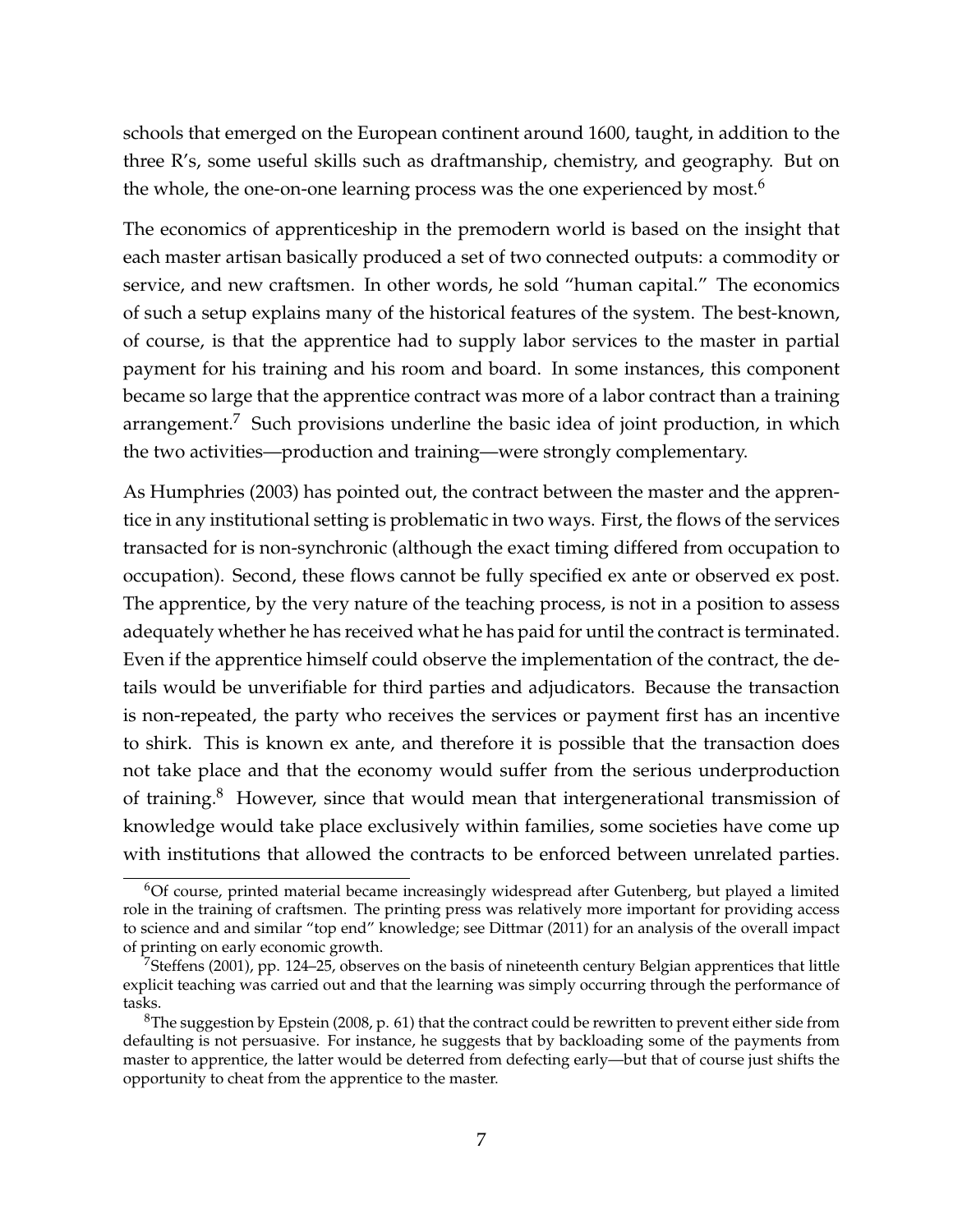These institutions curbed opportunistic behavior in different ways, but they all required some kind of credible punishment. As we will see in our theoretical analysis below, the more sophisticated and effective institutions led to better quality of training (in a precise matter we will define) and thus led to faster technological progress.

### **2.2 Apprenticeship in Western Europe**

The evidence suggests that at least in early modern Europe the market for apprenticeship functioned reasonably well, despite the obvious dangers of market failure. A good indicator of the working of the market for human capital, at least in Britain, was the premium that parents paid to a master. Occupations that demanded more skill and promised higher lifetime earnings commanded higher premiums. The differences in premiums meant that this market worked, in the sense that the apprenticeship premium seems to have varied positively with the expected profitability and prestige of the chosen occupation (Brooks 1994, p. 60). As noted by Minns and Wallis (2013), the premium paid was not a full payment equal to the present value of the training plus room and board, which usually were much higher than the upfront premium. The rest normally was paid in kind with the labor provided by the apprentice. The premium served more than one purpose. In part, it was to insure the master against the risk of an early departure of the apprentice. But in part it reflected also the quality of the training and the cost to the master, as well as its scarcity value (ibid., p. 340). More recently, it has been shown that the premium worked as a market price reflecting rising and falling demand for certain occupations resulting from technological shocks (Ben Zeev, Mokyr, and Van Der Beek 2015). It is telling that not all apprentices paid the premiums: whereas 74 percent of engravers in London paid a premium in London, only 17 percent of blacksmiths did (Minns and Wallis, 2013, p. 344). If an impecunious apprentice could not pay, he had the option of committing to a longer indenture, as was the case in seventeenth century Vienna (Steidl, 2007, p. 143). In eighteenth century Augsburg a telling example is that a "big strong man was often taken on without having to pay any apprenticeship premium, whereas a small weak man would have to pay more." It is also recorded that apprentices with poor parents who could not afford the premium would end up being trained by a master who did inferior work (Reith, 2007, p.183). This market worked in sophisticated ways, and it is clear is that human capital was recognized to be a valuable commodity. The formal contract signed by the apprentice in the seventeenth century included a commitment to protect the master's secrets and not to abscond, as well as to not commit fornication (Smith, 1973, p. 150).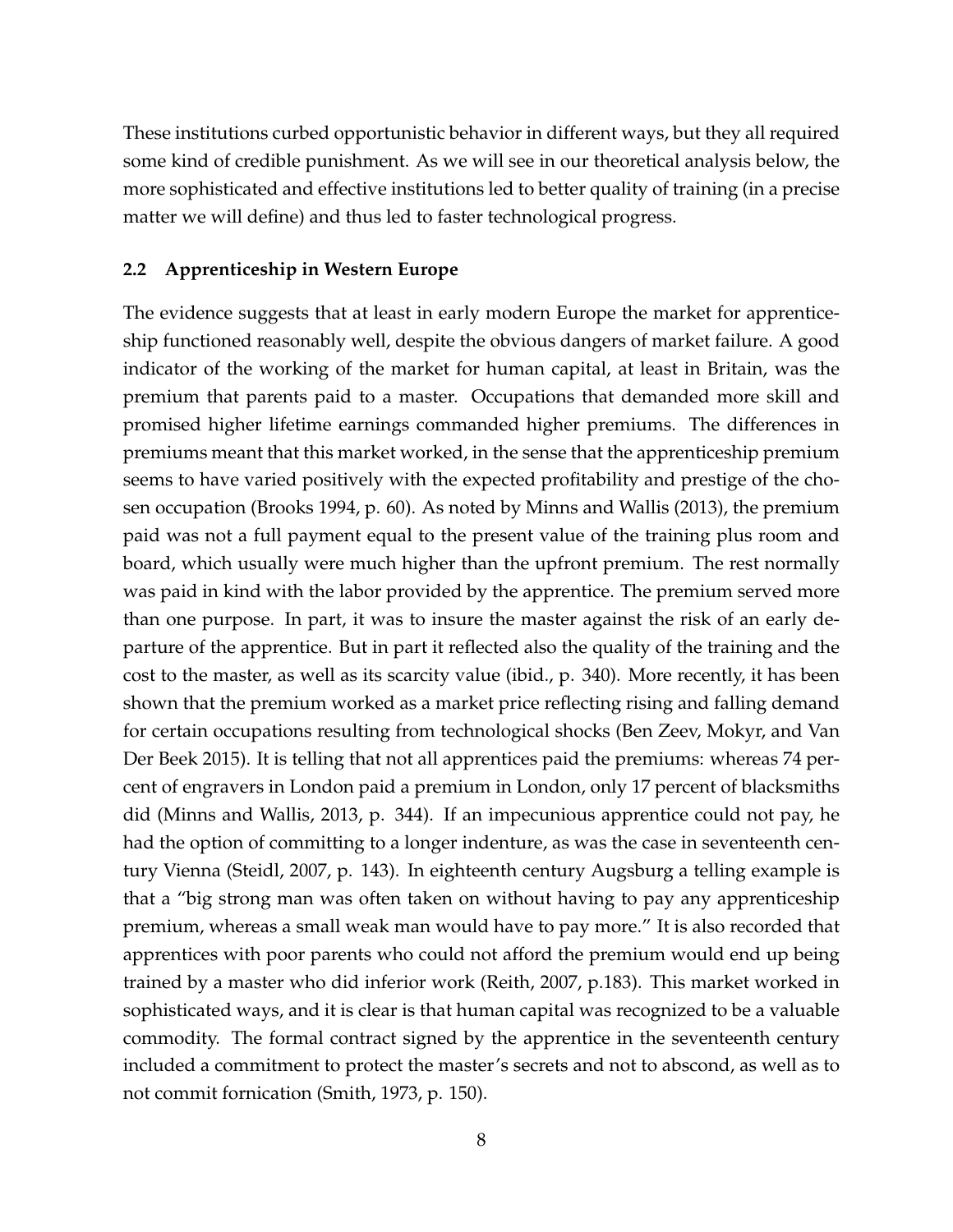The precise operation of apprenticeship varied a great deal. The duration of the contract depended above all on the complexity of the trade to be learned, but also on the age at which youngsters started their apprenticeship. On the continent three to four years seems to have been the norm (De Munck and Soly, 2007, p. 18). As would perhaps be expected, there is evidence that the duration of contracts grew over the centuries as techniques became more complex and the division of labor more specialized as a result of technological progress (Reith 2007, p. 183).

To what extent was the master-apprentice contract actually enforced? Historians have found that a substantial number of contracts were not completed (De Munck and Soly, 2007 p. 10). Wallis (2008, pp. 839-40) has shown that in late seventeenth century London a substantial number of apprentices left their original master before completing the seven mandated years of their apprenticeship. The main reason was that the rigid seven year duration stipulated by the 1562 Statute of Artificers (which regulated apprenticeship) was rarely enforced, as were most other stipulations contained in that law (Dunlop, 1911, 1912). As Wallis (2008, p. 854) remarks, "like many other areas of premodern regulation, the tidy hierarchy of the seven-year apprenticeship leading to mastery was more ideal than reality." Rather than an indication of contractual failure, the large number of apprentices that did not "complete" their terms indicates a greater flexibility in Britain. Moreover, many of them quit during their terms, and given the relatively small number of lawsuits filed against such apprentices (Rushton 1991, p. 94) it seems that many of the early departures were by mutual consent (see also Wallis 2008, p. 844).

The flexibility of the contracts in pre-Industrial Revolution England limited the risk each contracting party faced from the opportunistic behavior of the other. This institution, then, would be more successful in terms of transmitting existing skills between generations in an efficient manner. Once an apprentice had mastered a skill, there would be little point in staying on. Moreover, in many documented cases apprentices were "turned over" to another master—by some calculation this was true of 22 percent of all apprentices who did not complete their term (Wallis, 2008, pp. 842-43). There could be many reasons for this, of course, including the master falling sick or being otherwise indisposed. But also, at least some apprentices might have found that their master did not teach them best practice techniques or that the trade they were learning was not as remunerative as some other.

<sup>&</sup>lt;sup>9</sup>For a more nuanced view, see Davies 1956, who argues that enforcement was a function of the economic circumstances, but agrees that there is little evidence of apprentices being sued or denied the right to exercise their occupation for having served fewer than seven years.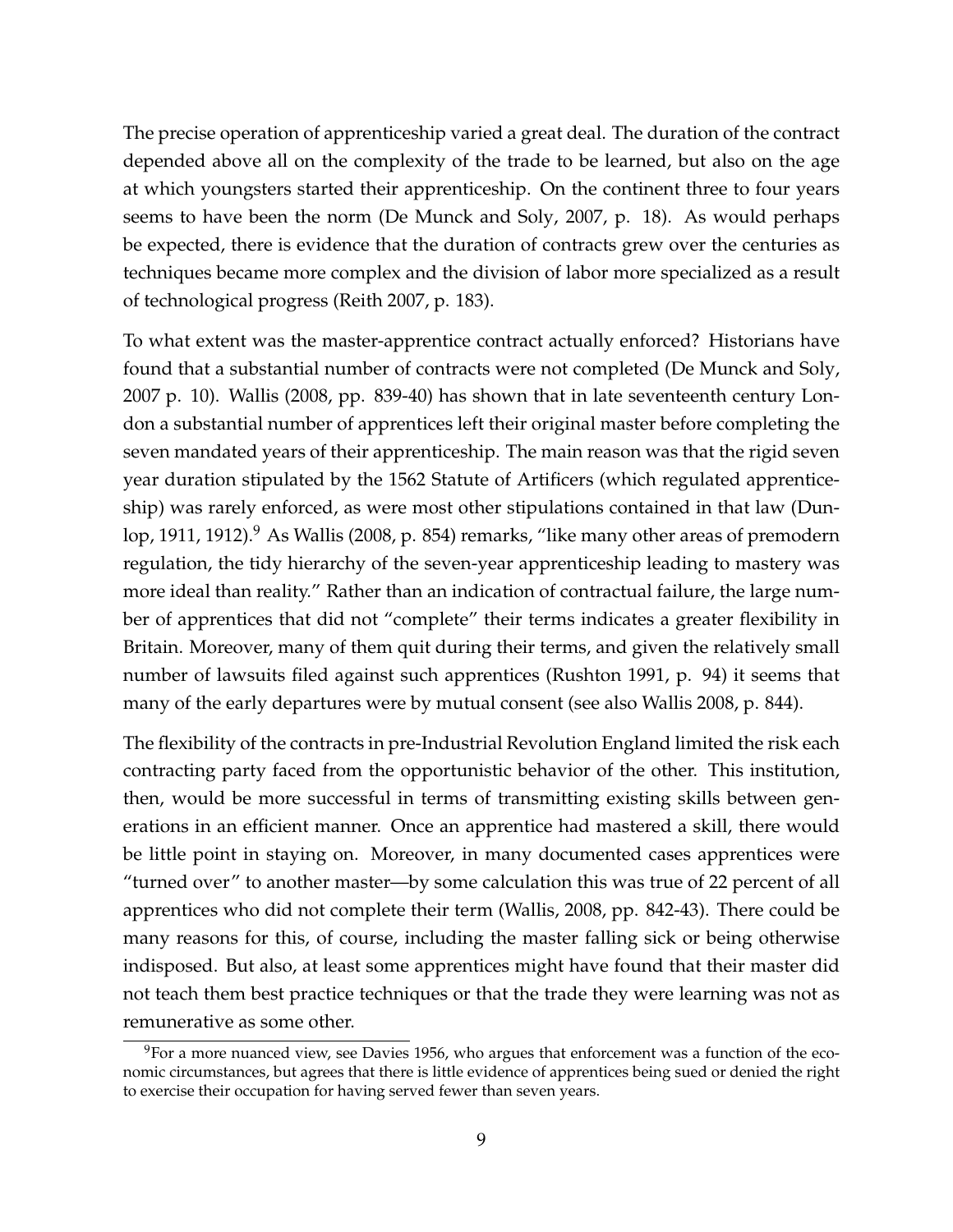The exact mechanics of the skill transmission process are hard to nail down. After all, the knowledge being taught was tacit, and mostly consisted of imitation and learning-bydoing. It surely differed a great deal from occupation to occupation. Moreover, our own knowledge is biased to some extent by the better availability of more recent sources. All the same, Steffens (2001) has suggested that much of the learning occurred through apprentices "stealing with their eyes" (p. 131) – meaning that they learned mostly through observation, imitation, and experimentation. The tasks to which apprentices were put at first, insofar that they can be documented at all, seem to have consisted of rather menial assignments such as making deliveries, cleaning and guarding the shop. Only at a later stage would an apprentice be trusted with more sensitive tasks involving valued customers and expensive raw materials (Lane, 1996, p. 77). Yet they spent most of their waking hours in the presence of the master and possibly more experienced apprentices and journeymen, and as they aged they gradually would be trusted with more advanced tasks.<sup>10</sup>

One of the most interesting findings of the new research on apprenticeship, which is central to the theory developed below, is that in Europe family ties were relatively less important than elsewhere in the world, such as India (Roy, 2013, pp. 71, 77). In China, guilds existed, but were organized along clan lines and it is within those boundaries that apprenticeship took place (Moll-Murata, 2013, p. 234). In contrast, Europeans came to organize themselves along professional lines without the dependence on kinship (Lucassen, de Moor, and van Zanden, 2008, p. 16). Comparing China and Europe, van Zanden and Prak (2013a) write: "In China, training was provided by relatives, and hence a narrow group of experts, instead of the much wider training opportunities provided by many European guilds." The contrast between Asia and Europe in systems of knowledge transmission is also emphasized by van Zanden (2009): "We can distinguish two different ways to organize such training: in large parts of the world the family or the clan played a central role, and skills were transferred from fathers to sons or other members of the (extended) family. In fact, in parts of Asia, being a craftsman was largely hereditary . . . . In contrast to the relatively closed systems in which the family played a central role, Western Europe had a formal system of apprenticeship—organized by guilds or similar institutions—and in principle open to all." In Western Europe, despite the fact

<sup>&</sup>lt;sup>10</sup>Wallis (2008, p. 849) compares the process with what happens in more modern days amongst minaret builder apprentices in Yemen: "instruction is implicit and fragmented, questions are rarely posed, and reprimands rather than corrections form the majority of feedback." De Munck makes a similar point when he writes that "masters were merely expected to point out what had gone wrong and what might be improved" (cited in De Munck and Soly 2007, p. 16 and p. 79).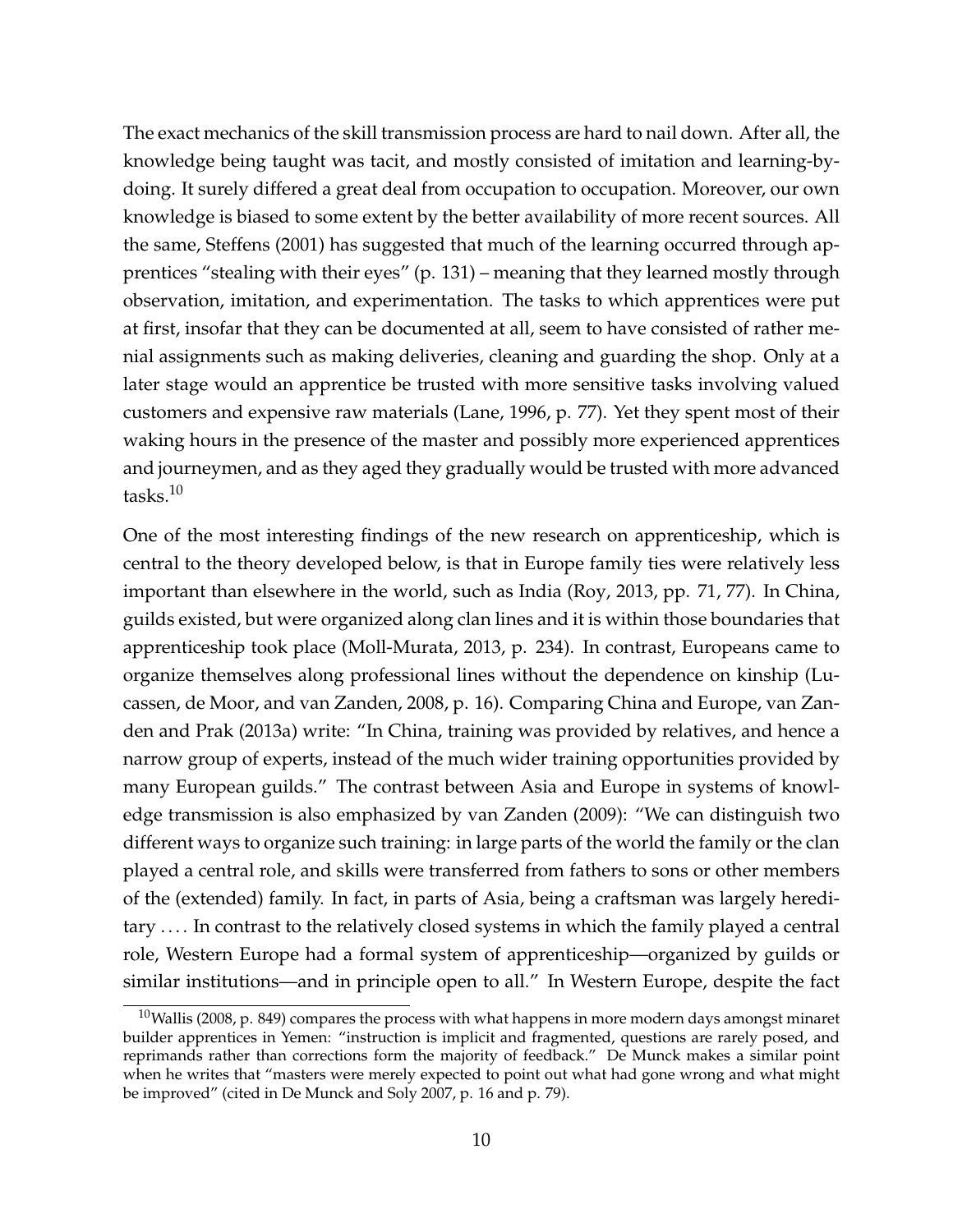that within the guilds the sons of masters received preferential treatment and that training with a relative resolved to a large extent the contractual problems, following in the footsteps of the parents gradually fell out of favor (Epstein and Prak 2008, p. 10). The examples of Johann Sebastian Bach and Leopold Mozart notwithstanding, fewer and fewer boys were trained by their fathers. By the seventeenth century, apprentices who were trained by relatives were a distinct minority, estimated in London to be somewhere between 7 and 28 percent (Leunig, Minns, and Wallis 2011, p. 42). Prak (2013, p. 153) has calculated that in the bricklaying industry, fewer than ten percent continued their fathers' trades. This may have been a decisive factor in the evolution of apprenticeship as a market phenomenon in Europe, but not elsewhere.<sup>11</sup>

# **2.3 Mobility and the Diffusion of Knowledge**

In premodern Europe, as early as fifteenth century Flanders, artisans were mobile. In England, such mobility was particularly pronounced (Leunig, Minns, and Wallis 2011), with lads from all over Britain seeking to apprentice in London, not least of all the young James Watt and Joseph Whitworth, two heroes of the Industrial Revolution. But as Stabel (2007, p. 159) notes, towns and their guilds had to accept and acknowledge skills acquired elsewhere, even if they insisted that newcomers adapt to local economic standards set by the guilds. Constraints were more pronounced on the continent, but even here apprentices came to urban centers from smaller towns or rural regions (De Munck and Soly, 2007, p. 17), and mobility of artisans and the skills they carried with them extended to all of Europe.

The idea of the "journeyman" or "traveling companion" was that after completing their training, new artisans would travel to another city to acquire additional skills before they would qualify as masters—much like postdoctoral students today (Lis, Soly, and Mitzman 1994, Robert 1979). As such, journeymanship was traditionally the "intermediate stage" between completing an apprenticeship and starting off as a fullfledged master. Journeymen and apprentices are known to have traveled extensively as early as the fourteenth century, often on a seasonal basis, a practice known as "tramping." By the early modern period, this practice was fully institutionalized in Central Europe (Epstein, 2013, p. 59). Itinerant journeymen, Epstein argues, learned a variety of techniques practiced in different regions and were instrumental in spreading best-practice

 $11$ The cases of Japan and the Ottoman Empire are less clear cut; guilds clearly played some role here (see Nagata 2007, 2008, Yildirim 2008), but less is known about their role for organizing apprenticeship and the importance of family ties in the selection of apprentices.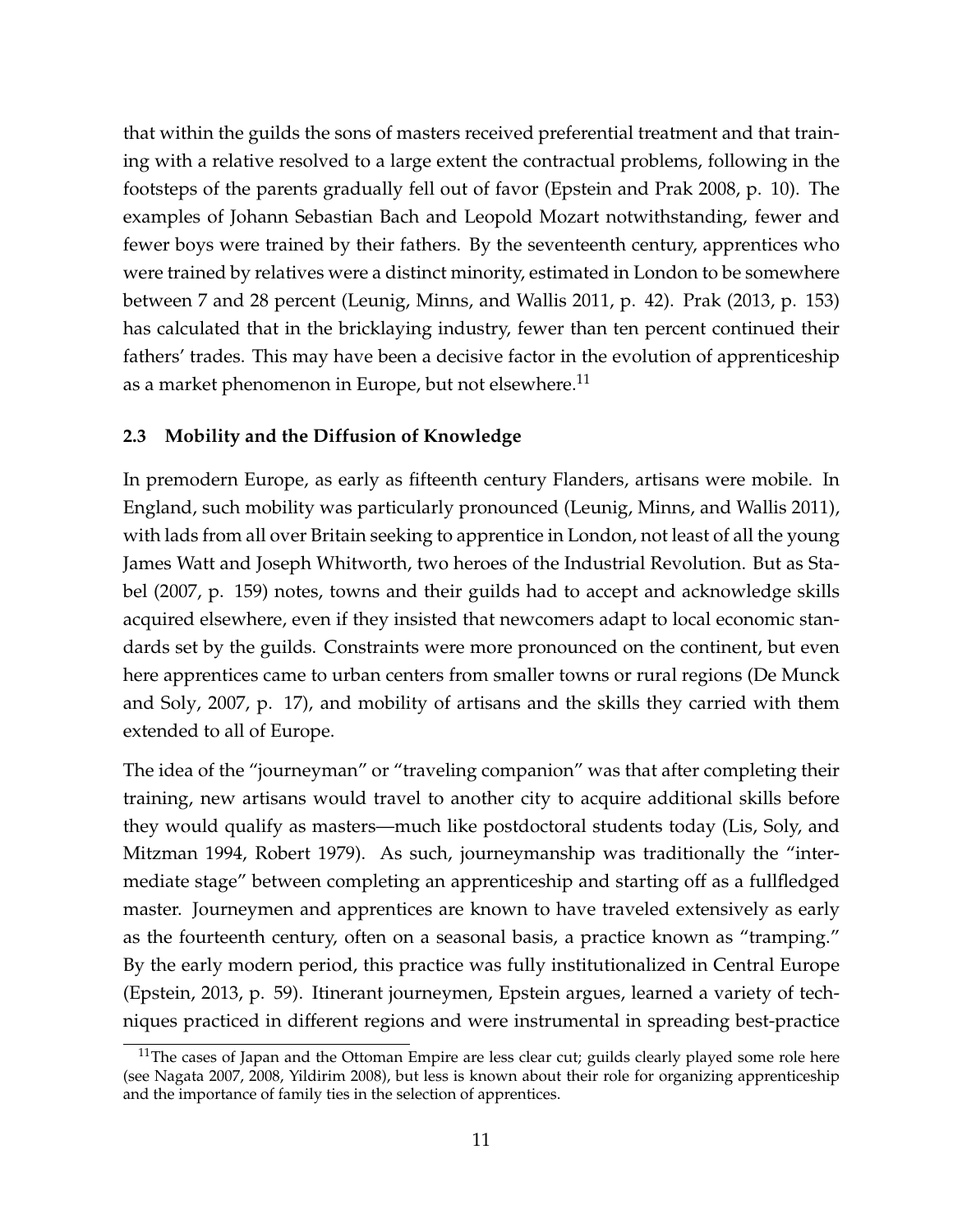techniques. Towns that believed to enjoy technological superiority forbade the practice of tramping and made apprentices swear not to practice their trades anywhere else, as with Nuremberg metal workers and Venetian glassmakers (ibid., pp. 60-61). Such prohibitions were ineffective at best and counterproductive at worst.

Not every apprentice had to go through journeymanship, and relatively little is known about how long it lasted and how it was contracted for. Journeymen have been regarded by much of the literature as employees of masters, and were often organized in compagnonnages which frequently clashed with employers. Journeymen in many cases were highly skilled workers, but more mobile than masters. Known as "travellers" or "tramps," they often chose to bypass the formal status of master but prided themselves on their skills, considering themselves "equal partners" to masters (Lis, Soly, and Mitzman 1994, p. 19). Their mobility lent itself to the creation of networks in the same lines of work, and it stands to reason that technical information flowed fairly freely along those channels of communication. But skilled masters, too, traveled across Europe, often deliberately attracted by mercantilist states or local governments keen to promote their manufacturing industries through the recruitment of high-quality artisans. Technology diffusion occurred largely through the migration of skilled workers, or through apprentices traveling to learn from the most renowned masters (and then returning home). Interestingly, such migration seems to have focused mostly on towns in which the industry already existed and which were ready to upgrade their production techniques (Belfanti 2004, p. 581).

### **2.4 Apprenticeship and Guilds**

There has been a lively debate in the past two decades about the role of the guilds in premodern European economies. Traditionally relegated by an earlier literature to be a set of conservative, rent-seeking clubs, a revisionist literature has tried to rehabilitate craft guilds as agents of progress and technological innovation. Part of that storyline has been that guilds were instrumental in the smooth functioning of apprenticeships. As noted, given the potential for market failure due to incomplete contracts, incentive incompatibility, and poor information, agreements on intergenerational transmission of skills needed enforcement, regulation, and supervision. In a setting of weak political systems, the guilds stepped in and created a governance system that was functional and productive (Epstein and Prak 2008; Lucassen, de Moor, and van Zanden 2008; van Zanden and Prak 2013b). In a posthumously published essay, Epstein stated that the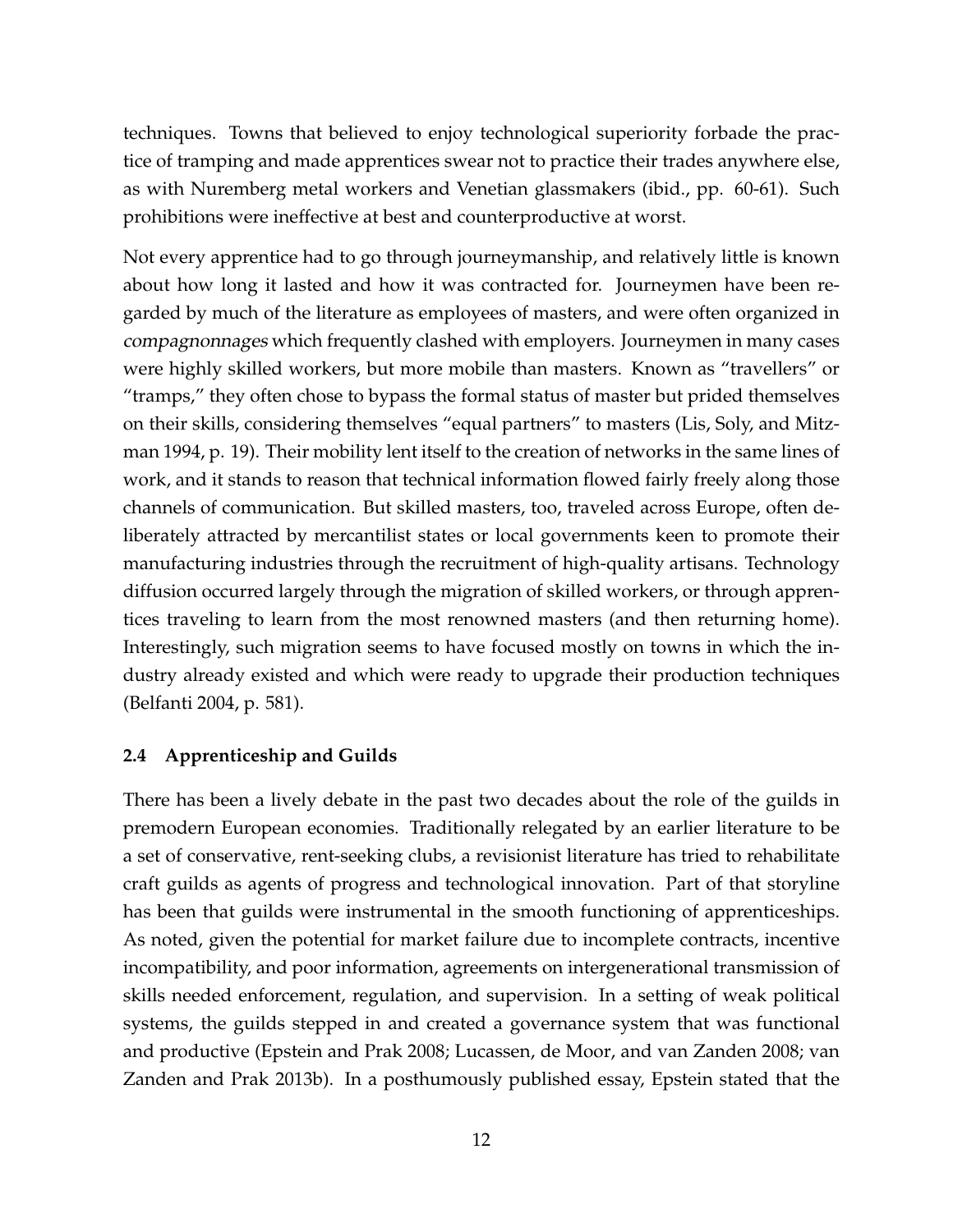details of the apprenticeship contract had to be enforced through the craft guilds, which "overcame the externalities in human capital formation" by punishing both masters and apprentices who violated their contracts (Epstein 2013, pp. 31-32). The argument has been criticized by Ogilvie (2014, 2016). Others, too, have found cases in which the nexus between guilds and apprenticeships proposed by Epstein and his followers does not quite hold up (Davids, 2003, 2007).

The reality is that some studies support Epstein's view to some extent, and others do not. The heated polemics have made the more committed advocates of both positions state their arguments in more extreme terms than they can defend. Guilds were institutions that existed through many centuries, in hundreds of towns, and for many occupations. This three-dimensional matrix had a huge number of elements, and it stands to reason that things differed over time, place, and occupation.

Most scholars find themselves somewhere in between. Guilds were at times hostile to innovation, especially in the seventeenth and eighteenth centuries, and under the pretext of protecting quality they collected exclusionary rents by longer apprenticeships and limited membership. But in some cases, such as the Venetian glass and silk industries, guilds encouraged innovation (Belfanti 2004, p. 576). Their attitude to training, similarly, differed a great deal over space and time. Davids (2013, p. 217), for instance, finds that in the Netherlands "guilds normally did not intervene in the conditions, registration, or supervision of [apprenticeship] contracts." Unger (2013, p. 203), after a meticulous survey, must conclude that the "precise role of guilds in the long term evolution of shipbuilding technology remains unclear." Moll-Murata (2013, p. 256), in comparing the porcelain industries in the Netherlands and China, retreats to a position that "contrasting the guild rehabilitationist [Epstein's] and the guild-critical positions is difficult to defend . . . we find arguments supporting both propositions."

Guilds and apprenticeship overlapped, but they did not strictly require each other, especially not after 1600. Apprenticeship contracts could find alternative enforcement mechanisms to guilds. In the Netherlands local organizations named *neringen* were established by local government to regulate and supervise certain industries independently of the guilds. They set many of the terms of the apprenticeship contract, often the length of contract and other details (Davids, 2007, p. 71). Even more strikingly, in Britain, most guilds gradually declined after 1600 and exercised little control over training procedures (Berlin, 2008). Moreover, informal institutions and reputation mechanisms in many places helped make apprenticeship work even in the absence of guilds. As Humphries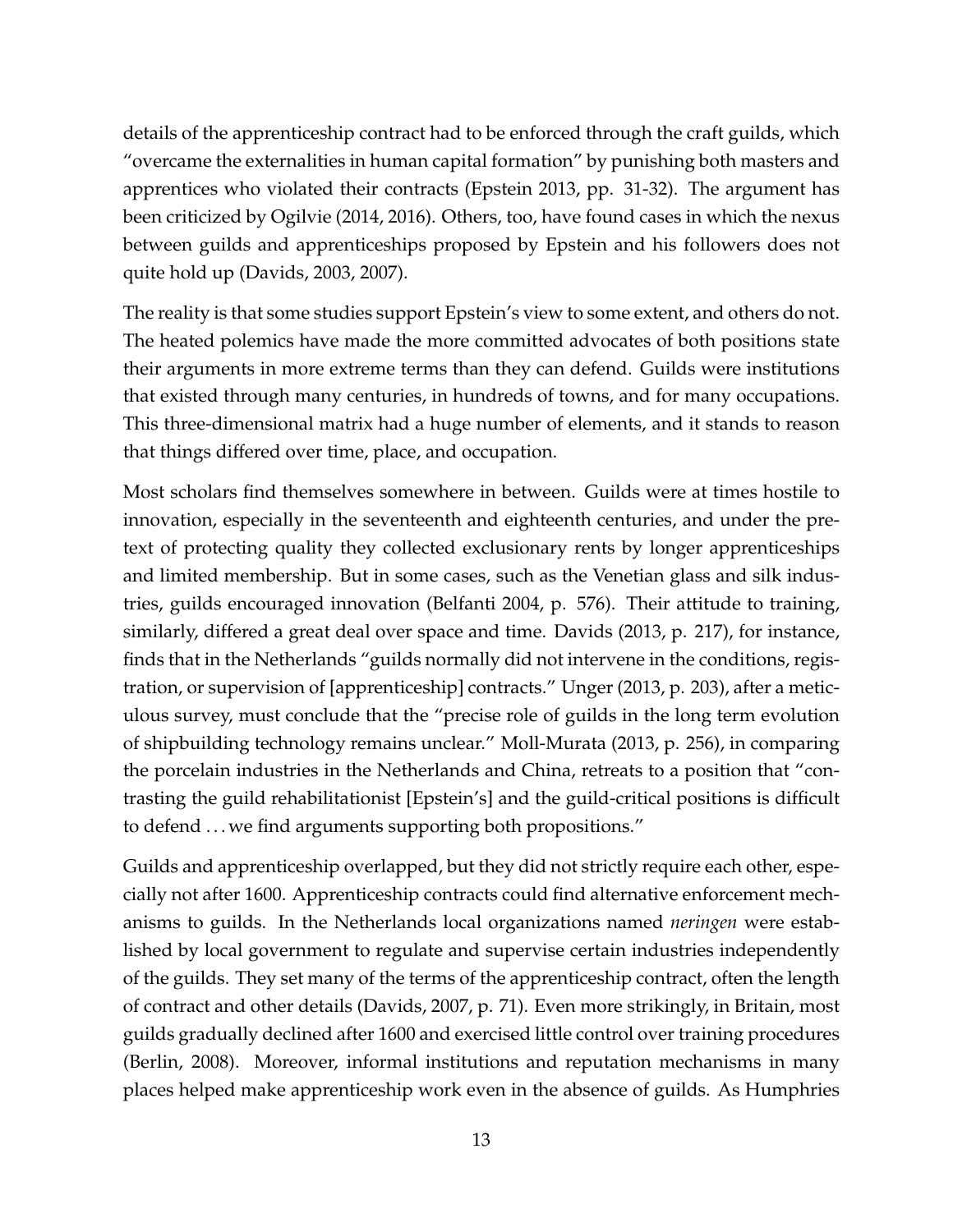(2003) argues, apprenticeship contracts in England may have been, to a large extent, selfenforcing in that opportunistic behavior in fairly well-integrated local societies would be punished severely by an erosion of reputation. Market relationships were linked to social relationships, and such linkages are a strong incentive toward cooperative behavior (Spagnolo 1999). For example, a master found to treat apprentices badly might not only lose future apprentices, but also damage relations with his customers and suppliers. The same was true for the apprentices, whose future careers would be damaged if they were known to have reneged on contracts. If both master and apprentice expected this in advance, in equilibrium they would not engage in opportunistic behavior and would try to make their relationship as harmonious as possible. The limits to such self-enforcing contracts are obvious. Mobility of apprentices after training would mean that the the reach of reputation was limited, and in larger communities the reputation mechanism would be ineffective. Substantial opportunistic behavior could cause the cooperative equilibrium to unravel.

All the same, it has been stressed that despite the convincing evidence that guilds in some cases helped in the formation of human capital and supported innovation, the two economies in which technological progress was the fastest after 1600 were the Netherlands and Britain, the two countries in which guilds were relatively weak (Ogilvie, 2016). That such a correlation does not establish causation goes without saying, but it does serve to warn us against embracing the revisionist view of guilds too rashly.

In the theory articulated below, the growth implications of the guild system can be assessed according to their next best alternative. If the state is sufficiently strong to enforce contracts and enable apprenticeship without guilds being involved, the anticompetitive aspect of guilds dominates, and thus guilds hinder growth (consistent with faster growth in the Netherlands and Britain after 1600, when the state increasingly took over functions once served by guilds and cities). But when the state is weak, and the choice is between apprenticeship provided via guilds or via clans, the faster dissemination of knowledge associated with guilds dominates. We now turn to the theory that spells out these results in a formal model of knowledge transmission.

# **3 A Model of Pre-industrial Knowledge Growth**

In this section, we develop an explicit model of knowledge creation and transmission in a pre-industrial setting. By pre-industrial, we mean that aggregate production relies on a land-based technology that exhibits decreasing returns to the size of the population.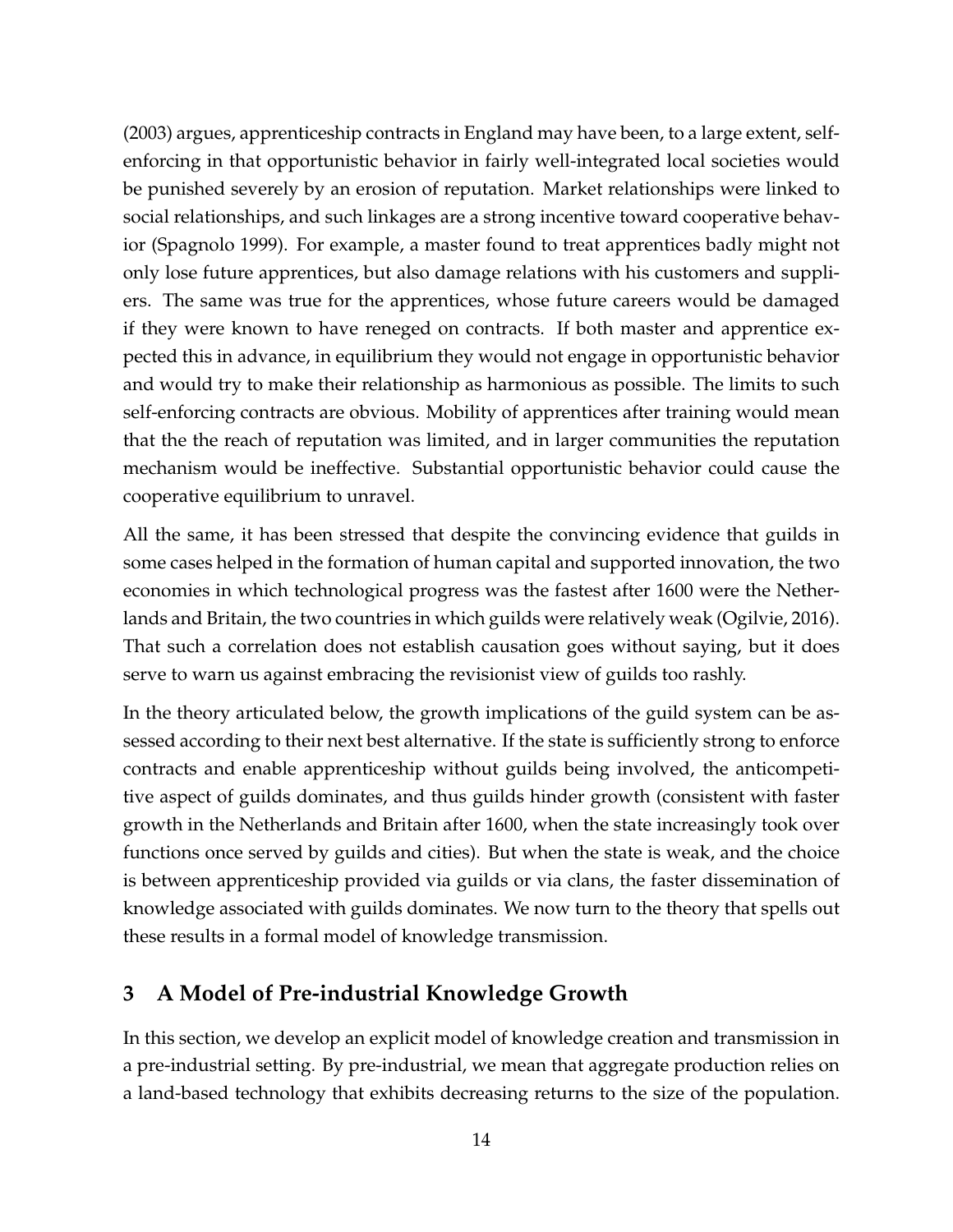In addition, there is a positive feedback from income per capita to population growth, implying that the economy is subject to Malthusian constraints. Compared to existing Malthusian models, the main novelty here is that we explicitly model the transmission of knowledge from generation to generation and the resulting technological progress. This allows us to to analyze how institutions affect the transmission of knowledge, and how this interacts with the usual forces present in a Malthusian economy.

### **3.1 Preferences, Production, and the Productivity of Craftsmen**

The model economy is populated by overlapping generations of people who live two periods, childhood and adulthood. All decisions are made by adults, whose preferences are given by the utility function:

$$
u(c, I') = c + \gamma I', \tag{1}
$$

where *c* is the adult's consumption and *I'* is the total future labor income of this adult's children. The parameter  $\gamma > 0$  captures altruism towards children. The role of altruism is to motivate parents' investment in their children's knowledge.

The adults work as craftsmen in a variety of trades. At the beginning of a period, the aggregate economy is characterized by two state variables: the number of craftsmen *N*, and the amount of knowledge *k* in the economy. Craftsmen are heterogeneous in productivity, and knowledge *k* determines the average productivity of craftsmen in a way that we make precise below. We start by describing how aggregate output in our economy depends on the state variables *N* and *k*.

The single consumption good (which we interpret as a composite of food and manufactured goods) is produced with a Cobb-Douglas production function with constant return to scale that uses land *X* and effective craftsmen's labor *L* as inputs:

$$
Y = L^{1-\alpha} X^{\alpha},\tag{2}
$$

with  $\alpha \in (0,1)$ . The total amount of land is normalized to one,  $X = 1$ . Land is owned by craftsmen.<sup>12</sup>

 $12$ Our main results would be identical if a separate class of landowners were introduced. The model abstracts from an explicit farming sector; however, it would be straightforward to include farm labor as an additional factor of production (see Appendix A), or alternatively we can interpret some of the adults who we refer to as craftsmen as farmers.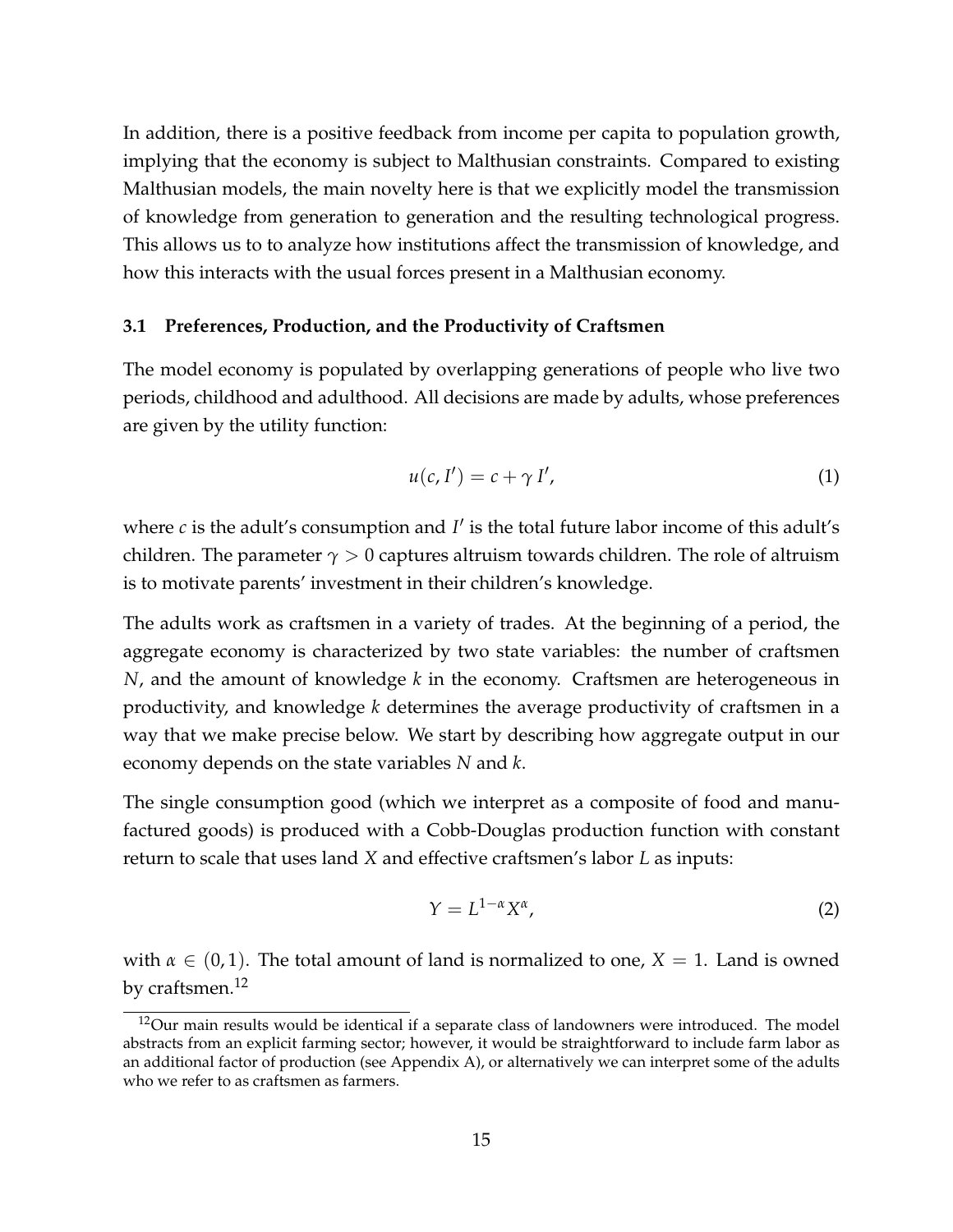The effective labor supply by craftsmen *L* is a CES aggregate of effective labor supplied in different trades *j*:

$$
L = \left(\int_0^1 (L_j)^{\frac{1}{\lambda}} dj\right)^{\lambda},\tag{3}
$$

with  $\lambda > 1$ . The elasticity of substitution between the different trades is  $\lambda/(\lambda - 1)$ . The distinction among different trades of craftsmen (watchmaker, wheelwright, blacksmith etc.) is important for our analysis of guilds below, which we model as coalitions of the craftsmen in a given trade. However, the equilibrium supply of effective labor will turn out to be the same in all trades, so that  $L<sub>j</sub> = L$  for all *j*. For most of our analysis, we can therefore suppress the distinction between trades from the notation.

We now relate the supply of effective labor by craftsmen *L* in efficiency units to the number of craftsmen *N* and the state of knowledge *k*. Craftsmen are heterogenous in knowledge. The productive knowledge of a craftsman *i* is measured by a cost parameter *h<sup>i</sup>* , where a lower *h<sup>i</sup>* implies that the master can produce at lower cost and hence has more productive knowledge. Intuitively, different craftsmen may apply different methods and techniques in their production, which vary in productivity. Specifically, the output  $q_i$  of a craftsman with knowledge  $h_i$  is given by:

$$
q_i = h_i^{-\theta}.\tag{4}
$$

The final-goods technology (2) is operated by a competitive industry. Given the Cobb-Douglas production function, this implies that craftsmen receive share 1 *− α* of total output as compensation for their labor, and consequently the labor income of a craftsman supplying *q<sup>i</sup>* efficiency units of craftsmen's labor is:

$$
I_i = q_i (1 - \alpha) \frac{Y}{L}.
$$
\n<sup>(5)</sup>

The heterogeneity in the cost parameter  $h_i$  among craftsmen takes the specific form of an exponential distribution with distribution parameter *k*:

$$
h_i \sim \operatorname{Exp}(k).
$$

Given the exponential distribution, the expectation of  $h_i$  is given by  $\mathbb{E}\left[h_i\right]=k^{-1}.$  Hence, higher knowledge *k* corresponds to a lower average cost *h<sup>i</sup>* and therefore higher productivity. We assume that the same *k* applies to all trades. Given the exponential distri-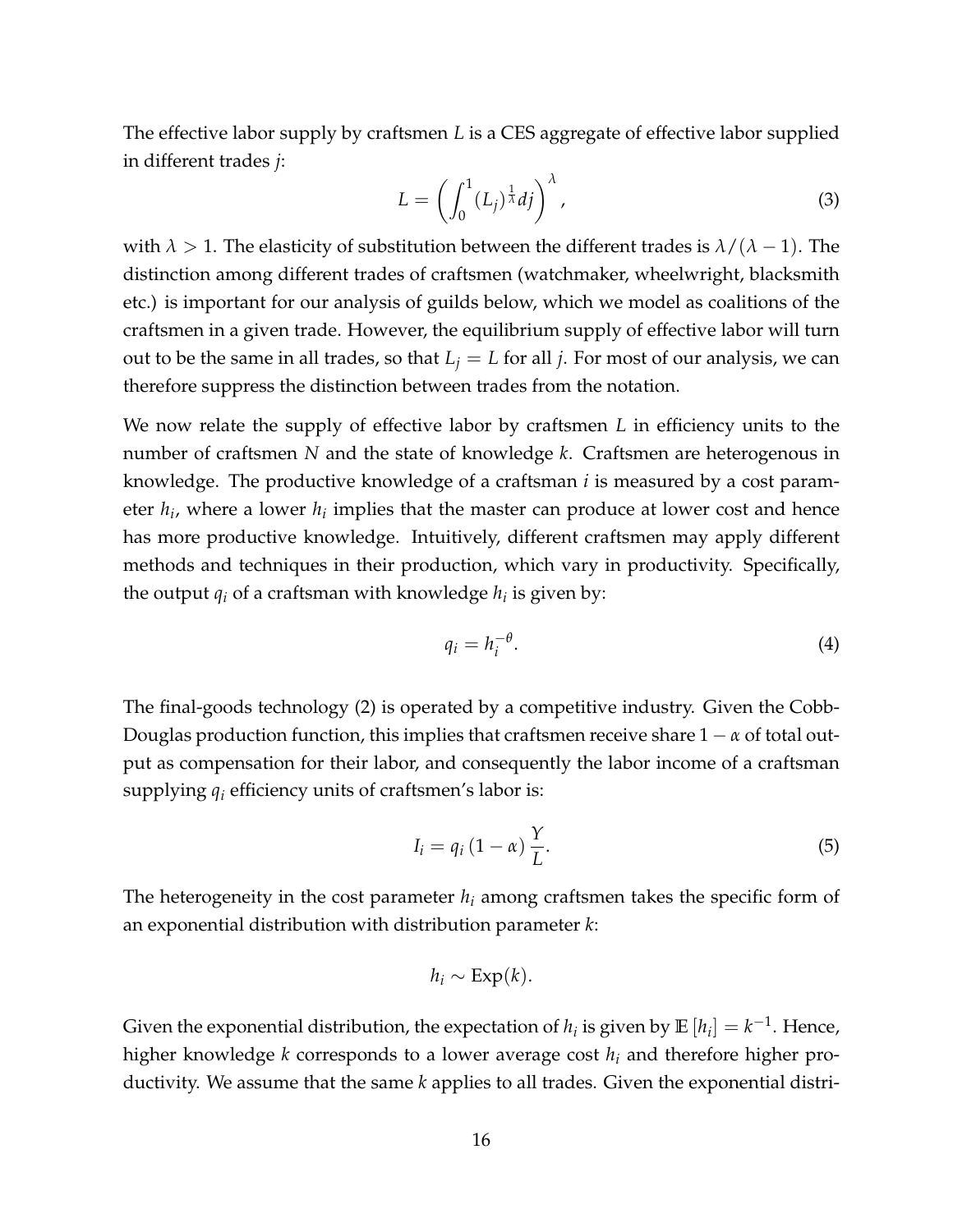bution for  $h_i$  and (4), output  $q_i$  follows a Fréchet distribution with shape parameter  $1/k$ and scale parameter 1/*θ*.

We can now express the total supply of effective labor by craftsmen as a function of state variables. The average output across craftsmen is given by:

$$
q = \mathbb{E}(q_i) = \int_0^\infty h_i^{-\theta} \left( k \exp(-kh_i) \right) dh_i = k^{\theta} \Gamma(1-\theta), \tag{6}
$$

where  $\Gamma(t) = \int_0^\infty x^{t-1} \exp(-x) dx$  is the Euler gamma function. The total supply of effective craftsmen's labor *L* is then given by the expected output per craftsman  $E(q_i)$ multiplied by the number of craftsmen *N*:

$$
L = N k^{\theta} \Gamma(1 - \theta). \tag{7}
$$

Income per capita can be computed from (2) and (7) as:

$$
y = \frac{Y}{N} = \frac{L^{1-\alpha}}{N} = \Gamma(1-\theta)^{1-\alpha} k^{(1-\alpha)\theta} N^{-\alpha}.
$$
 (8)

#### **3.2 Population Growth and the Malthusian Constraint**

So far, we have described how total output (and hence output per adult) depends on the aggregate state variables *N* and *k*. Next, we specify how these state variables evolve over time. We start with population growth. Consistent with evidence from pre-industrial economies (see Ashraf and Galor 2011), the model allows for Malthusian dynamics.<sup>13</sup> The presence of land in the aggregate production function implies decreasing returns for the remaining factor *L*, which gives rise to a Malthusian tradeoff between the size of the population and income per capita. The second ingredient for generating Malthusian dynamics is a positive feedback from income per capita to population growth. While often this relationship is modeled through optimal fertility choice, $14$  we opt for a simpler mechanism of an aggregate feedback from income per capita to mortality rates. Every

 $13$ Empirical work has found both a fertility and a mortality link to income per capita in medieval England, but gradually weakening over time (Kelly and  $\acute{O}$  Gráda 2012 and 2014). The "fundamentalist" Malthusian assumption that all productivity gains eventually are translated into population growth so that the "iron law" holds fully is made here for simplification; our results for institutional comparisons would be similar in a framework that allows for growing income per capita even in the long term.

<sup>&</sup>lt;sup>14</sup>Fertility preferences can be motivated through parental altruism (Barro and Becker 1989 and applied in a Malthusian context by Doepke 2004, among others) or through direct preferences over the quantity and quality of children (e.g., Galor and Weil 2000 and de la Croix and Doepke 2003).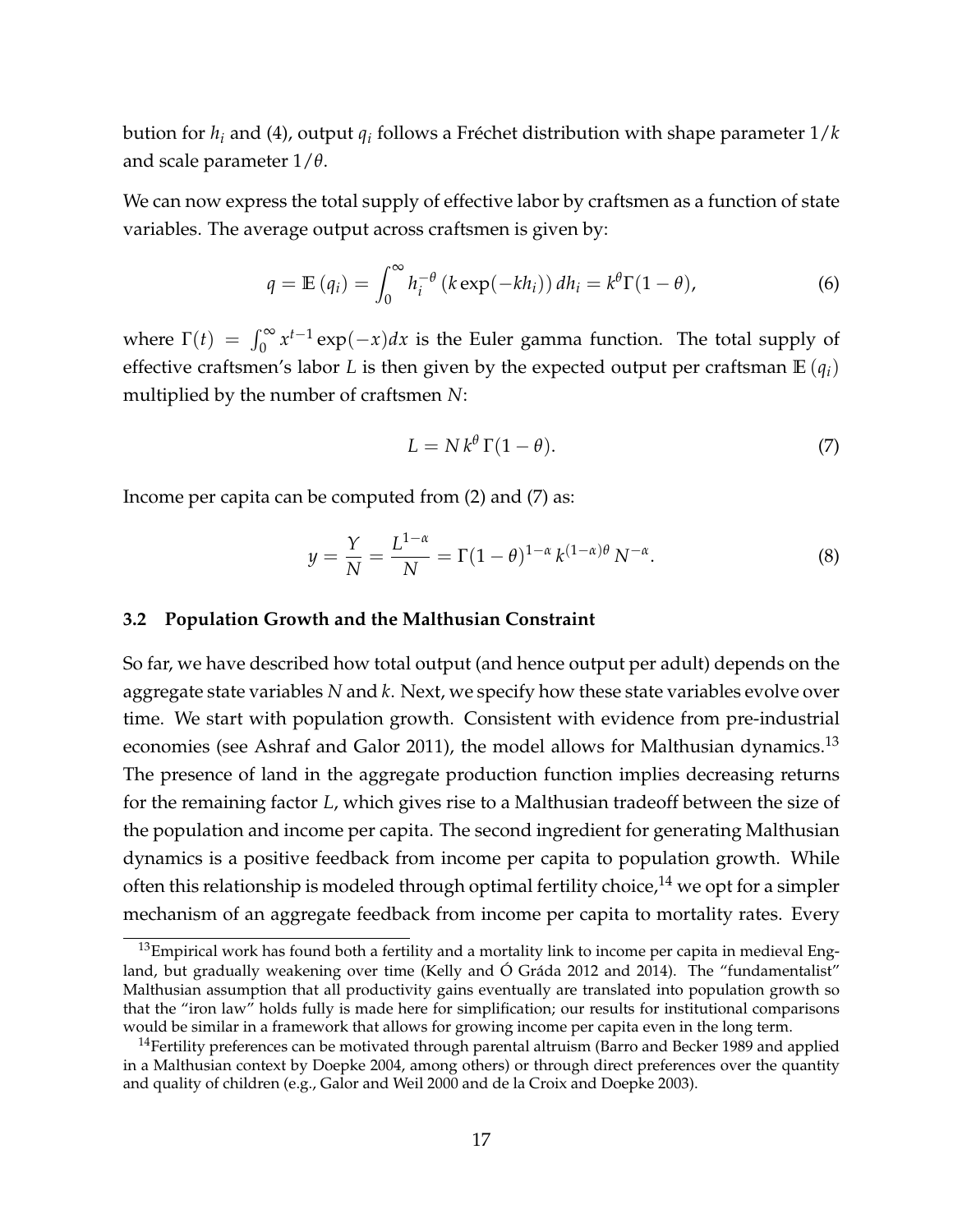adult gives birth to a fixed number  $\bar{n} > 1$  of children. The fraction of children that survives to adulthood depends on aggregate output per adult *y*, namely:

$$
n = \bar{n} \min[1, s\, y]. \tag{9}
$$

Here min[1,*s y*] is the fraction of surviving children, and *n* is the number of surviving children per adult. This function captures that low living standards (e.g., malnutrition) make people (and in particular children) more susceptible to transmitted diseases, so that low income per capita is associated with more frequent deadly epidemics. In recent times, we can also envision *s* to depend on medical technology (i.e., the invention of antibiotics would raise *s*). However, given that we analyze preindustrial growth, we will assume that *s* is fixed. We will also focus attention on a phase of development where the mortality tradeoff is still operative, so that survival is less than certain and  $n = \bar{n}s y$ . The law of motion for population then is:

$$
N' = n N = \bar{n} s y N = \bar{n} s Y.
$$

Consider a balanced growth path in which the stock of knowledge *k* grows according to a constant growth factor *g*:

$$
g=\frac{k'}{k}.
$$

In such a balanced growth path, the Malthusian features of the model economy impose a relationship between growth in knowledge *g* and population growth *n*, as shown in Proposition 1.

#### **Proposition 1** (**The Malthusian Constraint).**

*Along a balanced growth path, the growth factor of technology g and the growth factor of population n satisfy:*

$$
g^{\theta(1-\alpha)} = n^{\alpha}.\tag{10}
$$

**Proof.** Income per capita *y* is given by (8). Along a balanced growth path, *y* is constant, and hence (10) has to hold in order to keep the right-hand side of (8) constant, too.

The Malthusian constraint states that faster technological progress is linked to higher population growth. Given (10), a faster rate of technological progress is also associated with a higher level of income per capita. Income per capita is constant in any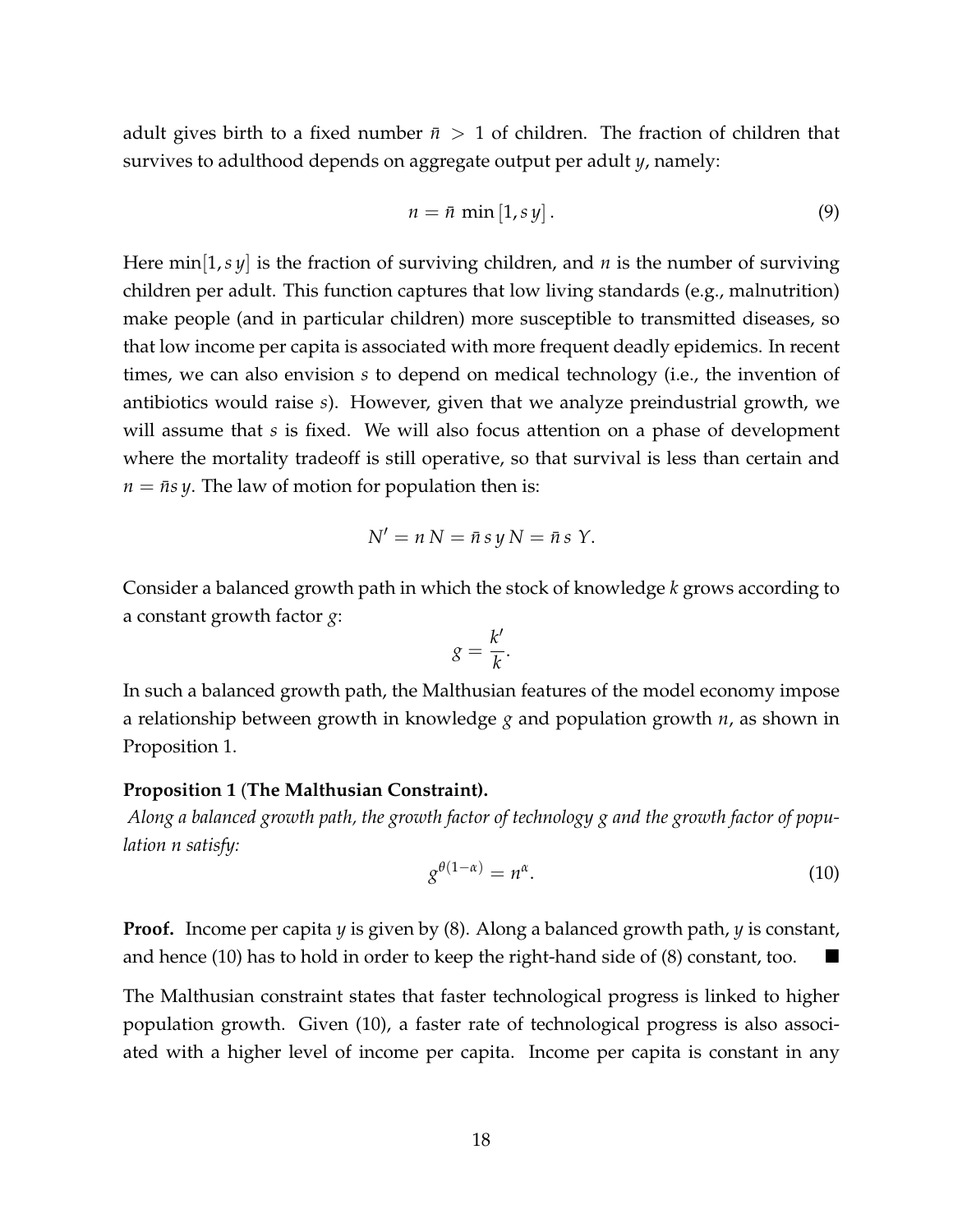balanced growth path: Malthusian dynamics rule out sustained growth in living standards, because accelerating population growth ultimately would overwhelm productivity growth. Instead, economies with faster accumulation of knowledge will be characterized by faster population growth and hence, over time, increasing population density.

#### **3.3 Apprenticeship, Innovation, and the Evolution of Knowledge**

We now turn to the accumulation of knowledge in our model economy. In a given period, all productive knowledge is embodied in the adult workers. During childhood, people have to acquire the productive knowledge of the previous generation. There are two sources of increasing knowledge across generations. First, craftsmen are heterogeneous in their productive knowledge. Young craftsmen can learn from multiple adult craftsmen, and then apply the best of what they have learned. This knowledge dissemination process results in endogenous technological progress. In addition, after having acquired knowledge from the elders, young craftsmen can innovate, i.e., generate an idea that may improve on what they have learned, resulting in a second source of technological progress.

In order to model the idea that apprentices (or their parents) are subject to imperfect information on the efficiency of the different masters, we assume that the young can observe the efficiency of masters only by working with them as apprentices. Consider an apprentice who learns from *m* masters indexed from 1 to *m* (the choice of *m* will be discussed below). The efficiency *h<sup>L</sup>* learned during the apprenticeship process is:

$$
h_L(m) = \min \{h_1, h_2, \dots, h_m\}.
$$
 (11)

Hence, apprentices acquire the cost parameter of the most efficient (i.e., lowest cost) master they have learned from. After learning from masters, craftsmen attempt to innovate by generating a new idea characterized by cost parameter  $h_N$ . The quality of the idea is random, and it may be better or worse than what they already know. As adult craftsmen, they use the highest efficiency they have attained either through learning from elders or through innovation, so that the final cost parameter *h ′* is given by:

$$
h' = \min\{h_L, h_N\}.
$$
\n(12)

As will become clear below, the model can generate sustained growth even if the rate of innovation is zero (i.e., own ideas are always inferior to acquired knowledge). In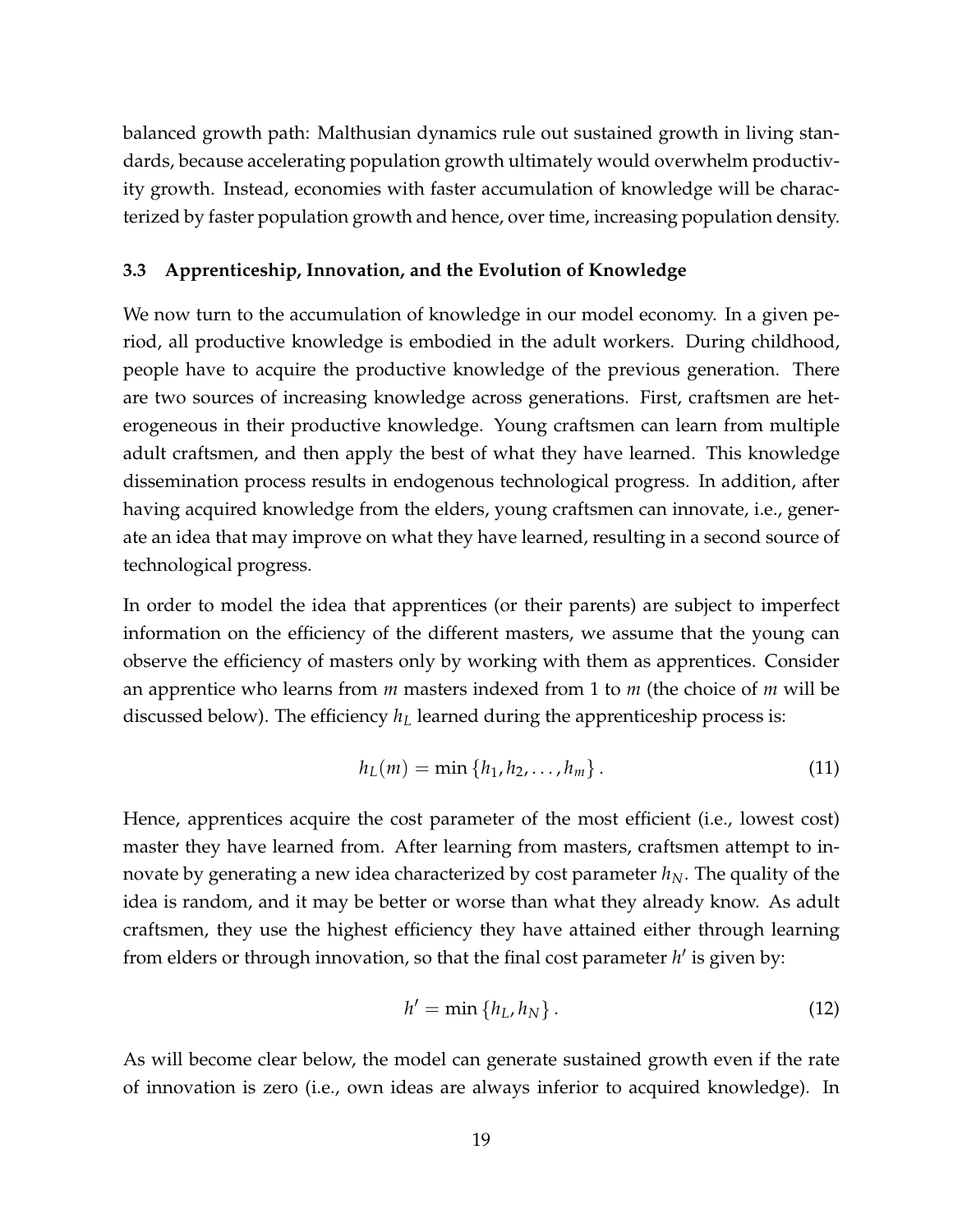that case, the dissemination process of existing ideas is solely responsible for growth. However, allowing for innovation allows for a positive rate of productivity growth even if each child learns only from a single master.

Recall that the distribution of the *h<sup>i</sup>* among adult craftsmen is exponential with distribution parameter *k*. The distribution of new ideas is also exponential, and the quality of new ideas depends on existing average knowledge:

$$
h_N \sim \text{Exp}(\nu k).
$$

That is, the more craftsmen already know, the better the quality of the new ideas generated. The parameter *ν* measures relative importance of transmitted knowledge and new ideas. If *ν* is close to zero, most craftsmen rely on existing knowledge, and if *ν* is large, innovation rather than the dissemination of existing ideas through apprenticeship is the key driver of knowledge.

The exponential distributions for ideas imply that, given the knowledge accumulation process described by (11) and (12), the knowledge distribution preserves its shape over time (as in Lucas 2009). Specifically, if each young craftsman learns from *m* masters that are drawn at random we have:<sup>15</sup>

$$
h_L = \min \{h_1, h_2, \dots, h_m\} \sim \text{Exp}(mk),
$$
  

$$
h' = \min \{h_L, h_N\} \sim \text{Exp}(mk + vk).
$$

Hence, with *m* randomly chosen masters per apprentice, aggregate knowledge *k* evolves according to:

$$
k' = (m + \nu)k.\tag{13}
$$

The market for apprenticeship interacts with population growth. In particular, if each master takes on *a* apprentices, and each apprentice learns from *m* masters, the condition for matching demand and supply of apprenticeships is:

$$
N'm = Na. \tag{14}
$$

<sup>&</sup>lt;sup>15</sup>This result follows from the min stability property of the exponential distribution. In particular, if  $h_a$ and  $h_b$  are independent exponentially distributed random variables with rates  $k_a$  and  $k_b$ , then  $\min[h_a, h_b]$ is exponentially distributed with rate  $k_a + k_b$ .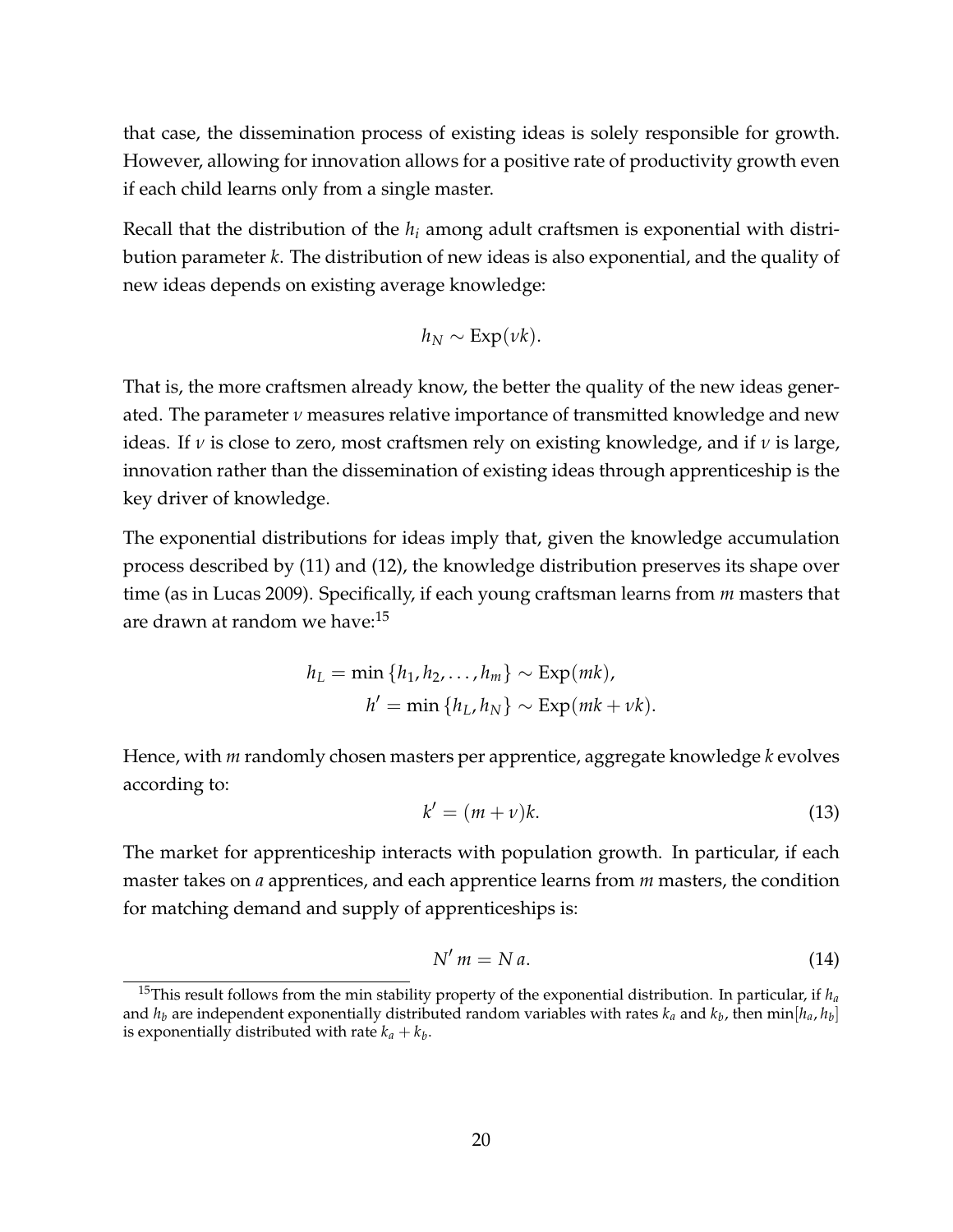We ignore integer constraints and treat *m* and *a* as continuous variables. Below, we will focus on equilibria where each apprentice chooses the same number of masters *m*, and each master has the same number of apprentices *a*.

We now arrive at the core of our analysis, namely the question of how the number and identity of masters for each apprentice are determined. Apprenticeship is associated with costs and benefits. While working as an apprentice with a master, each apprentice produces  $\kappa > 0$  units of the consumption good (this is in addition to the output generated by the aggregate production function). This output is controlled by the master. In turn, a master who teaches *a* apprentices incurs a utility cost  $\delta(a)$ , where  $\delta(0) = 0$ ,  $\delta'(a) > 0$ , and  $\delta''(a) > 0$  (i.e., the cost is increasing and convex in *a*). Incurring this cost is necessary for transmitting knowledge to the apprentices. We assume for simplicity that the function  $\delta(\cdot)$  is quadratic, i.e.  $\delta(a) = \frac{\bar{\delta}}{2}a^2$ .

If a master takes on *a* apprentices but then puts no effort into teaching, the apprentices still generate output *κa* by assisting the master in production. Thus, there is a moral hazard problem: Masters may be tempted to take on apprentices, appropriate production *κa*, but not actually teach, saving the cost *δ*(*a*).

Dealing with this moral hazard problem is a key challenge for an effective system of knowledge transmission. The danger of moral hazard is especially severe here because the very nature of apprenticeship defines it as the quintessential incomplete contract (see Section 2). In a modern market economy, we envision that such problems are dealt with by a centralized system of contract enforcement. In such a system, a parent would write contracts with masters to take on the children as apprentices. A price would be agreed on that is mutually agreeable given the cost of training apprentices and the parent's desire, given altruistic preferences (1), to provide the children with future income. Courts would ensure that both parties hold up their end of the bargain.

In pre-industrial societies lacking an effective system of contract enforcement, other institutions would have to ensure an effective transmission of knowledge from the elders to the young. Our view is that variation in these alternative institutions across countries and world regions plays a central role in shaping economic success and failure in the pre-industrial era. After a brief discussion of model assumptions, we analyze specific, historically relevant institutions in the context of our model of knowledge-driven growth.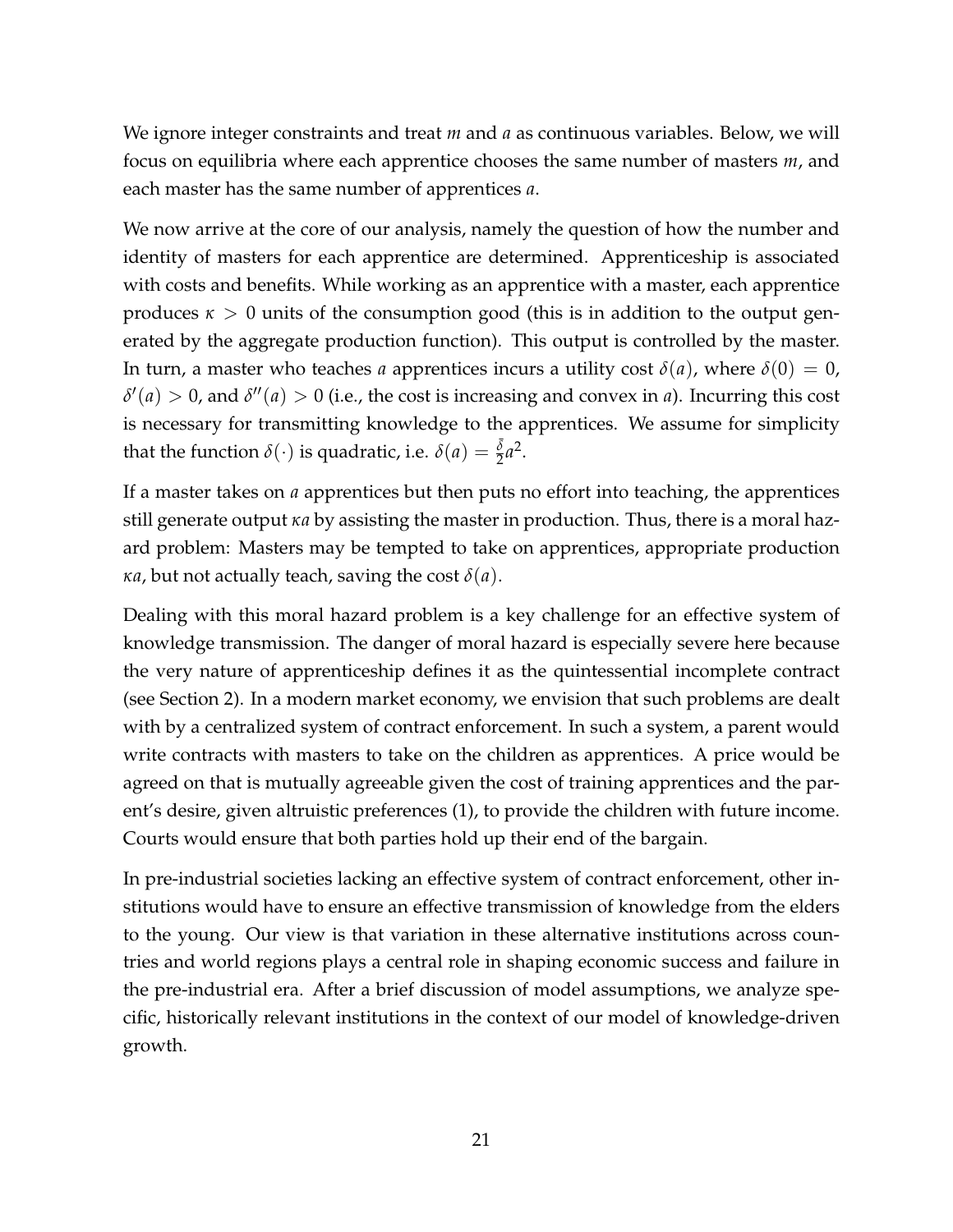### **3.4 Discussion of Model Assumptions**

Our model of growth in the pre-industrial economy is stylized and relies on a set of specific assumptions that yield a tractable analysis. We conclude our description of the model with a discussion of the role and plausibility of the assumptions that are most central to our overall argument.

Most importantly, apprenticeship institutions matter in our economy because the knowledge of masters is not publicly observable. This creates the incentive for apprentices to sample the knowledge of multiple masters to gain productive knowledge, and implies that institutions that determine how apprentices are matched to masters matter for growth. To maintain tractability, in the model the lack of information on productivity is severe: Nothing at all is known about the productivity of different masters, even though there is wide variation in their actual productivity. Taken at face value, this assumption is clearly implausible. However, possible concerns about its role can be addressed in two ways.

First, in our model all knowledge differences between masters are actual productivity differences, i.e., masters who know more produce more. A realistic alternative possibility is that at least some variation in knowledge is in terms of "latent" productivity, i.e., some masters may know techniques and methods that will turn out to be highly productive and important at a later time when combined with other knowledge, but do not give a productivity advantage in the present. A well known example are the inventions of Leonardo da Vinci which could not be implemented given the knowledge of his age, but which turned into productive knowledge centuries later. Similarly, the success of the steam engine was based in large part on a set of gradual improvements in craftmen's ability to work metal to precise specifications; for instance, steam engines work only if the piston can move easily in the cylinder but with a tight fit. Many improvements in techniques would have been of comparatively little value when first invented, but then became critical later on. Along these lines, in Appendix B we describe an extension of our model where a craftsman's output can be constrained by the state of aggregate knowledge. This version leads to exactly the same implications as the simpler setup described here, but actual variation in productivity is much smaller than variation in latent productivity, so that imperfect information on underlying productivity appears more plausible.

Second, it would be possible to relax the assumption of total lack of information about productivity, and instead assume that an informative, but imperfect, signal of each mas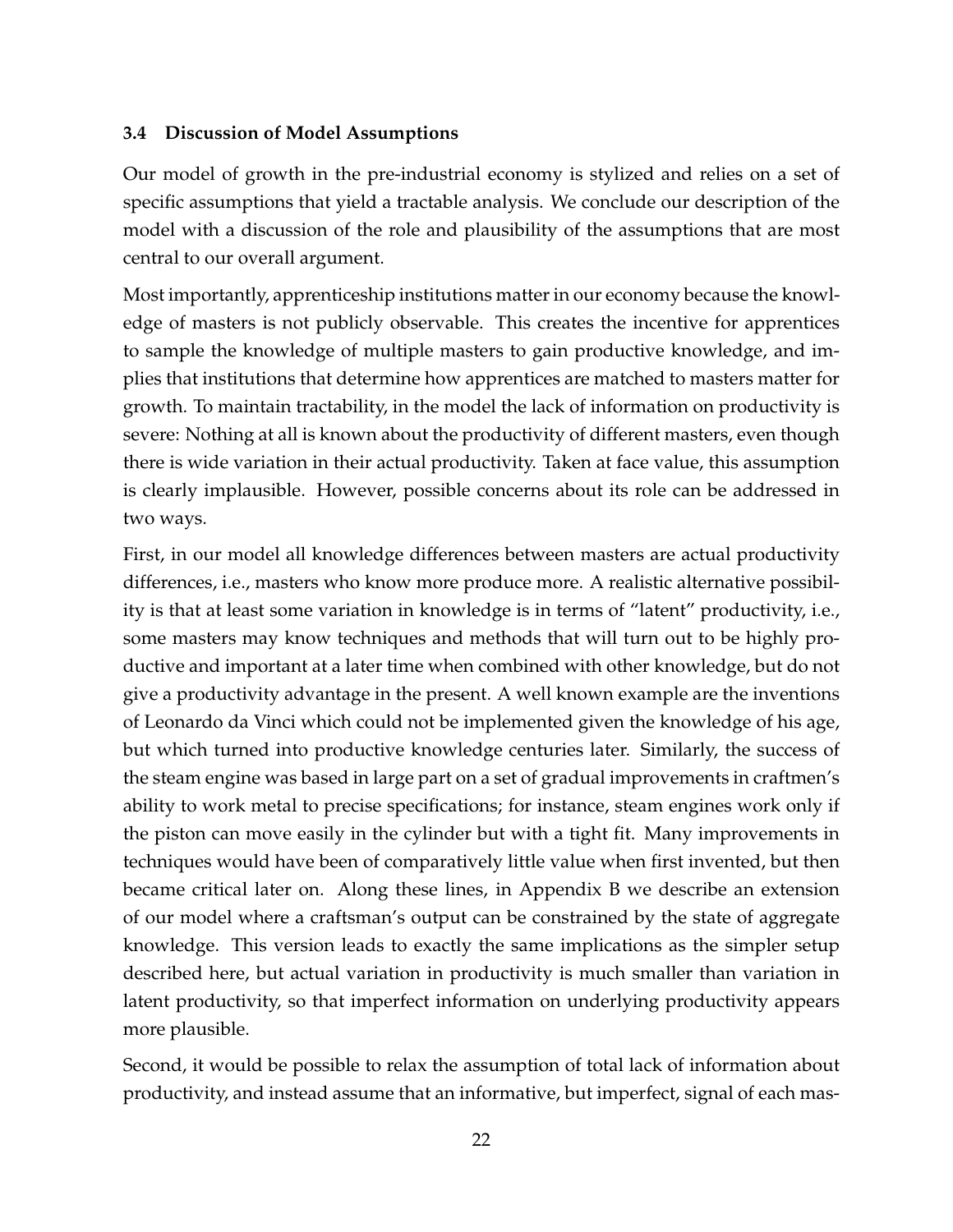ter's productivity was available.<sup>16</sup> In such a setting, more productive masters could command higher prices for apprenticeships, they would employ a larger number of apprentices, and the spread of productive knowledge would be faster. As we document in Section 2, the historical evidence for Europe suggests that, indeed, more productive and knowledgeable masters were able to command higher prices and attract more apprentices. However, as long as information on productivity is less than perfect, the basic tradeoffs articulated by our analysis and the comparative growth implications of the institutions analyzed below would be the same. Less-than-perfect information about productivity is highly plausible; even in today's world of instant communication and online discussion boards, for example, graduate students do not have perfect information about which advisor will be the best match for them. We adopt the extreme case of complete lack of observability for tractability; without this assumption the distribution of knowledge would not preserve its shape over time, so that we would have to rely on numerical simulation for all results.<sup>17</sup>

In addition, the master-apprentice relationship in the model is simplified compared to reality. We use a setting with one-sided moral hazard, i.e., masters can cheat apprentices, but not vice versa. In reality, moral hazard was a major concern on both sides of the master-apprentice relationship. This assumption is introduced merely to simplify the analysis. It would be straightforward to introduce two-sided moral hazard in our setting, and the role of institutions for mitigating moral hazard would be unchanged.

Finally, in the model apprentices interact in the same way with all masters they learn from, and they make a one-time choice of the number of masters to learn from. As ever, reality is substantially more complicated; choices of whom to learn from unfolded sequentially over time, and apprentices generally did only one full apprenticeship, followed by other shorter interactions during journeymanship. Once again, these assumptions are for simplicity and tractability, but are not central to our main results regarding the role of institutions for knowledge transmission. The key point in the theoretical setup is that apprentices are able to observe the efficiency of multiple masters and adopt the techniques of the most efficient master. It is not necessary that apprentices spend

<sup>&</sup>lt;sup>16</sup>See Jovanovic (2014) for a study where a signal of skill is available, and assortative matching of young and old workers is an important driver of growth.

 $17$ Luttmer (2015) provides an alternative approach for modeling the assignment of students to teachers. Luttmer's model has the advantage of allowing for observability and not relying on an unbounded support of existing knowledge, albeit at the cost of a considerably more complex analysis.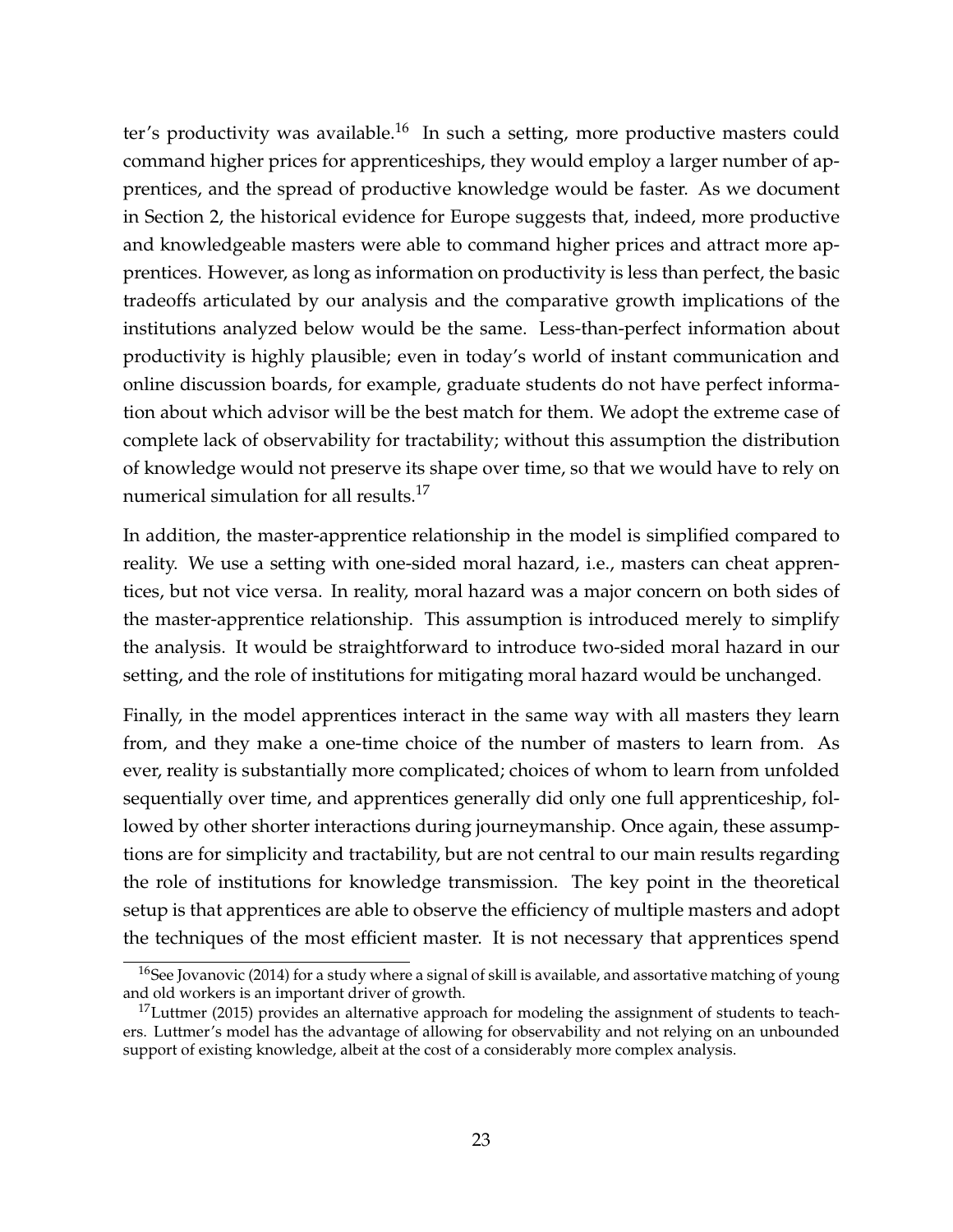equal time with each master; in reality, an interaction may be brief and end once an apprentice ascertains that a given master has nothing new to offer. The model abstracts from such differentiated interactions and imposes symmetrical master-apprentice relations to improve tractability. Having said that, when matching the model to data, care should be taken to account for the fact that "apprenticeships" in the model correspond to a wider range of interactions in reality.

# **4 Comparing Institutions for Knowledge Transmission**

The crucial question in our theory is how the moral hazard problem inherent in apprenticeship is resolved. If masters do not make an effort to teach their apprentices, parents will have no incentive to send children to learn from masters outside the family. Apprentices would not learn anything, whereas masters would gain the apprentices' production *κ*. Parents would be better off keeping children at home, thereby keeping output *κ* in the family. Thus, for apprenticeship outside the immediate family to be feasible (and thus for knowledge to disseminate), an enforcement mechanism is required in order to provide incentives for masters to exert effort.

## **4.1 Centralized versus Decentralized Institutions**

We consider two types of institutions, characterized by centralized versus decentralized enforcement. Under centralized enforcement, people can write contracts specifying that the master must put in effort (and indicating the price of apprenticeship), and there is a centralized system (such as courts) that punishes anyone who breaks a contract. In contrast, in a decentralized system no such central authority exists, and instead people have to form coalitions to maintain a sufficient threat of punishment to resolve the moral hazard problem.<sup>18</sup>

To allow for the possibility of decentralized enforcement, we assume that each adult can inflict a utility cost (damage) on any other adult.<sup>19</sup> However, the punishment that a single adult can mete out is not sufficient to induce a master to put in effort, i.e., the punishment is lower than the cost of training a single apprentice. In contrast, coalitions

 $18$ We should note that in reality, the distinction between centralized and decentralized institutions is less sharp than in our theory. Even where centralized enforcement institutions existed, they were often complemented by a self-enforcing mechanism based on trust and reputation (Humphries 2003; Mokyr 2008).

 $19$ The cost can be interpreted as physical punishment, as destruction of property, or as spreading rumors that induce others not to buy from the individual in question.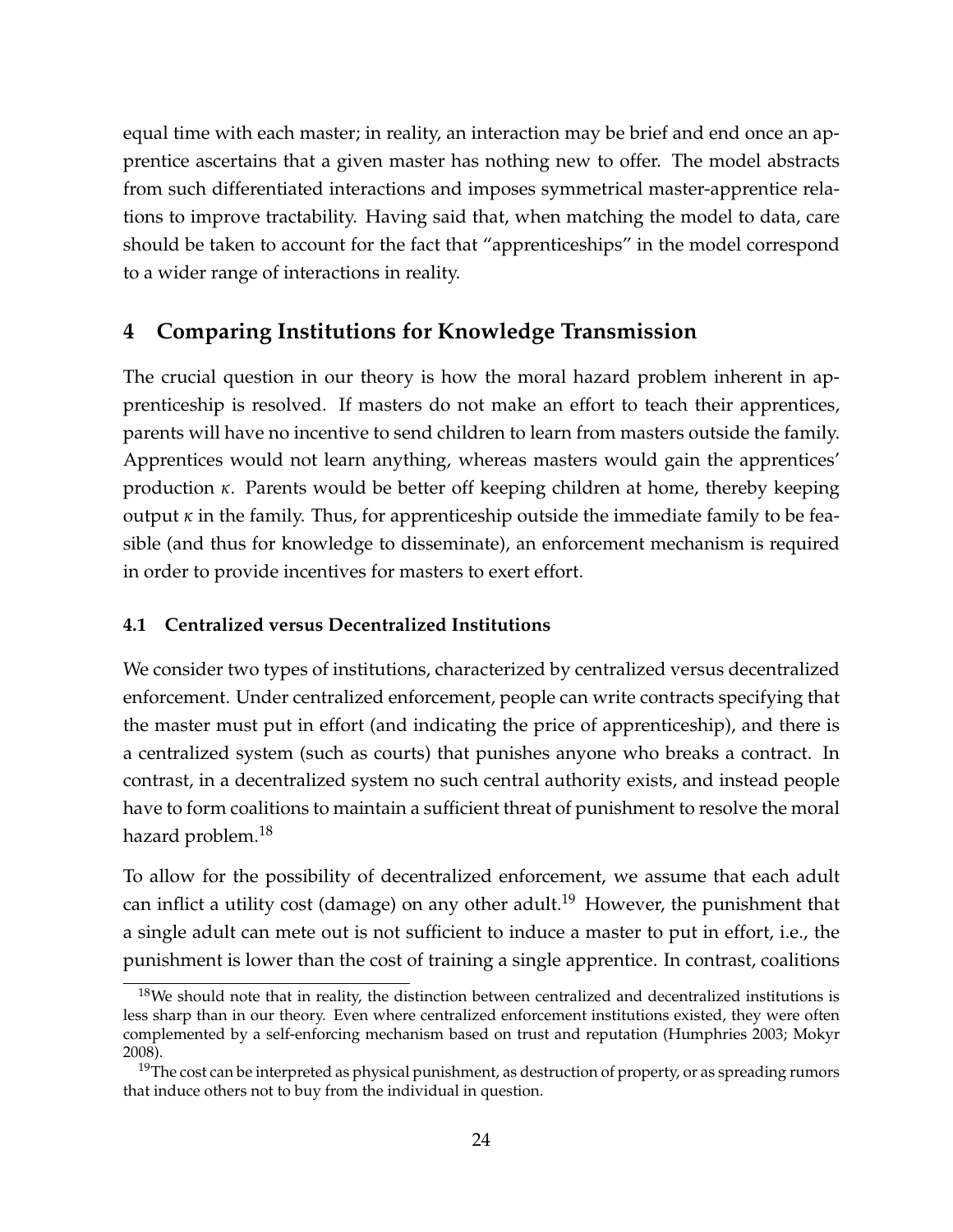of people can always make threats that are sufficient to guarantee compliance. An effective threat of punishment therefore requires coordination among parents. Coordination, in turn, requires communication: For a master's shirking to have consequences, the fact of the shirking has to be communicated to all would-be punishers. Thus, the extent to which people are able to communicate with each other partly determines how much knowledge transmission is possible.

Over time, societies have differed in the extent and manner in which individuals were connected in communication networks. We consider two different scenarios for decentralized enforcement, the "family" and the "clan," which we consider particularly relevant for contrasting Europe during the Early Middle Ages with China, India, and the Middle East during the same period and beyond.

The decentralized systems correspond to a period when centralized enforcement was not yet sufficiently effective. Even if courts existed, contract enforcement was often costly, slow, and uncertain. More importantly, for centuries the reach of the state and hence its courts was severely limited. Europe, for example, used to consist of hundreds of independent sovereign entities, and the enforcement of the law outside one's immediate surroundings (say, the city of residence) was weak. With this in mind, the first centralized enforcement institution that we consider is organized not by the state but by a coalition of all the masters in a given trade: a "guild." The guild monitors the behavior of its members and enforces the apprenticeship contracts between parents and masters. However, the guild also has anti-competitive features. It can set the price of apprenticeship, thereby exploiting its monopoly in a given trade. Guilds played a central role in European economic life during the Middle Ages, and our theory will allow us to assess their implications for knowledge creation and dissemination.

The final institution that we consider is the "market," where there is a centralized enforcement system for all trades as in a modern market economy. Importantly, under this institution the government not only enforces contracts, but also prevents collusion; trades are no longer allowed to form guilds that limit entry and lower competition, and both parents and masters act as price takers. The market institution corresponds to the final stages of the pre-industrial economy, when in Europe nation states became powerful and increasingly abolished the traditional privileges of guilds.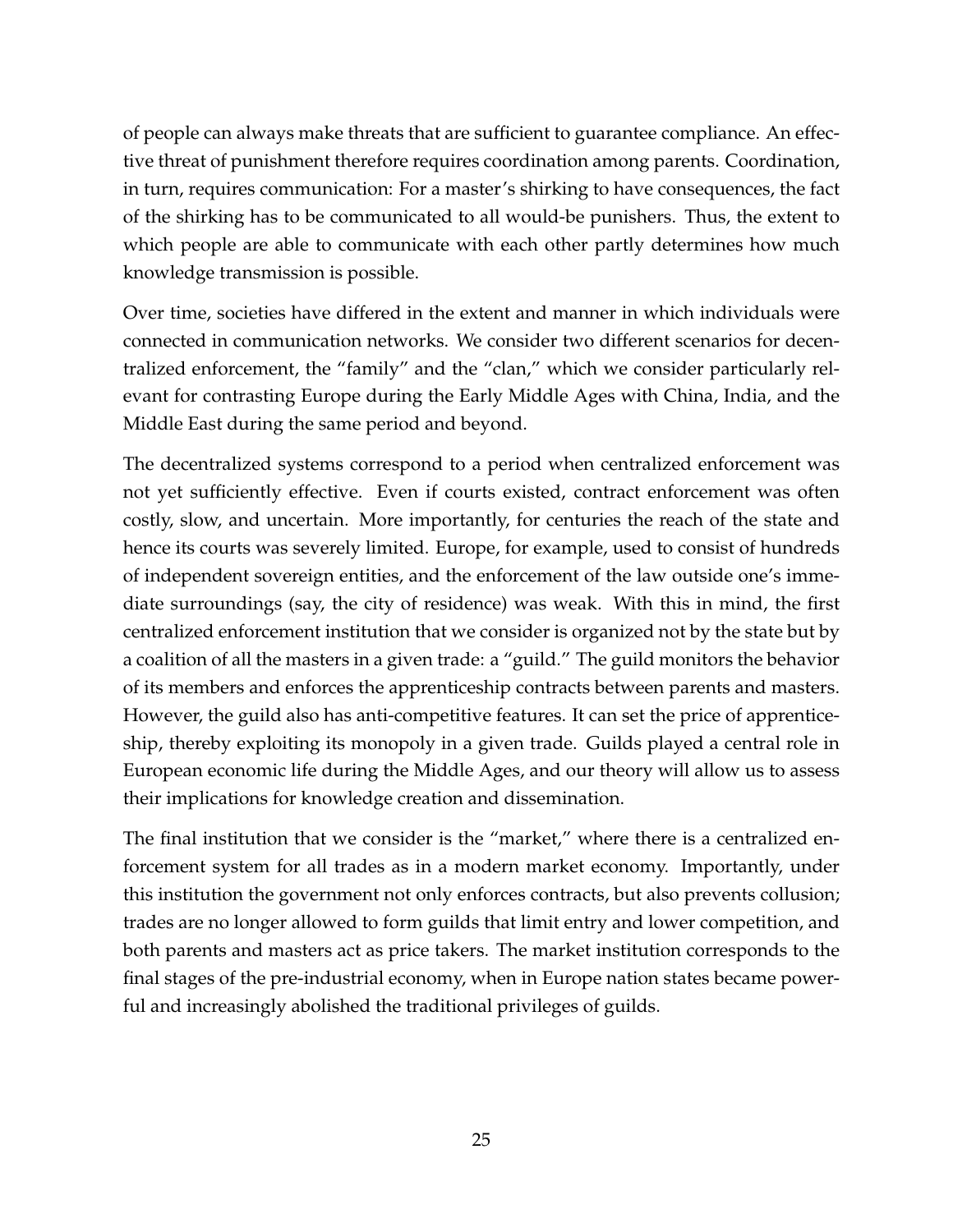### **4.2 The Family**

Decentralized institutions enforce apprenticeship agreements through the formation of coalitions of parents that coordinate on a sufficient threat of punishment for shirking masters. Different decentralized institutions are distinguished by the size of these coalitions and the identity of their members. For the formation of a coalition to be feasible, the members have to be able to communicate with each other about the behavior of masters. Hence, one polar case is where members of different families are unable to communicate with each other, so that no coalitions can be formed. The lack of communication rules out coordinating on punishing shirking masters. As a consequence, apprenticeship outside the immediate family is impossible, i.e., each child learns only from the parent. In principle, the moral hazard problem is present even within the family. However, in utility (1) parents care about their own children, and we assume that the degree of altruism  $\gamma$  is sufficiently high for parents never to shirk when teaching their own children. The result is a "family equilibrium," i.e., an equilibrium where knowledge is transmitted only within dynasties, but there is no dissemination of knowledge across dynasties.

Formally, under decentralized institutions we model the knowledge accumulation decisions as a game between the craftsmen of a given generation. The strategy of a given craftsman has three elements:

- 1. Decide whether to send own children to others as apprentices for training, and if so, which compensation to pay the masters of one's children.
- 2. Decide whether to exploit one's own apprentices (if any).
- 3. Decide whom to punish (if anyone).

We focus on Nash equilibria.<sup>20</sup> The strategy profile for the family equilibrium is as follows:

- *•* All craftsmen train their children on their own.
- If (off the equilibrium path) a master gets someone else's child as an apprentice, the master exploits the apprentice.
- No one ever punishes anyone.

 $20$ Given that there are subsequent generations, one could also define a dynamic game involving all generations. However, given that preferences are of the warm-glow type, decisions of future generations do not affect the payoffs of the current generation, so that dynamic considerations do not change the strategic tradeoffs faced by the players.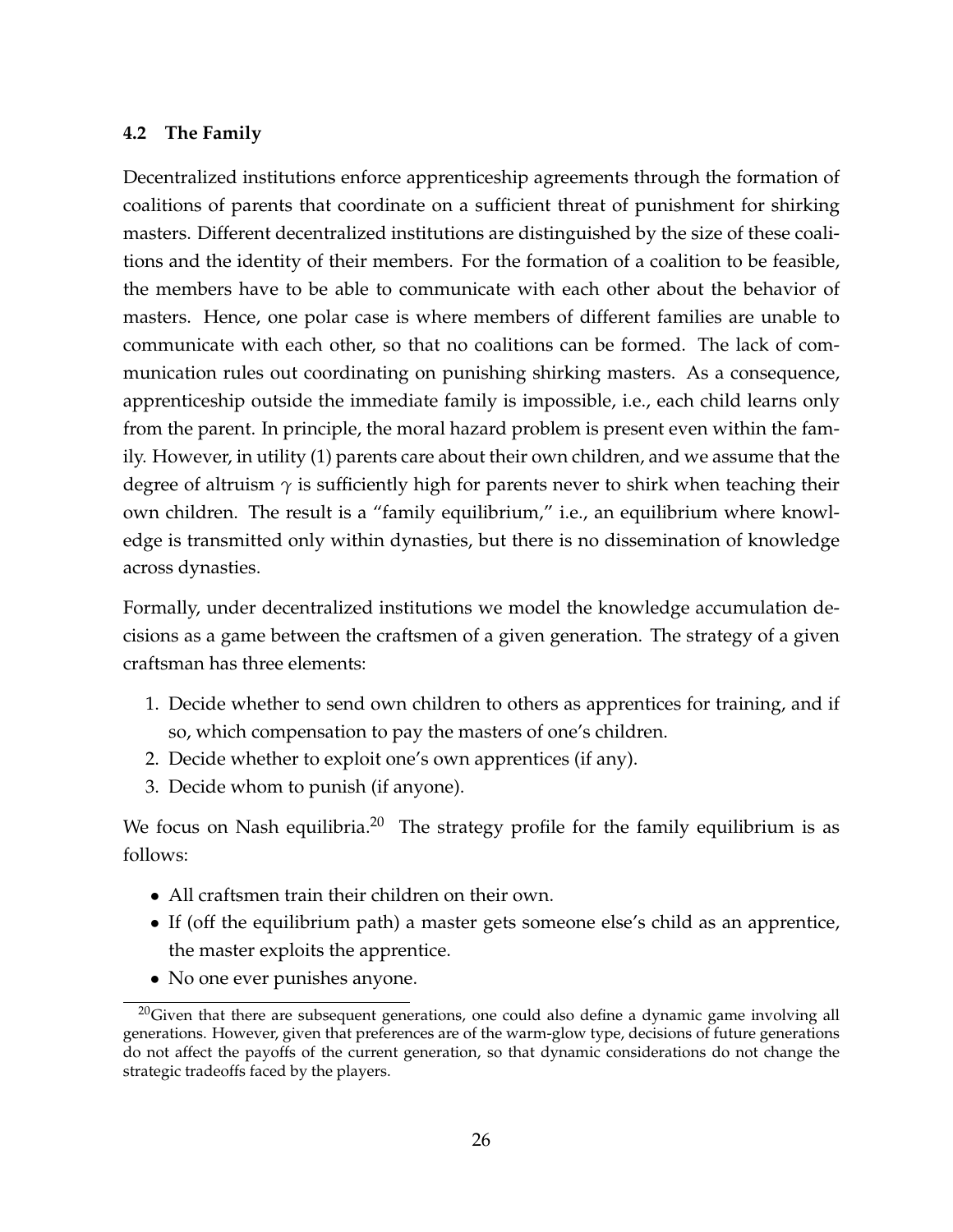If communication outside the immediate family is impossible, the family equilibrium is the only equilibrium. The family equilibrium can also occur as a "bad" equilibrium in an economy where more communication links are available, but people fail to coordinate on a more efficient punishment equilibrium.<sup>21</sup>

Now consider the balanced growth path under the family equilibrium. We assume that the Malthusian feedback, parameterized by the maximum number of children  $\bar{n}$  and the survival parameter *s*, is sufficiently strong for dynamics to lead to a balanced growth path in which income per capita is constant. $22$  The following proposition summarizes the properties of the balanced growth path.

### **Proposition 2** (**Balanced Growth Path in Family Equilibrium).**

*If altruism is sufficiently strong (i.e., γ is sufficiently large), there exists a unique balanced growth path under the family equilibrium with the following properties:*

- *(a)* Each child trains only with his own parent:  $m^F = 1$ , and  $a^F = n^F$ .
- *(b) The growth factor g***<sup>F</sup>** *of knowledge k is:*

$$
g^{\mathrm{F}}=1+\nu.
$$

*(c) The growth factor n***<sup>F</sup>** *of population N is:*

$$
n^{\mathrm{F}}=(1+\nu)^{\frac{(1-\alpha)\theta}{\alpha}}.
$$

*(d) Income per capita y***<sup>F</sup>** *is constant and satisfies:*

$$
y^{\mathrm{F}}=\frac{(1+\nu)^{\frac{(1-\alpha)\theta}{\alpha}}}{\bar{n}\,s}.
$$

**Proof.** See Appendix C.

The condition for sufficient altruism reflects that parental altruism should be strong enough to overcome the disutility of teaching one's children. The rate of technological progress is positive in the family equilibrium, but small. This is because the only source of progress is the new ideas of craftsmen (recall that *ν* measures the quality of

 $21$  For any communication structure, the family equilibrium always exists, because in the expectation that no one else will punish shirking masters it is optimal to (i) never punish shirking masters either and (ii) not send one's own children to be apprenticed outside the family.

<sup>&</sup>lt;sup>22</sup>The required assumptions can be made precise; what is key is that maximum population growth is larger than the maximum rate of effective productivity growth.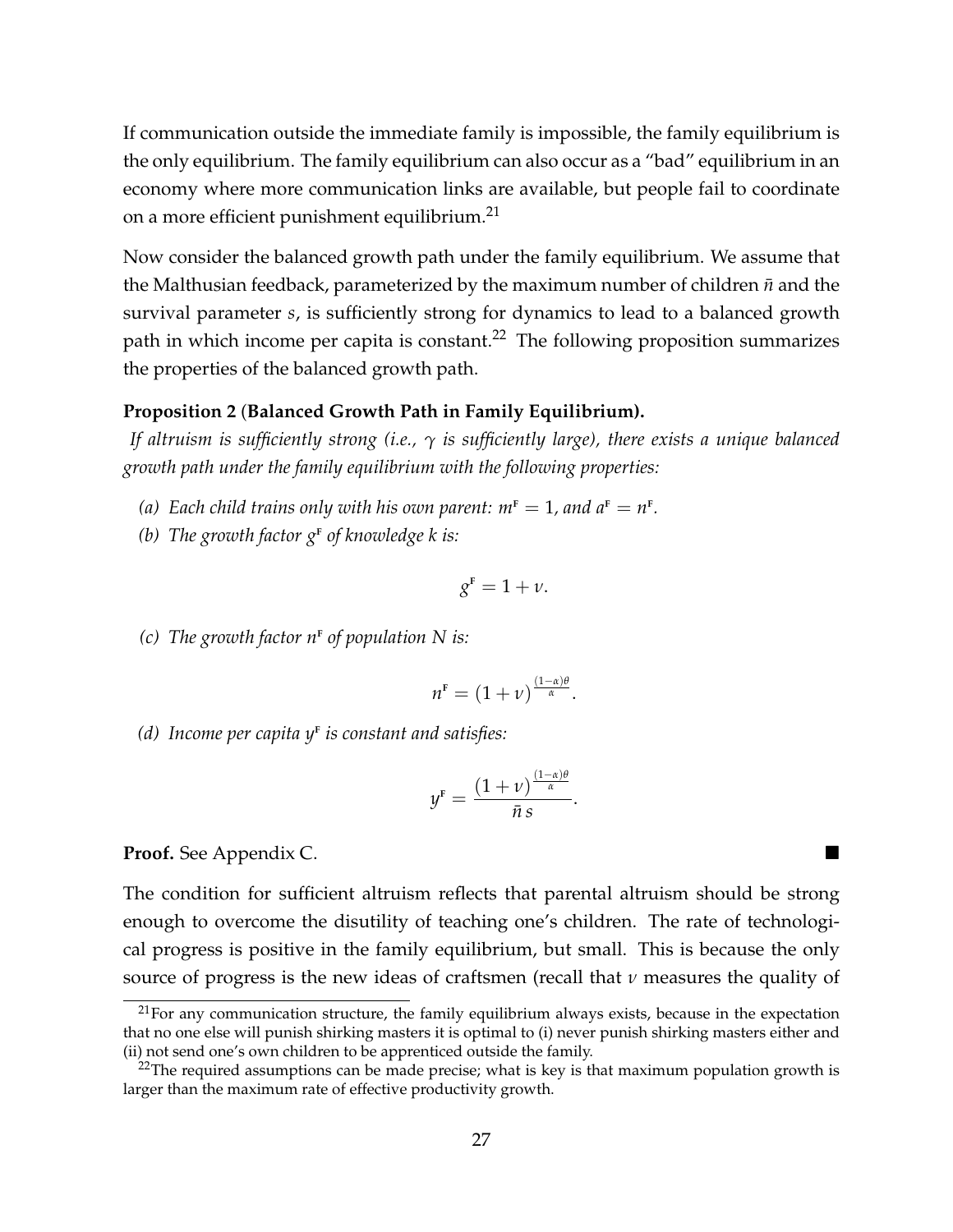new ideas). New ideas are passed on to children, which makes children, on average, more productive than the parents. However, knowledge does not disseminate across dynasties. Given the growth rate of knowledge  $g^F = 1 + \nu$ , Malthusian dynamics ensure that population grows just fast enough to offset productivity growth and yield constant income per capita.



Figure 1: Productivity and Population Growth in the Family (**F**) Equilibrium

Figure 1 represents the determination of the balanced growth path in the family equilibrium. The concave curve represents the Malthusian constraint given by  $(10).^{23}$  The intersection between this constraint and the line  $g = 1 + v$  gives the balanced growth path under the family equilibrium **F**.

### **4.3 The Clan**

Next, we consider economies where there is communication within an extended family or clan. While many other structures could be considered, the clan has particular historical significance because of its importance for organizing economic exchange in the major world regions outside Europe. Formally, we consider a setting where all members of a dynasty who share an ancestor *o* generations back can communicate (here *o* = 0 corresponds to the family equilibrium,  $\rho = 1$  means siblings are connected, and so on). Now consider a potential "clan equilibrium" with the following equilibrium strategy profiles:

<sup>&</sup>lt;sup>23</sup>The curve is concave if  $\theta(1 - \alpha) < \alpha$ , but results to do not depend on this condition.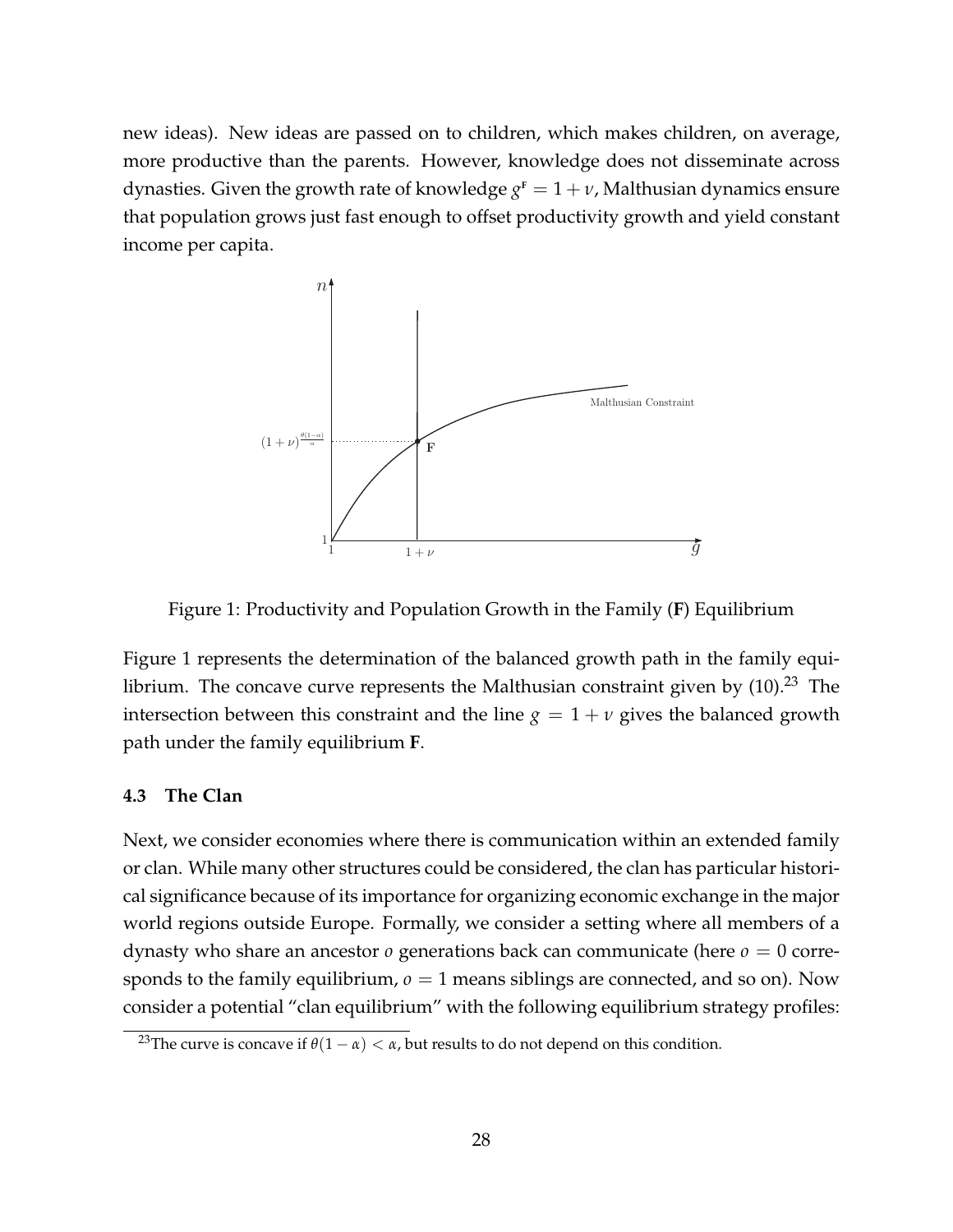- *•* All craftsmen send their children to be trained by each master in the clan, and parents compensate masters for the apprenticeship by paying each  $\delta'(a) - \kappa$  (the marginal cost), where *a* is the number of apprentices per master.
- All masters put effort into teaching.
- *•* If (off the equilibrium path) a master cheats an apprentice, all current members of the clan punish the master.

For example, if  $o = 1$ , children are trained not only by their parents, but also by their aunts and uncles. For  $o = 2$ , second-degree relatives serve as masters, and so on.<sup>24</sup> Along a balanced growth path, the total number of adults (i.e., masters) belonging to the clan is  $(n^c)$ <sup>*o*</sup>, where *n*<sup>c</sup> is the rate of population growth in the balanced growth path. For learning from all current masters to be feasible, we assume that all members of the clan work in the same trade. An alternative setup allows for large clans that engage in many trades, in which case a child would be trained only by those masters in the clan who work in the child's chosen trade. In either case, we envision that in the clan equilibrium children obtain the knowledge of a handful of masters who belong to the same clan and to the same trade.

The following proposition summarizes the properties of the balanced growth path in the clan equilibrium.

### **Proposition 3** (**Balanced Growth Path in Clan Equilibrium).**

*There is threshold o*<sub>max</sub>  $> 0$  *such that if o*  $<$  *o*<sub>max</sub> *and if altruism is sufficiently strong (i.e.,*  $\gamma$  *is sufficiently large), there exists a balanced growth path in the clan equilibrium with the following properties:*

- (a) The number of masters per child m is given by the number of adults in the clan,  $m<sup>c</sup>$  =  $(n^c)^0$ , and the number of apprentices per master is  $a^c = (n^c)^{o+1}$ .
- (b) The growth factor  $g_{k}^{\mathsf{c}}$  of knowledge  $k$  is the solution to:

$$
g^{c} = 1 + \frac{\nu (n^{c})^{o}}{g^{c} - \nu}.
$$
 (15)

<sup>&</sup>lt;sup>24</sup>In reality, it may not be necessary to receive full training from all clan members. Instead, one could assume that apprentices initially search over the entire group, sample the masters' knowledge, but then spend most of their time learning from the clan member identified to have the lowest *h*. We adopt the simpler notion of learning equally from all masters to preserve the symmetry that makes the problem tractable.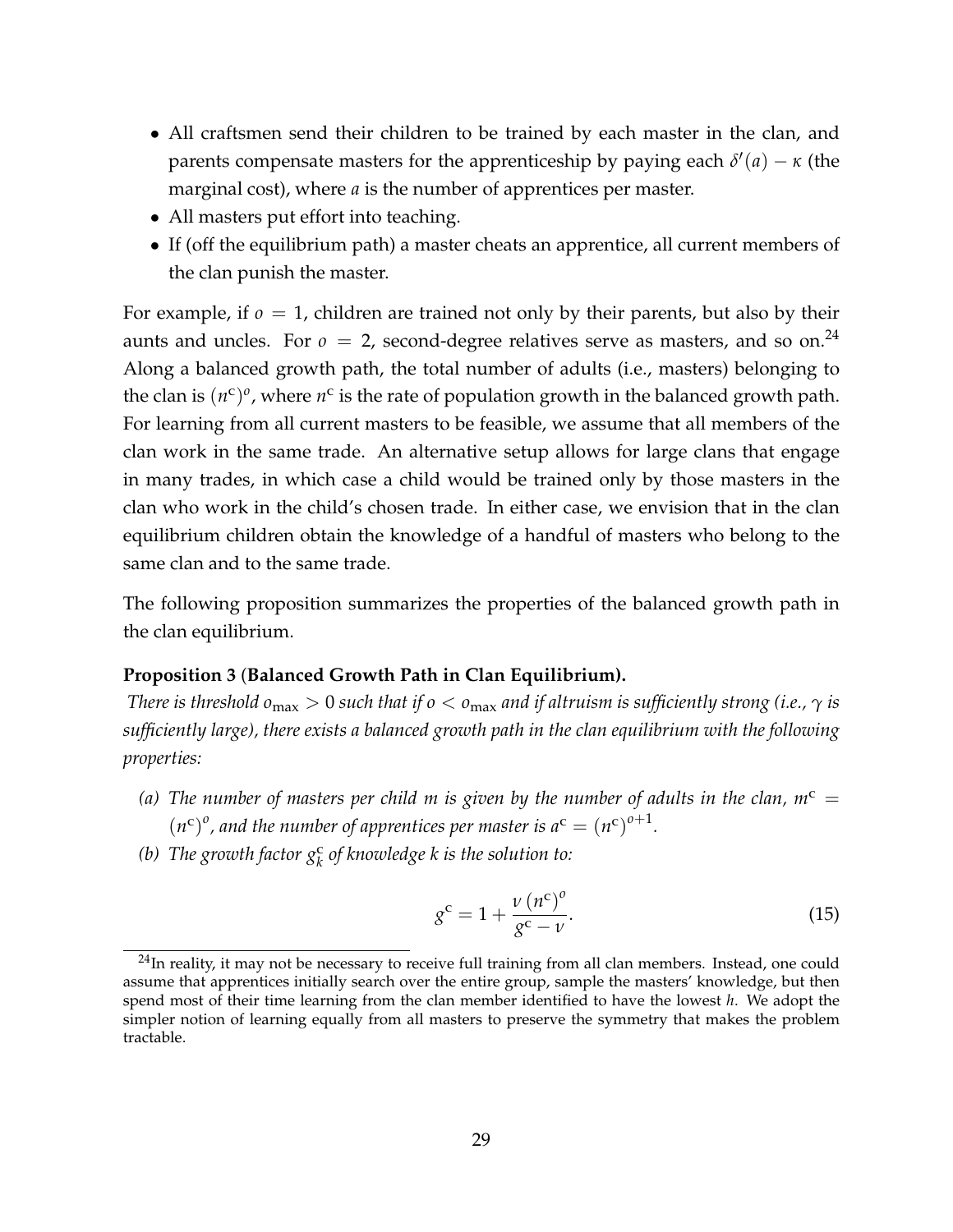(c) The growth factor  $n_k^{\mathsf{c}}$  of population  $N$  is given by:

$$
n^{\mathsf{c}} = (g^{\mathsf{c}})^{\frac{(1-\alpha)\theta}{\alpha}}.
$$

*(d) Income per capita is constant and satisfies:*

$$
y^{\rm c} = \frac{(g^{\rm c})^{\frac{(1-\alpha)\theta}{\alpha}}}{\bar{n}s}
$$

.

*For*  $o = 0$ *, the balanced growth path coincides with the family equilibrium, whereas for*  $o > 0$ *knowledge growth, population growth, and income per capita are higher compared to the family equilibrium. The growth g***<sup>C</sup>** *of knowledge k is increasing in the size of the clan o.*

### **Proof.** See Appendix D.

Parallel to the family equilibrium, the condition on sufficiently high altruism ensures that parents find it worthwhile to pay for the training of their children.<sup>25</sup> The upper bound *o*max on the size of the clan limits productivity growth to a level where the Malthusian feedback is sufficiently strong to generate a balanced growth path with constant income per capita.

The clan equilibrium leads to a higher growth rate compared to the family equilibrium because children learn from more masters. In particular, they benefit not just from the new ideas of their own parent, but also from the new ideas of their aunts, uncles, and other current members of the clan. Thus, new knowledge disseminates more widely compared to the family equilibrium. However, there is still no dissemination of knowledge across clans. Equation (15) implies that as long as  $\nu > 0$  (there is some innovation), a higher *o* (larger clans) leads to faster growth. However, if there are no new ideas,  $\nu = 0$ , the growth rate in the clan equilibrium is zero. Intuitively, in a clan the masters of a given apprentice all trained with the same masters when they were apprentices, which implies that they all started out with the same knowledge. If the masters don't

 $25$ Another possibility is that altruism is at a level sufficient for parents to want to send their children to some, but not all, available masters. Characterizing the balanced growth path in this case is more complicated, because the selection of which masters to train with is non-trivial. Nevertheless, the basic shortcoming of the clan-based institution, namely that different masters have similar knowledge and so less new knowledge can be gained by getting trained by more of them, would still apply in this type of equilibrium.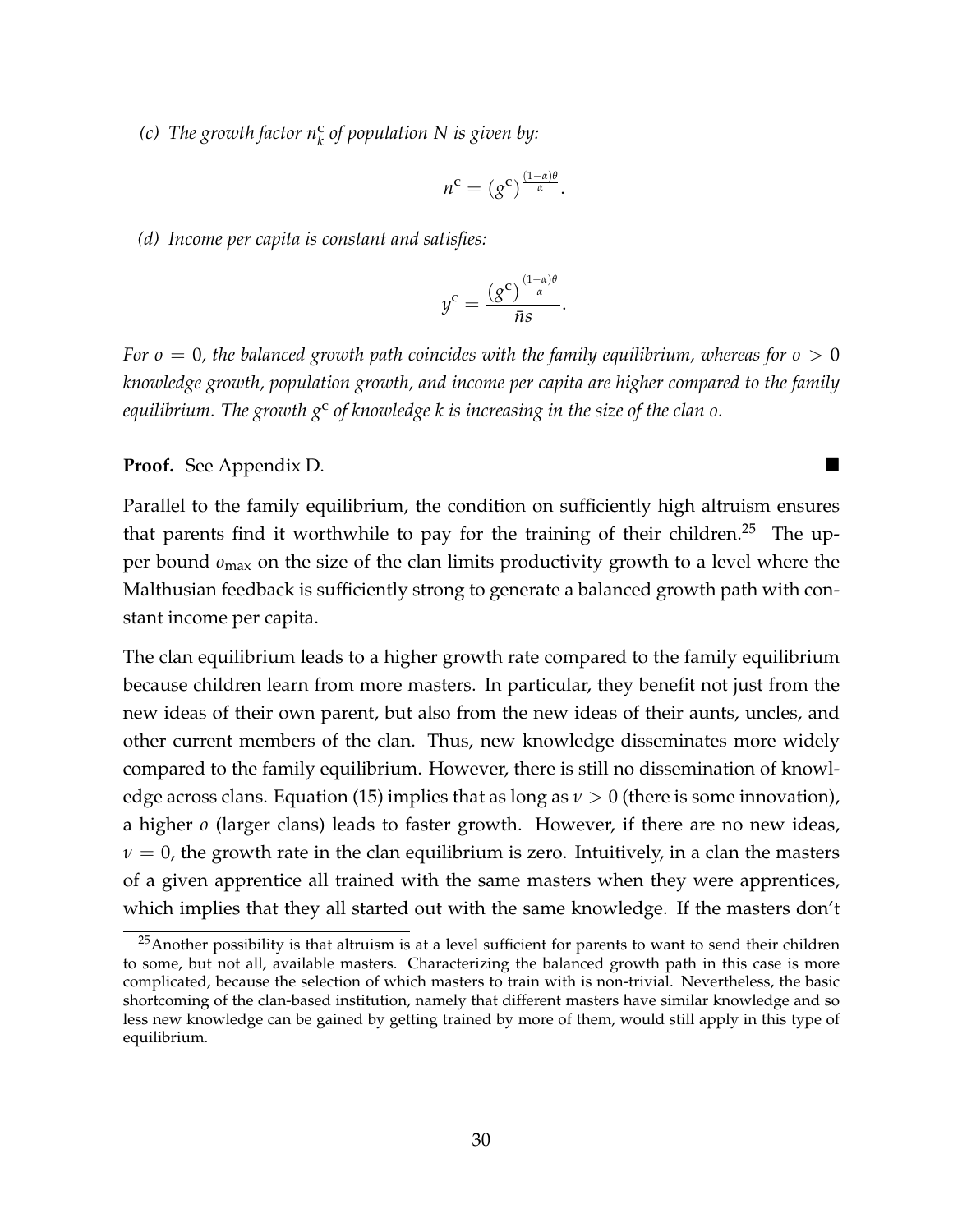have new ideas of their own, studying with multiple masters does not provide any benefit over studying with only one of them. Hence, knowledge does not accumulate across generations.

Another way of stating this key point is that learning opportunities in the clan are limited, because the knowledge of the available masters is correlated. This correlation, in turn, arises from the fact that the available masters once learned from the same teachers, and hence acquired the same pooled knowledge present within the clan. As we will see, this issue of correlated knowledge across masters is the key distinction between the clan and institutions such as the guild and the market, which extend beyond blood relatives.



Figure 2: Productivity and Population Growth in the Clan (**C**) Equilibrium

Figure 2 represents the determination of the balanced growth path in the clan equilibrium. In addition to the Malthusian constraint (10), we have drawn the function

$$
n = \left(\frac{(g-1)(g-\nu)}{\nu}\right)^{\frac{1}{\sigma}},\tag{16}
$$

which is derived from (15). This function is equal to one when  $g = 1 + v$ , increases monotonically with  $g$  for  $g > 1 + v$ , and ultimately crosses the Malthusian constraint. The function (16) captures the relationship between population growth and the size of the clan. When  $n = 1$ , every person has one child, and hence there are no siblings and no aunts or uncles. Therefore, children can learn only from their own parent, who is the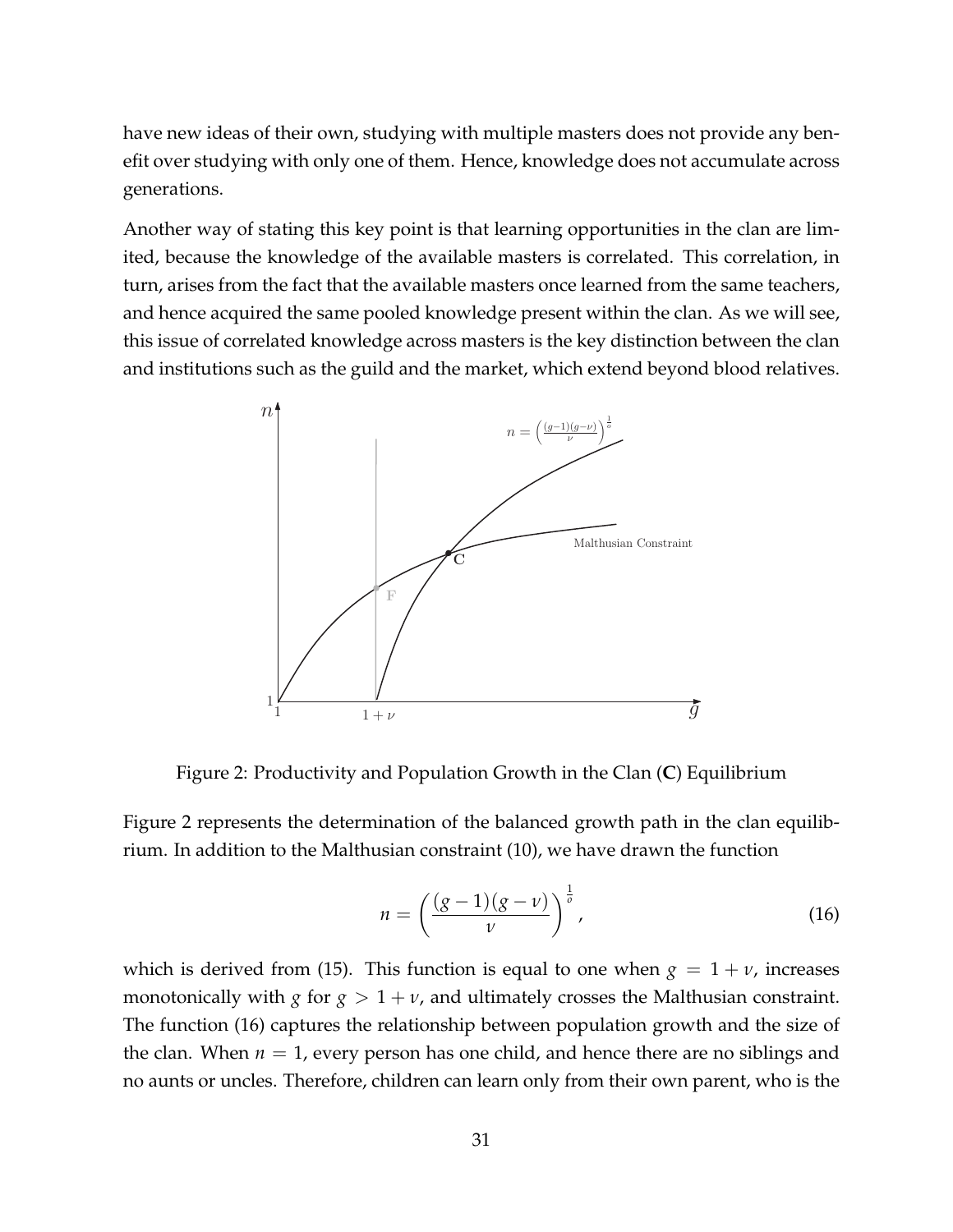sole adult member of the clan. At higher rates of population growth, the clan is bigger, and hence there are more masters who generate ideas and whom the young can learn from, resulting in faster technological progress.

### **4.4 The Market**

At the opposite extreme (compared to the family) of enforcement institutions, we now consider outcomes in an economy with formal contract enforcement (as in the usual complete-markets model). All contracts are perfectly and costlessly enforced, so that masters who promise to train apprentices do not shirk. There is a competitive market for apprenticeship. Given market price *p* for training apprentices, masters decide how many apprentices to train, and parents decide how many masters to pay to train their children. In equilibrium, *p* adjusts to clear the apprenticeship market.

A craftsman's decision to take on apprentices is a straightforward profit maximization problem. In particular, given price *p* a master will choose the number of apprentices *a* to solve:

$$
\max_a \{p\,a + \kappa\,a - \delta(a)\}\,.
$$

The benefit of taking on apprentices derives from the price *p* as well as the apprentices' production *κ*, and the cost is given by *δ*(*a*). Optimization implies that in equilibrium the price of apprenticeship equals the marginal cost of training an apprentice:

$$
p = \delta'(a) - \kappa.
$$

Now consider parents' choice of the number of masters *m* that their children should learn from. Given *p*, parents will choose *m* to maximize their utility (1):

$$
\max_{m} \left\{-p \, m \, n + \gamma \, \mathbb{E} \, I'\right\},\,
$$

where  $n$  is the number of children and  $I'$  is the income of the child, which is given by (5). Each child's expected income depends on *m*, because learning from a larger number of masters increases the expected productivity (and hence income) of the child. The objective function is concave, because as *m* rises, the probability that an additional master will have higher productivity declines.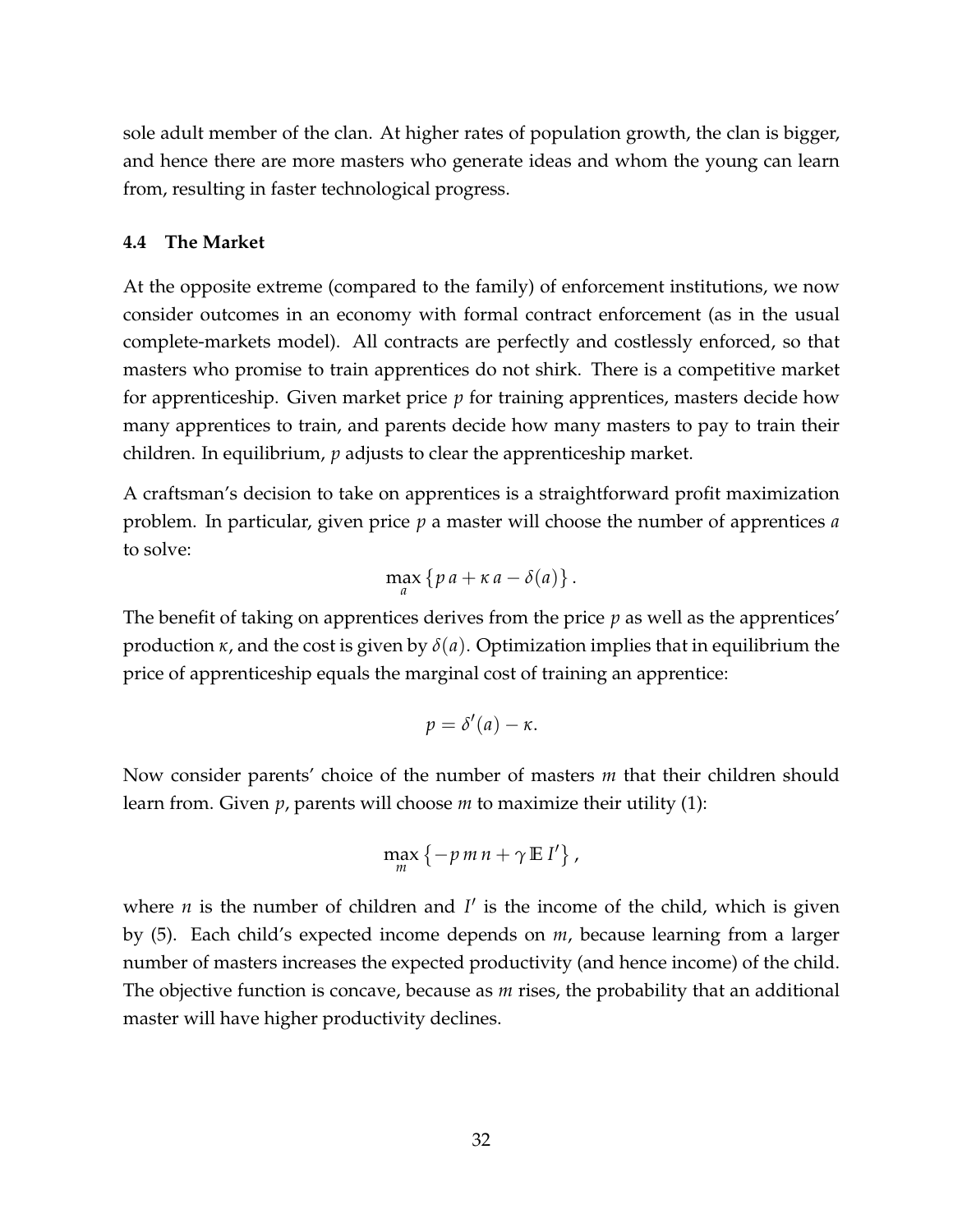**Lemma 1.** *The first-order condition for the parent's problem implies:*

$$
\delta'(a) - \kappa = \gamma \theta (1 - \alpha) \frac{1}{m + \nu} \frac{Y'}{N'}.
$$
 (17)

#### **Proof.** See Appendix E.

Notice that the decision problem implicitly assumes that the young apprentice gets *m* independent draws from the distribution of knowledge among the elders, as though the masters were drawn at random. The possibility of independent draws from the knowledge distribution is a key advantage of the market system over the clan system. In a clan, the potential masters have similar knowledge (because they learned from the same "grand" master), and hence the gain from studying with more of them is limited (there is still some gain because of the new ideas generated by masters). Of course, it would be even better to study only with masters known to have superior knowledge. We assume, however, that a master's knowledge can be assessed only by studying with them; hence, choosing masters at random is the best one can do.

The market equilibrium gives rise to a unique balanced growth path, which is characterized in the following proposition.

#### **Proposition 4** (**Balanced Growth Path in Market Equilibrium).**

*The unique balanced growth path in the market equilibrium has the following properties:*

*(a) The number of apprentices per master*  $a^M$  *solves (17):* 

$$
\delta'(a^M) - \kappa = \gamma \theta (1 - \alpha) \frac{1}{a^M / n^M + \nu} y^M,
$$
\n(18)

and the number of masters per child  $m^{\texttt{M}}$  is the solution to  $m^{\texttt{M}} = a^{\texttt{M}}/n^{\texttt{M}}$ .

*(b) The growth factor g***<sup>M</sup>** *of knowledge k is given by:*

$$
g^{\mathbf{M}} = m^{\mathbf{M}} + \nu.
$$

*(c) The growth factor n***<sup>M</sup>** *of population N is given by:*

$$
\textbf{n}^{\text{M}}=(g^{\text{M}})^{\frac{(1-\alpha)\theta}{\alpha}}.
$$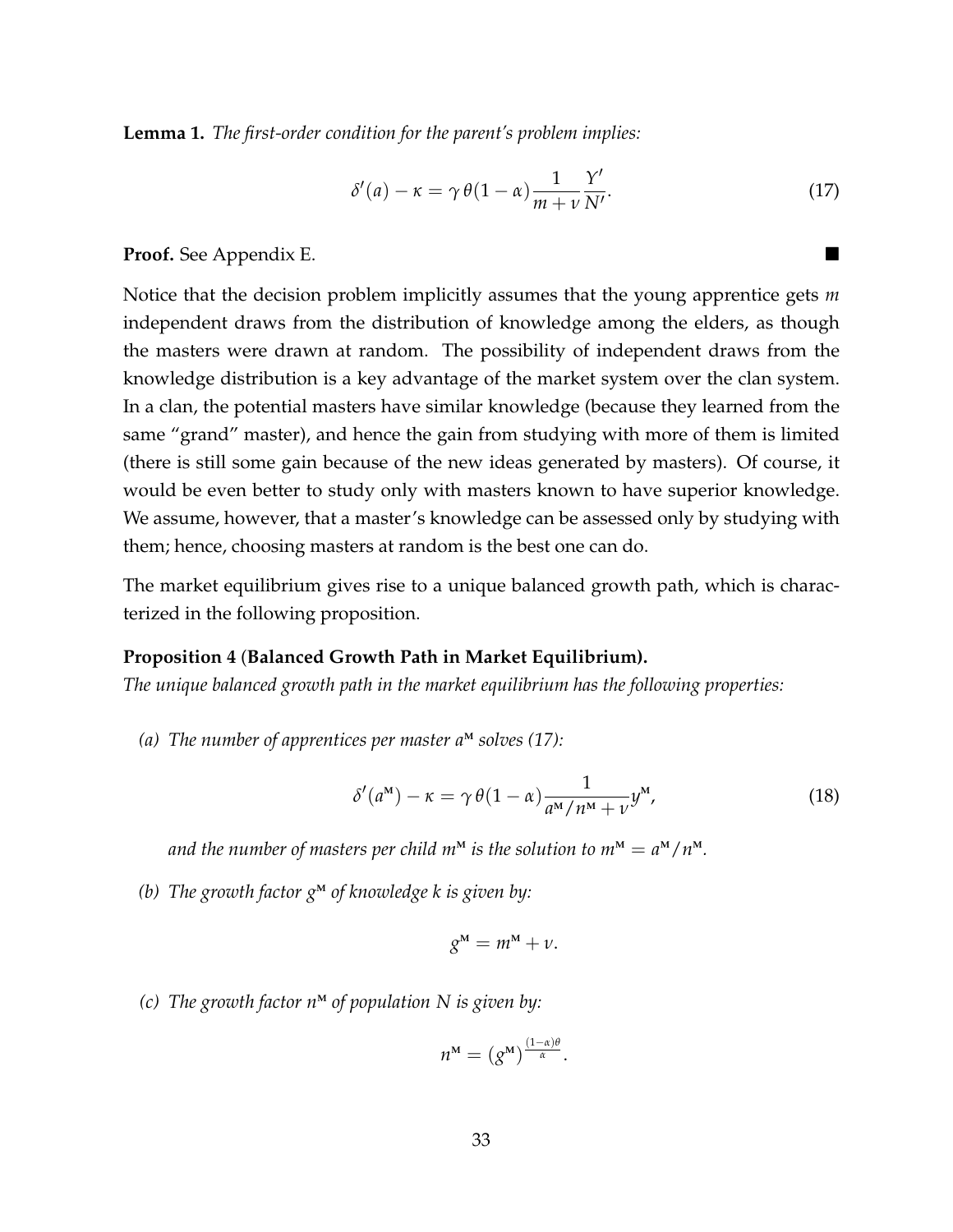*(d) Income per capita is constant and satisfies:*

$$
y^M=\frac{(g^M)^{\frac{(1-\alpha)\theta}{\alpha}}}{\bar{n}\,s}.
$$

*The market equilibrium yields higher growth in productivity and population and higher income per capita than does the clan equilibrium and the family equilibrium.*

### **Proof.** See Appendix F.

To analyze the equilibrium, we can plug the expressions for  $a^M$ ,  $m^M$ , and  $y^M$  into (17) to get:

$$
\delta'((g^M - \nu)n^M) - \kappa = \gamma \theta (1 - \alpha) \frac{1}{g^M} \frac{n^M}{\bar{n}s}.
$$
 (19)

This equation describes a relationship between  $g^M$  and  $n^M$  which we call the "apprenticeship market," as it is derived from demand for apprenticeship and the equilibrium condition on the apprenticeship market. Equation (19) can be rewritten as:

$$
n^{\mathbf{M}} = \frac{\kappa}{\bar{\delta}(g^{\mathbf{M}} - \nu) - \frac{\gamma \theta (1 - \alpha)}{\bar{n} s g^{\mathbf{M}}}}
$$
(20)

This function of  $g^{\text{M}}$  is plotted in Figure 3. The negative relationship between population growth and the rate of technical progress in (19) can be interpreted as follows. When fertility is higher, the market for apprenticeships is tighter, the equilibrium price of apprenticeship is higher, and parents demand fewer masters. Hence faster population growth is associated with lower productivity growth.

The market equilibrium leads to faster growth than the clan equilibrium does because knowledge is disseminated across ancestral boundaries throughout the entire economy. The masters teaching apprentices represent a wider range of knowledge, implying that more can be learned from them.<sup>26</sup> All of this is made possible by having a different enforcement technology for apprenticeship contracts, namely courts rather than punishment by clan members.

<sup>&</sup>lt;sup>26</sup>The contrast between clan and market equilibrium is an example of social structure being important for economic outcomes; a similar application to technology diffusion is provided in the recent work by Fogli and Veldkamp (2012).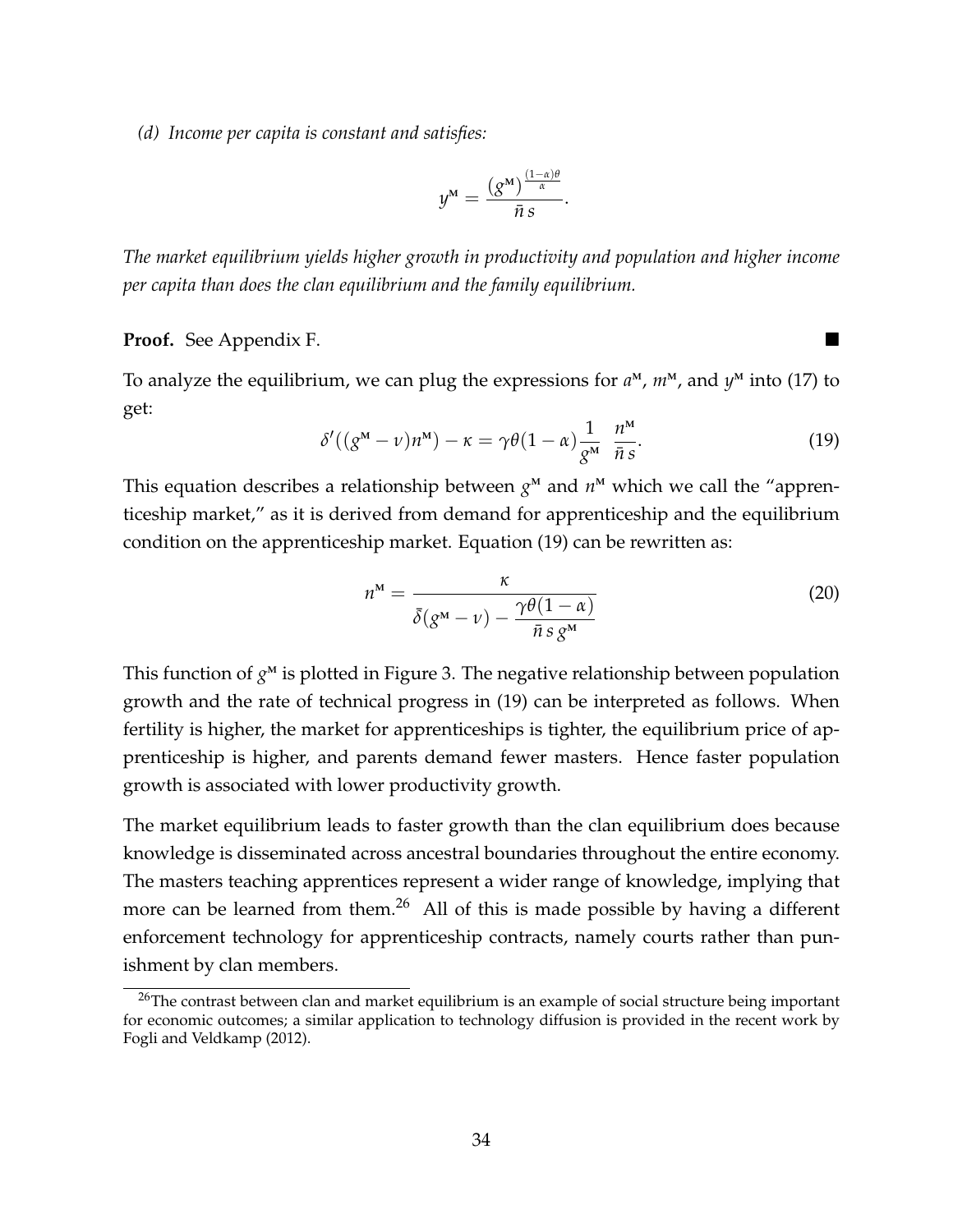

Figure 3: Productivity and Population Growth in the Market (**M**) Equilibrium

### **4.5 The Guild**

Historically, economies did not transition directly from the family or clan equilibrium to the market equilibrium; rather, there were intermediate stages of semi-formal enforcement through institutions other than the state. In Europe, the key intermediate institution was the guild system, which for centuries regulated apprenticeship and knowledge transmission, at a time when state power was still weak. We now provide a formal characterization of a "guild equilibrium" as an intermediate step between the family equilibrium and the market equilibrium.

We envision a guild as an association of all masters involved in the same trade. In the production function (3), the effective labor supply from many different trades is combined with limited substitutability across trades, so that market power can arise. Allowing for heterogeneous labor supply by different trades, the labor income of a craftsman *i* in trade *j* is:

$$
I_{ij} = q_{ij} (1 - \alpha) \frac{Y}{L} \left(\frac{L_j}{L}\right)^{\frac{1}{\lambda} - 1}.
$$

Apprentices choose the most attractive trade. In equilibrium, the net benefit of joining as an apprentice is equalized across trades, so that for all *j* we have:

$$
\mathbb{E} I'_{ij} - p_j m_j = \mathbb{E} q'_{ij} (1 - \alpha) \frac{Y'}{L'} - p m.
$$
 (21)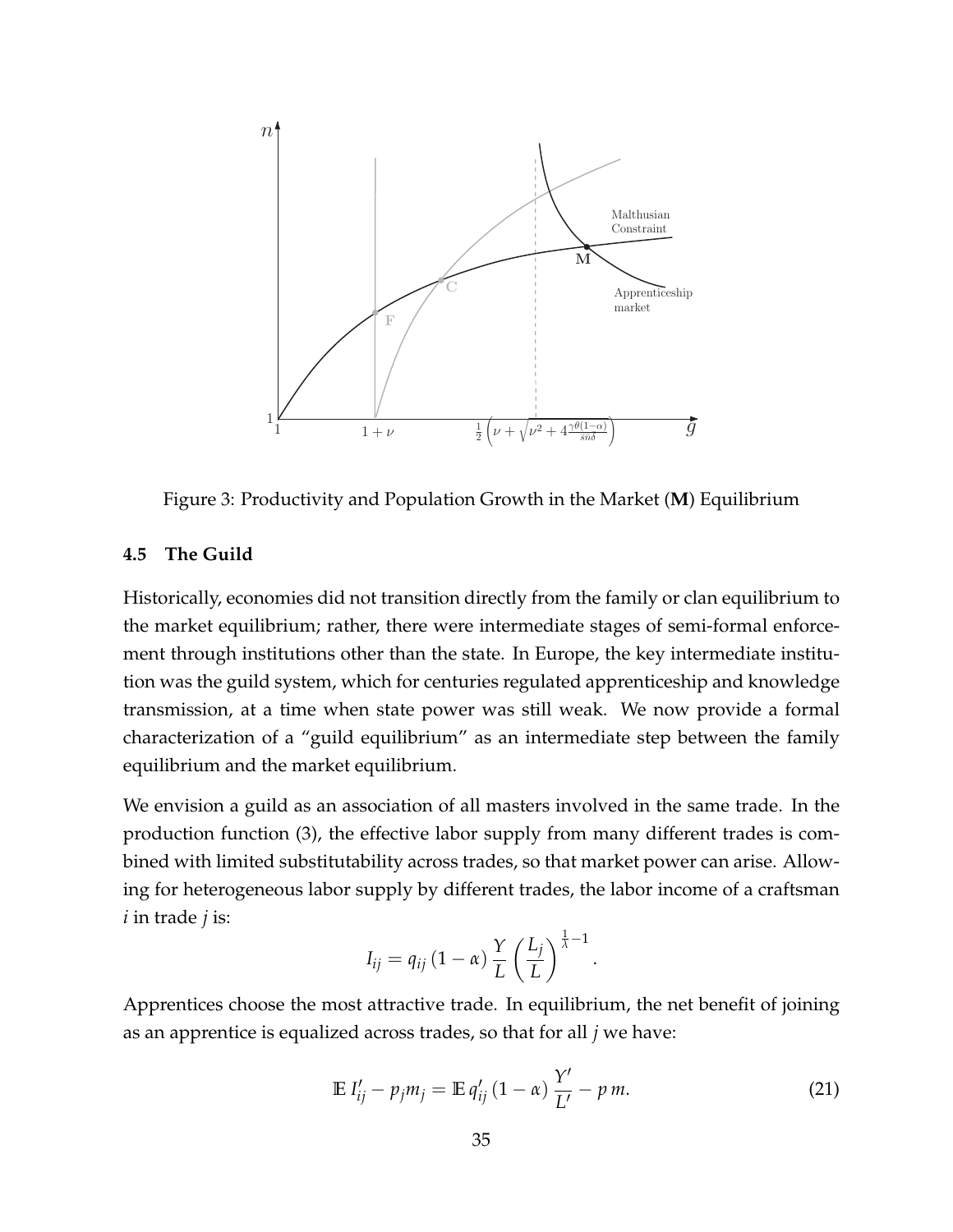Collusion among masters in a given guild leads to social costs and benefits compared to the clan equilibrium. The costs are the usual downsides from limited competition; the guild has an incentive to raise prices and limit entry. Guilds enforced labor market monopsonies, and as a result often limited the number of apprentices that each master was allowed to take on at one time, specified the number of years each apprentice had to spend with his master, or even stipulated time periods that had to elapse between taking on one apprentice and the next (Trivellato 2008, p. 212; Kaplan 1981, p. 283). The purpose of these constraints was to limit supply and increase exclusionary rents, which for our analysis means that technological progress is slowed down compared to a market equilibrium.<sup>27</sup> However, guilds operated across different dynasties and thus represented the full range of knowledge in the given trade. If the guild also enforced apprenticeship contracts (in the same fashion as in the clan equilibrium above), there was more scope for knowledge accumulation. Thus, in the absence of strong centralized contract enforcement institutions (i.e., if the clan and not the market was the relevant alternative), the guild had a genuinely positive role to play.<sup>28</sup>

Consider the choice of a guild *j* of setting the price of apprenticeship  $p_j$  within the trade, or equivalently, of choosing the number  $a_j$  of apprentices per master. The guild maximizes the utility of the masters in the trade. If the guild lowers *a<sup>j</sup>* , the effective supply of craftsmen's labor in trade *j* in the next generation goes down. Due to limited substitutability across trades, this increases future craftsmen's income in the trade, and thus the price *p<sup>j</sup>* that today's apprentices are willing to pay. Thus, as in a standard monopolistic problem, the guild will raise  $p_j$  to a level above the marginal cost of training apprentices. The maximization problem of the guild can be expressed as: $^{29}$ 

$$
\max_{a_j} \left\{ p_j a_j - \delta(a_j) + \kappa a_j \right\} \tag{22}
$$

<sup>&</sup>lt;sup>27</sup>We focus on the role of guilds in limiting entry because this is what matters for growth in our setting. Another anti-competitive role of guilds is to limit competition in product markets (Ogilvie 2014, 2016). In our model, this feature does not arise because we abstract from an intensive margin of labor supply.

<sup>&</sup>lt;sup>28</sup>This feature provides a contrast between our work and other recent research on the economic role of guilds, such as Desmet and Parente (2014).

<sup>&</sup>lt;sup>29</sup>For simplicity, and realistically for the European case, we assume that the children of masters in trade *j* will look for apprenticeship in other trades. This can be rationalized by a small role for "talent" in choosing trades.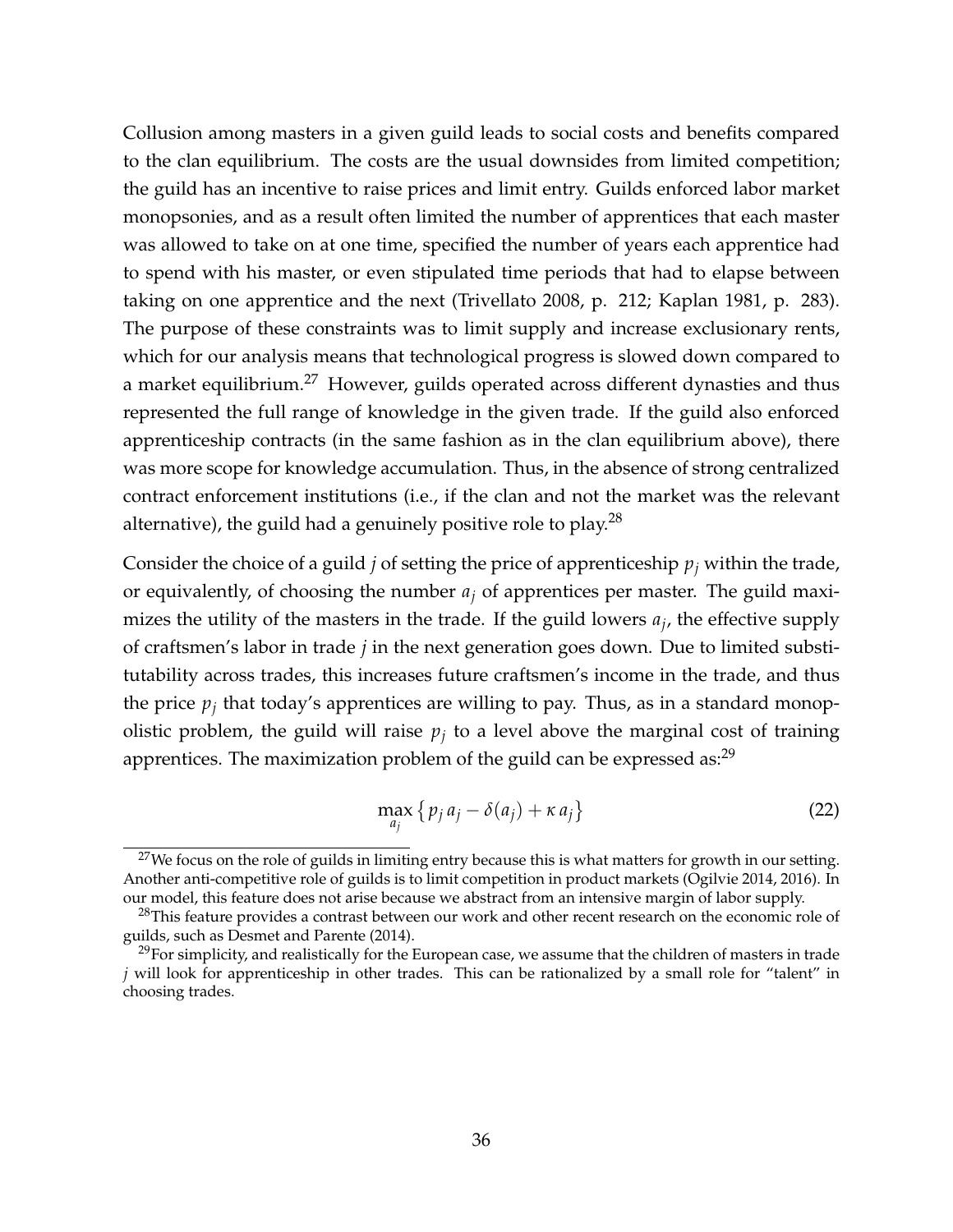subject to:

$$
S_j N'm_j = N a_j,
$$
  
\n
$$
p_j = \gamma \frac{\partial E I'_{ij}}{\partial m_j},
$$
  
\n
$$
E I'_{ij} - p_j m_j = (1 - \alpha) \frac{Y'}{N'} - p m.
$$

Here *S<sup>j</sup>* is the endogenous relative share of apprentices choosing to join trade *j*. We have  $S_i = 1$  in equilibrium; however, the guild solves its maximization problem taking the behavior of all other trades as given, so that *S<sup>j</sup>* varies with *p<sup>j</sup>* and *a<sup>j</sup>* in the maximization problem of the guild. The second constraint represents the optimal behavior of parents sending their children to trade  $j$  (equalizing  $p_j$  to the marginal benefit of training with an additional master). The third constraint stems from the mobility of apprentices across trades (from (21)). These two equations represent the two market forces limiting the power of the guild. Notice that *Y ′*/*N′* is exogenous for the guild *j*, because each trade is of infinitesimal size.

**Lemma 2.** *At the symmetric equilibrium, the solution to the maximization problem (22) satisfies:*

$$
\delta'(a) - \kappa = \Omega(m) \gamma \theta (1 - \alpha) \frac{1}{m + \nu} \frac{Y'}{N'}
$$
 (23)

*with*  $\Omega(m) < 1$ .

## **Proof.** See Appendix G.

Thus, the condition determining equilibrium in the apprenticeship market is of the same form as in the market equilibrium (see Lemma 1), but with the benefit from apprenticeship scaled down by a factor strictly smaller than one. Hence, the extent of apprenticeship (and productivity growth) will be lower compared to the market equilibrium. In the limit where trades become perfect substitutes,  $\lambda \to 1$ , we have that  $\Omega(m) \to 1$ , i.e., guilds have no market power and the problem of the guild leads to the same solution as the market (Lemma 1).

We can now characterize the balanced growth path in the guild equilibrium.

## **Proposition 5** (**Balanced Growth Path in Guild Equilibrium).**

*The unique balanced growth path in the guild equilibrium has the following properties:*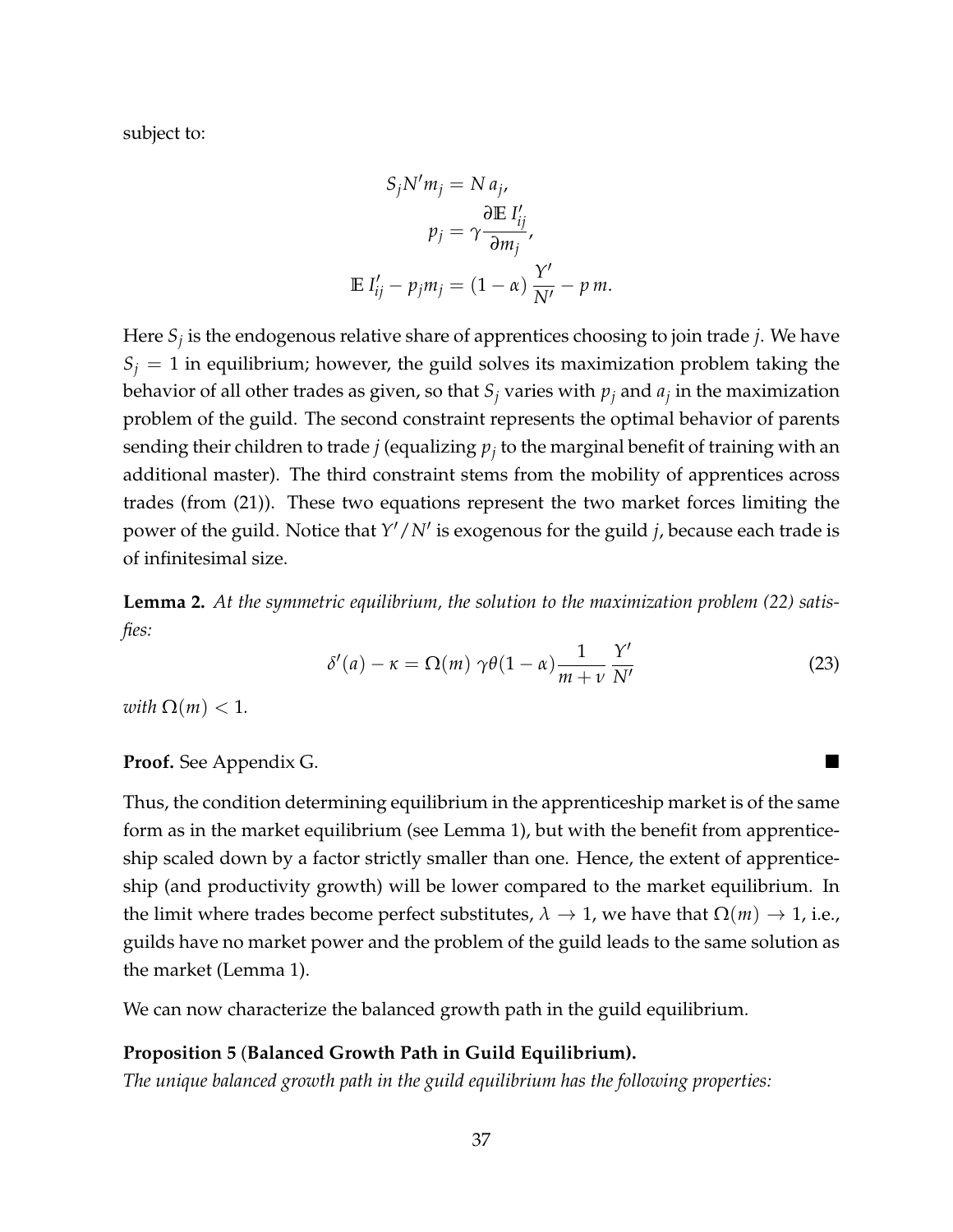*(a) The number of apprentices per master a***<sup>G</sup>** *solves (23):*

$$
\delta'(a^{\text{c}}) - \kappa = \Omega\left(\frac{a^{\text{c}}}{n^{\text{c}}}\right) \gamma \theta (1 - \alpha) \frac{1}{(a^{\text{c}}/n^{\text{c}} + \nu)} y^{\text{c}},\tag{24}
$$

and the number of masters per child m $^{\text{G}}$  is the solution to m $^{\text{G}} =$  a $^{\text{G}}$  / n $^{\text{G}}$ .

*(b) The growth factor g***<sup>G</sup>** *of knowledge k is given by:*

$$
g^{\mathsf{G}} = m^{\mathsf{G}} + \nu.
$$

*(c) The growth factor n***<sup>G</sup>** *of population N is given by:*

$$
n^{\mathsf{G}}=(g^{\mathsf{G}})^{\frac{(1-\alpha)\theta}{\alpha}}.
$$

*(d) Income per capita is constant and satisfies:*

$$
y^{\mathsf{G}} = \frac{(g^{\mathsf{G}})^{\frac{(1-\alpha)\theta}{\alpha}}}{\bar{n}\,s}.
$$

*The guild equilibrium yields lower growth in productivity and population and lower income per capita than does the market equilibrium.*

#### **Proof.** See Appendix H.

The guild equilibrium is represented in Figure 4, where the apprenticeship market is described by Equation (24). This relationship is similar to the apprenticeship market condition in the market equilibrium, but with a shift to the left because of the market power of the guild, represented by the term  $\Omega(\cdot)$ .

For explaining the rise of European technological supremacy, the key comparison is between the growth performance of the guild equilibrium (which we view as representing Europe for much of the period from the Middle Ages to the Industrial Revolution) and the clan equilibrium (a feature of other regions such as China, India, and the Middle East). There are forces in both directions; guilds foster growth compared to clans because knowledge can disseminate across ancestral lines, but at the same time the anticompetitive behavior of guilds may limit access to apprenticeship. For this reason, the ranking of growth rates depends on parameters. The guild will lead to faster growth if *λ* is sufficiently small, because a low *λ* (close to 1) implies that guilds have little market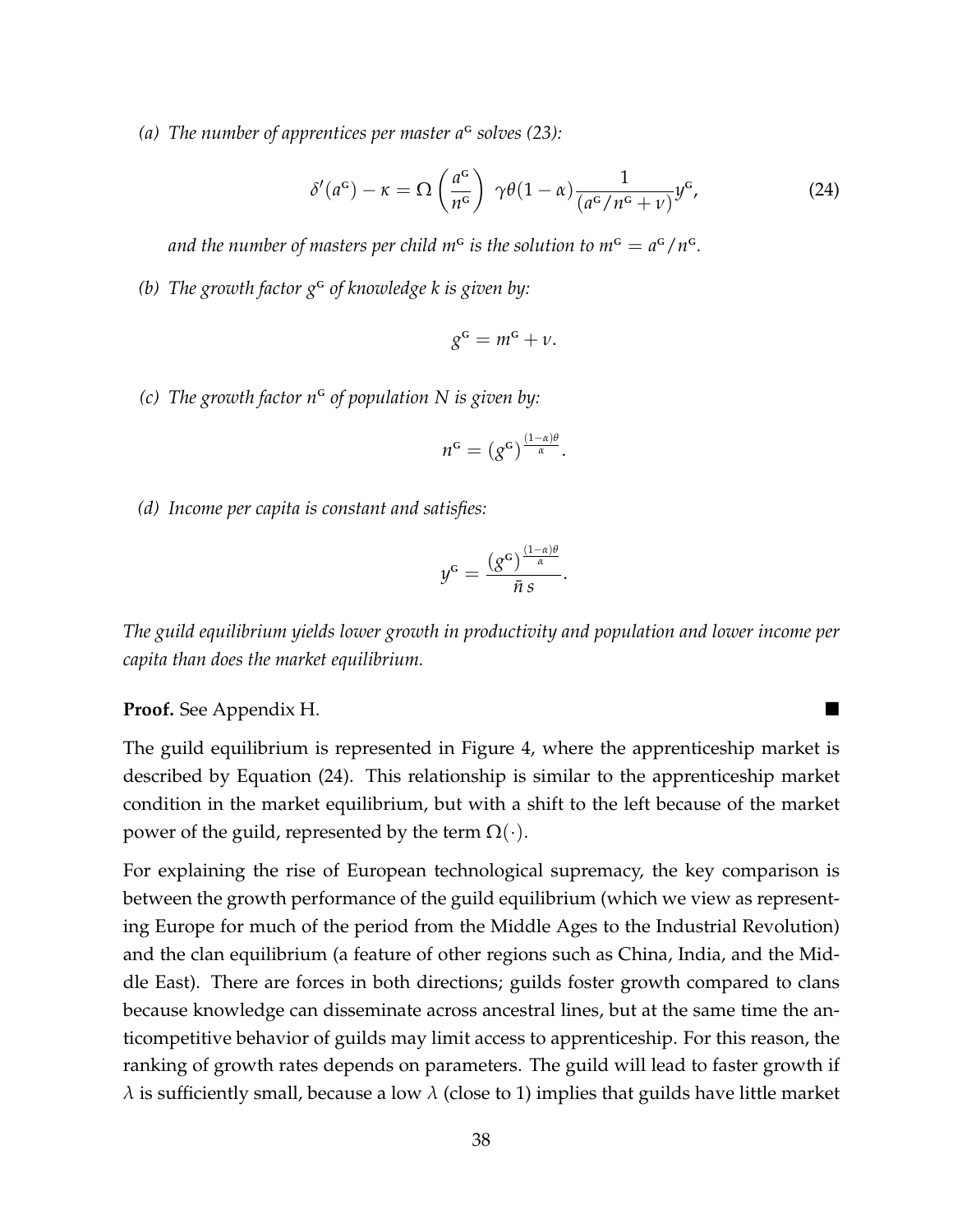

Figure 4: Productivity and Population Growth in the Guild (**G**) Equilibrium

power, so that the guild equilibrium is close to the market equilibrium. Moreover, the guild also generates faster growth if the rate of innovation *ν* (i.e., the relative efficiency of new versus existing ideas) is close to zero. In this case, most growth is due to the dissemination of existing ideas rather than to the generation of new knowledge, and guilds dominate clans in terms of dissemination (recall that the growth rate in the clan equilibrium is zero if  $\nu = 0$ ).

Perhaps the most important comparison is that the guild would always lead to more growth than the clan if the number of masters *m* were the same in both systems. In the guild, conditional on *m*, masters are selected in the best possible way (namely as independent draws from the distribution of knowledge, which maximizes the probability that something new can be learned from an additional master). While the guild may limit access to apprenticeship, it does benefit from allowing for an efficient choice of masters, because this raises the expected benefit of learning from masters and hence the price apprentices are willing to pay. Put differently, the guild distorts only the quantity, but not the quality of apprenticeship. In contrast, in the clan the knowledge of the multiple masters that a given apprentice learns from is necessarily correlated, given that all masters started out with the same initial knowledge available in the clan. Thus, for a given *m*, in a clan apprentices are exposed to a smaller variety of ideas, and (on average) they learn less. Hence, the only scenario where the clan could generate more growth than the guild is where the market power of guilds is so strong that they would re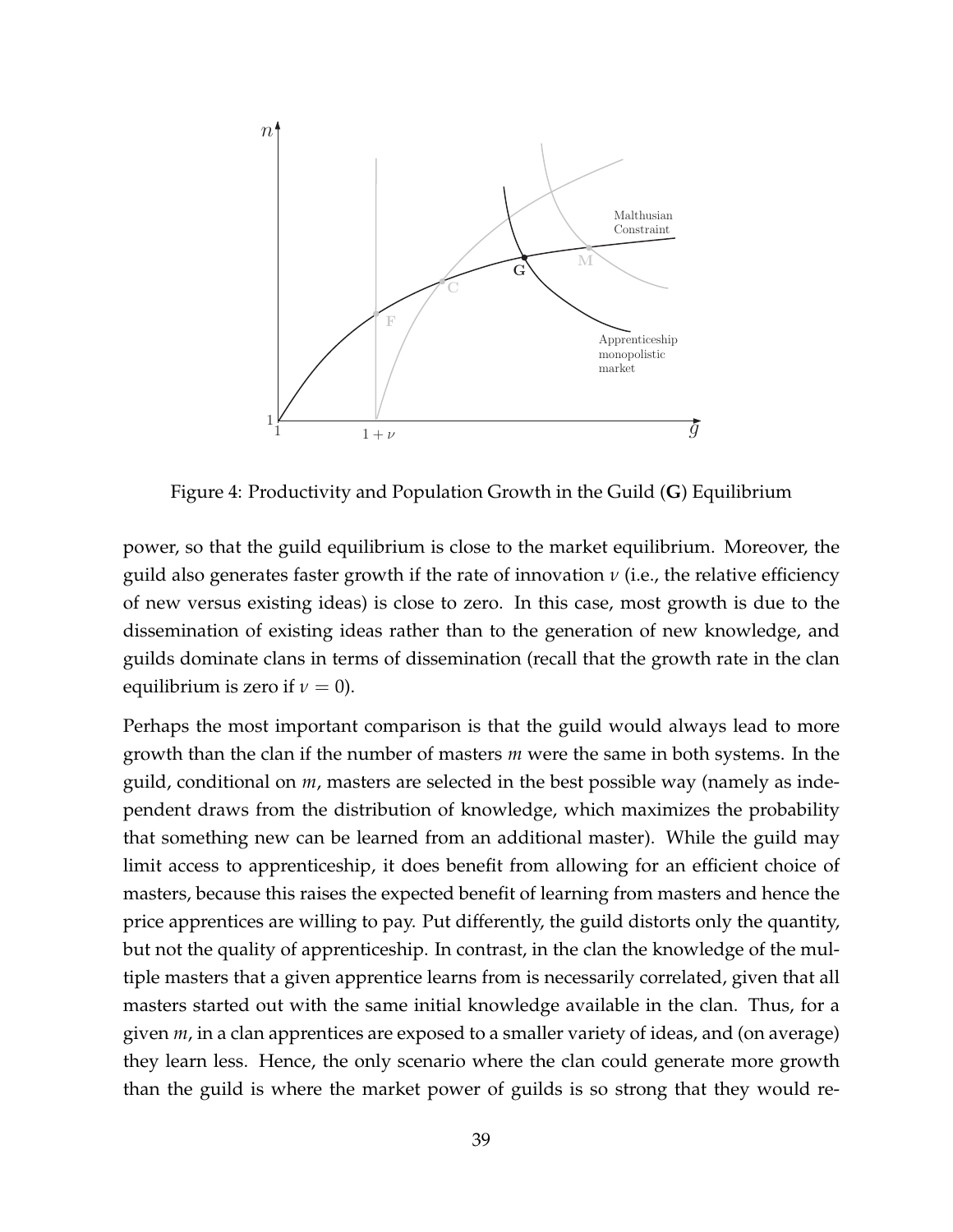duce *m* to well below the level prevalent in the clan. If anything, the historical evidence points in the opposite direction. Through the multiple interactions that apprenticeship and journeymanship provided, the European guild system is likely to have offered at least as many learning opportunities as the contemporary clan based system did. From the perspective of our model, faster technological progress in Western Europe compared to other world regions would then be the necessary consequence.

### **4.6 Apprenticeship Institutions and Growth in a Parameterized Economy**

We now illustrate our results with a parameterized example of the model economy. We do not formally calibrate the model, but choose parameter values that yield broadly plausible growth rates for the historical period considered. One period (generation) is interpreted as 25 years. We first set  $α = 0.8$ ,  $θ = 0.25$ ,  $γ = 0.1$ ,  $n = 2$ ,  $s = 7.5$ ,  $\rho = 3$ ,  $\kappa = 0.02$ , and  $\lambda = 4$ . We then set *ν* (the relative efficiency of new ideas) so as to reproduce a growth rate of population of 0.86 percent per generation in the family equilibrium, which matches the estimated growth of population between 10000 BCE and 1000 CE in Clark (2007), Table 7.1. This yields *ν ≈* 0.15. We set the cost of training apprentices such that the number of masters per apprentice *m* is identical in the clan and guild equilibria, which yields  $\delta \approx 0.019$ . It would be more realistic to allow for a higher *m* in the guild equilibrium, but equalizing *m* across the institutional regimes allows us to isolate the additional growth in the guild equilibrium, compared to the clan equilibrium, that arises solely out of the increased variety in masters' knowledge. Any growth effects due to a higher *m* in the guild would be additional to this effect.

|                                                | $g-1$ $n-1$ $m$         | u |
|------------------------------------------------|-------------------------|---|
| Family Equilibrium $(F)$                       | 14.7% 0.86% 1 6.724     |   |
| Clan Equilibrium $(C)$                         | 14.9% 0.87% 1.018 6.725 |   |
| Guild Equilibrium (G)                          | 16.4% 0.96% 1.018 6.730 |   |
| Market Equilibrium (M) 17.7% 1.02% 1.030 6.735 |                         |   |

| Table 1: Balanced Growth Paths for Different Apprenticeship Institutions in Parame-       |
|-------------------------------------------------------------------------------------------|
| terized Economy ( $g-1$ is productivity growth; $n-1$ is population growth, and also      |
| growth in total output; m is the number of masters each apprentice learns from; $\psi$ is |
| income per capita)                                                                        |

Table 1 displays the balanced growth rates for knowledge *k* and population *N* under each apprenticeship institution, together with the number of masters per apprentice *m*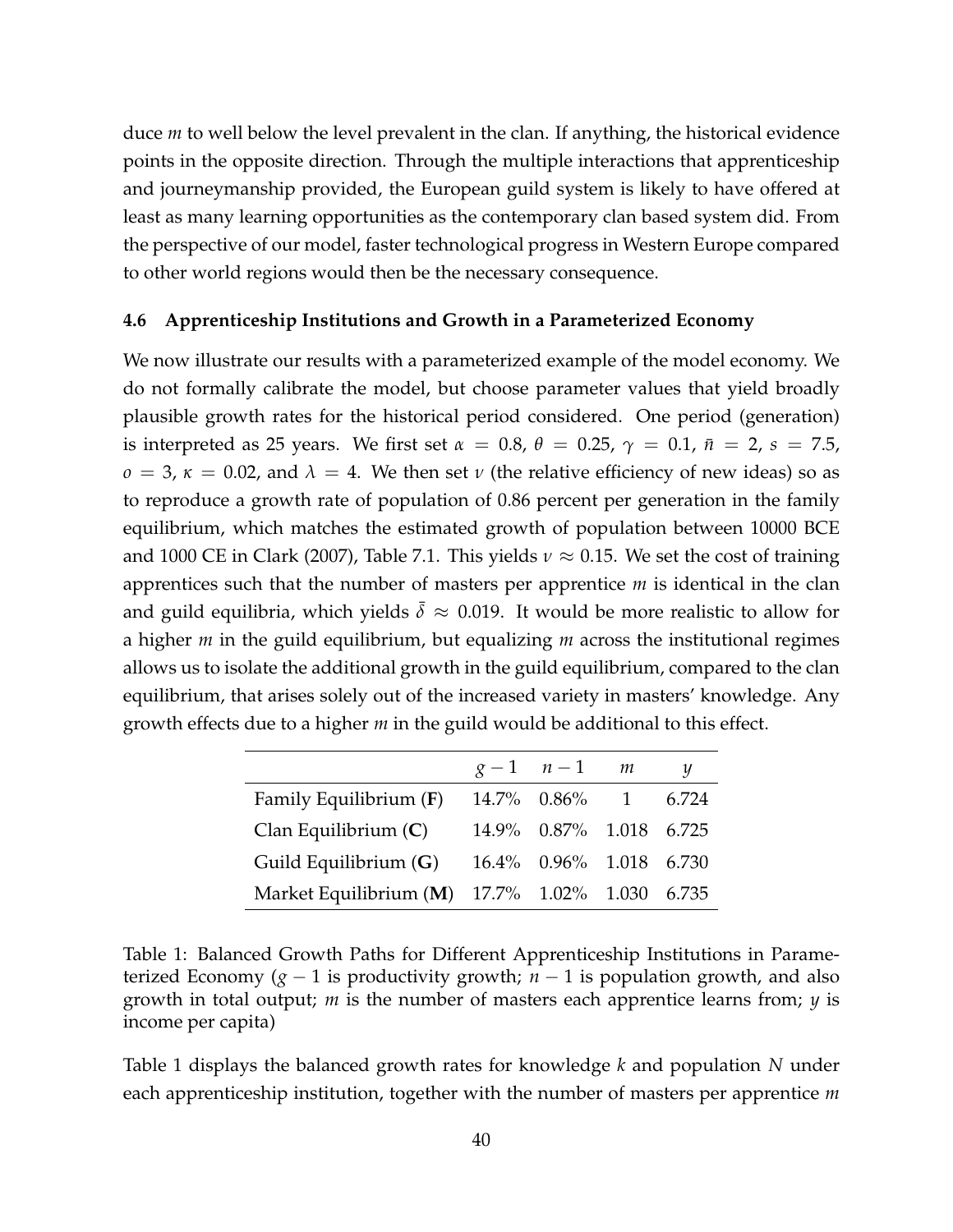and income per adult *y*. Notice that since *y* is constant in the balanced growth path, the growth rate of total output *Y* is equal to the growth rate of population *N*. We find that productivity growth, population growth, output growth, and income per capita are all increasing as we proceed from family to clan, guild, and ultimately the market. Unlike in Malthusian theories with fixed productivity growth, in our model the long-run level of income per capita is endogenous and depends on learning institutions.

In terms of the growth performance of the different institutional regimes, we notice that the growth advantage of the clan compared to the family is small. In contrast, guild and market yield substantially higher growth rates than either family or clan. The market yields the highest growth rate. However, moving from clan to guild already generates 60 percent of the growth rate differential between clan and market, despite the fact that (by our choice of parameterization) the number of apprentices is identical in the clan and guild equilibria.<sup>30</sup> Hence, the easier dissemination of knowledge for a given *m* in a system unconstrained by bloodlines accounts for the majority of the overall growth effect of better institutions. Moving from guild to market yields an additional growth effect through a higher *m* (because in the market system, guilds are not able to restrict access to apprenticeship). The variation in *m* between the apprenticeship institutions is small in our example (from 1 in the family to 1.03 in the market). If we lowered the cost of training apprentices to generate higher (and arguably more realistic) values for *m* under the guild and market institutions, the differences in growth rates across regimes would be even larger.<sup>31</sup>

# **5 The Rise of Europe's Technological Primacy**

A central question about pre-industrial economic growth is how, in the centuries leading up to the Industrial Revolution, Western Europe pulled ahead of other world regions. It came to achieve technological primacy over the previous leaders, and on the eve of the

<sup>&</sup>lt;sup>30</sup>Notice that in all cases, the number of masters per apprentice *m* is either equal to one or close to one. While we treat *m* in the model as a continuous variable, an alternative interpretation is that even in the more efficient instititional regimes, relatively few workers benefit from learning from multiple masters, generating a low average *m* in the aggregate.

 $31$ Greif and Tabellini (2015) discuss the dynamic implications of a somewhat similar issue. In their paper, different equilibria are determined by how people choose their location on the basis of their types (or moral beliefs), which are either "clannish" or "general." Like skills, moral beliefs are transmitted between generations, but rather than being taught on a one-to-one basis, beliefs result from vertical socialization and the environment in a cultural evolution model. Moral beliefs in their paper are measured by a willingness to contribute to public goods, whereas we are interested in the quality of productive skills. In our model we do not rely on heterogeneous preferences and what is driving the different equilibria are the different institutions the economy relies on to enforce the master-apprentice contract.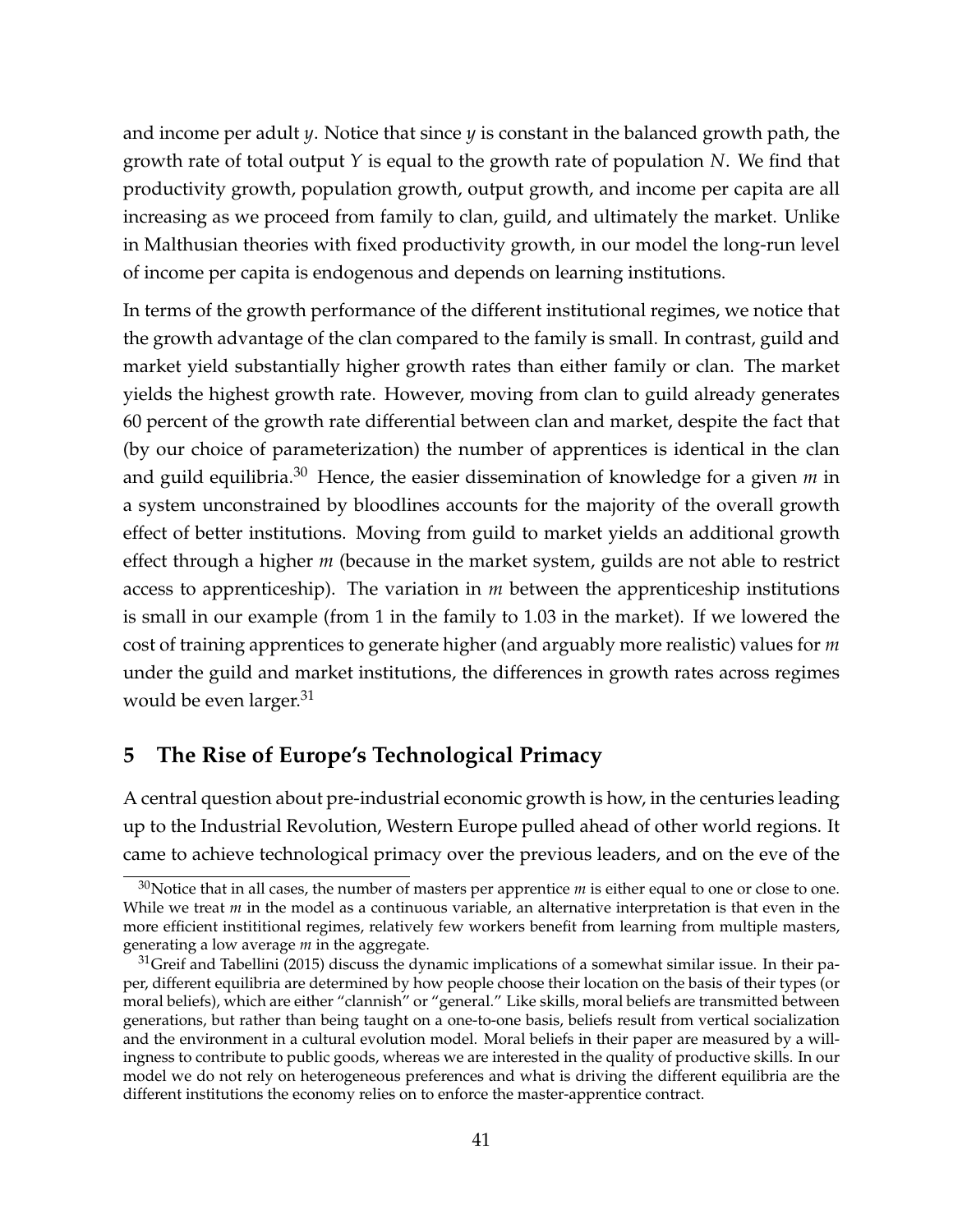Industrial Revolution living standards had become substantially higher than elsewhere. A number of researchers have cited the region's faster growth as a key precondition for successful industrialization.<sup>32</sup>

As our analysis above makes clear, in our view apprenticeship institutions that promoted the dissemination of knowledge lay at the heart of Western Europe's success. Many of the guild arrangements supported the spread of technological knowledge beyond the boundaries of individual guilds, a critical factor in the diffusion of technology across the European continent.<sup>33</sup> Beyond the practice of tramping during the *Wanderjahre*, guilds also supplied waystations or *Herbergen* to host itinerant journeymen, who sometimes were lodged at the expense of the guild. Local artisans would interview these artisans, and sometimes hire them (Farr 2000, p. 212). Trained artisans were a mobile element in Europe. Some were highly mobile journeymen who moved across linguistic and national boundaries; others were permanent immigrants, lured by incentives or immigrants to new settlements. Technology diffused through Europe with skilled craftsmen in search of a livelihood. Given the localized nature of control guilds wielded, there seems to be no serious way they could have prevented this diffusion from happening (Reith 2008).

What remains to be determined is why Europe adopted superior institutions such as the guild and ultimately the market, whereas other regions failed to do so. We now consider mechanisms that explain transitions over time between different apprenticeship institutions.

In our view, the adoption of superior institutions in Europe is rooted in differences in initial conditions. As we mentioned earlier, most of the non-European pre-industrial economies were characterized by the clan equilibrium. The importance of clans in China has recently been emphasized in the work of Avner Greif with different coauthors (e.g., Greif and Tabellini 2010, Greif, Iyigun, and Sasson 2012, and Greif and Iyigun 2013). More generally, Kumar and Matsusaka (2009) report an array of historical evidence documenting the preindustrial importance of kinship networks in China, India, and the Islamic world. In contrast to the rest of the world, in Europe the nuclear family came to dominate (corresponding to the family equilibrium in our model). It is clear that by

<sup>&</sup>lt;sup>32</sup>The rise of Europe in the centuries leading up to the Industrial Revolution is also the subject of two recent papers by Voigtländer and Voth (2013a, 2013b). However, they emphasize demographic changes, whereas our analysis is about differences in productivity growth.

 $33$ Our theoretical analysis implicitly allows for such wide diffusion by assuming that guilds comprise *all* masters in a given trade, rather than being limited to specific cities or regions.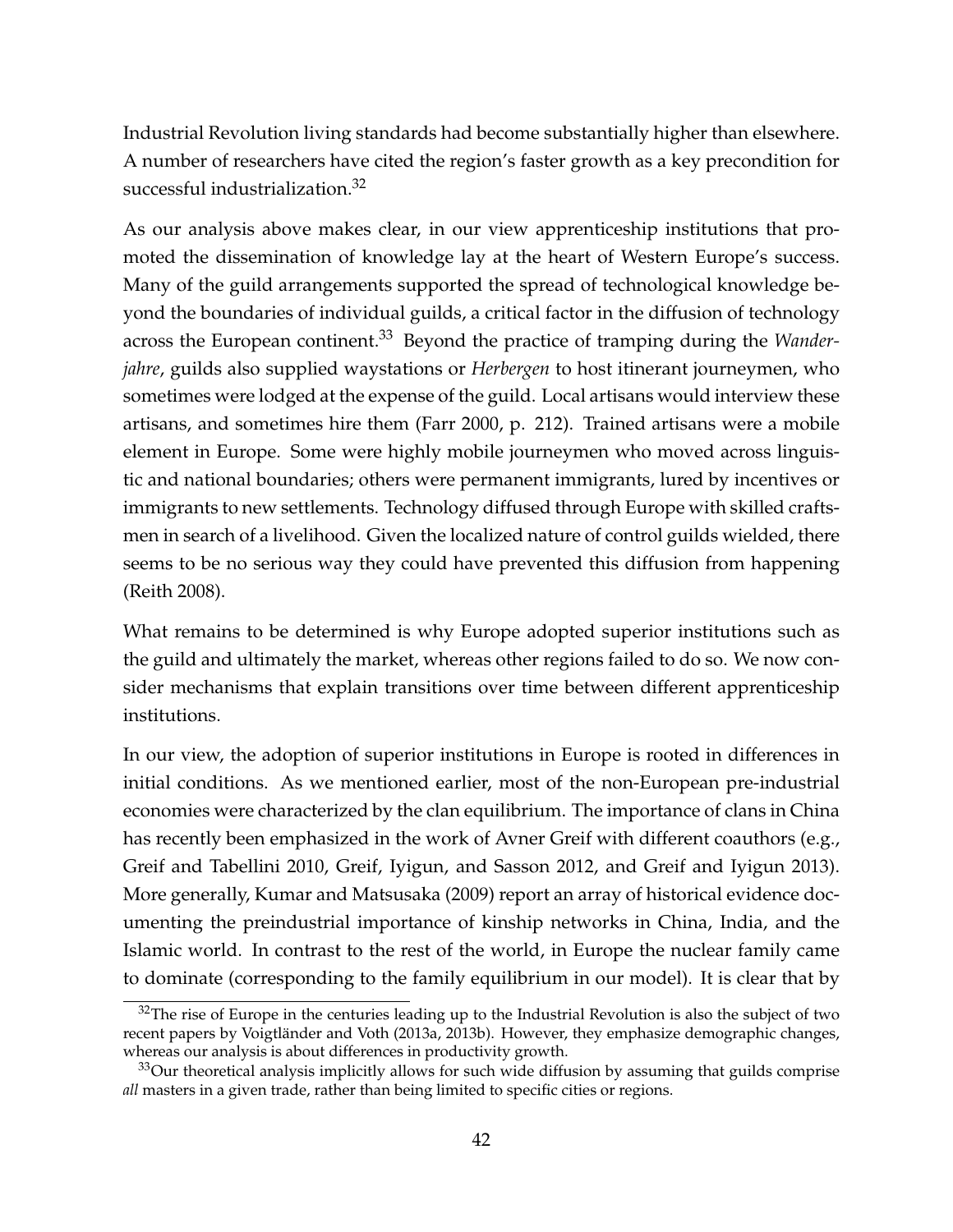1500, extended families (or what we might call "clans") had become less visible in Europe, and especially in the Western part (Shorter 1975, p. 284). Peter Laslett, who has done more than anyone to establish this view, referred to the typical European family as the conjugal family unit, couple plus offspring (Laslett and Wall 1972). When, and even more so why, this pattern became so dominant in Europe remains to this day a debated question.<sup>34</sup> To some extent it may have been encouraged by policies of the Western Christian church, as Greif and Tabellini argue. In Europe the Christian church actively discouraged practices that sustained kinship groups. The existence of institutions that encouraged the cooperation among non-kin, such as manors and monasteries, may have been equally important. By the early Middle Ages the nuclear family already dominated in some areas.<sup>35</sup>

Why did (nuclear) family-based Europe adopt better institutions over time, while clanbased regions did not? One potential explanation is that it is precisely Europe's starting point in the low-growth family equilibrium that fostered the more rapid adoption of superior institutions. If adopting the guild or market systems is costly, the incentive for adoption depends on the the performance of the existing institutions. In our view, other world regions had less to gain from adopting new institutions, given that the clan-based system performed well for most purposes.

To formalize this possibility, consider the option of adopting the guild system at fixed per-family cost of  $\mu(N)$ . We let this cost depend on the density of population, with  $\mu'(N) < 0$  reflecting the idea that the adoption of guilds is cheaper when density is high (in line with the fact that the incidence of guilds increases with population density, see De Munck, Lourens, and Lucassen 2006). This cost  $\mu(N)$  can either be seen either as an aggregate cost of setting up guilds or courts, or linked to an individual decision, i.e., the cost of moving from a small town to a larger city where contract enforcement institutions are in place.

Formally, we need to compare the utility of the parents from keeping the current system,  $u^{\text{F}\to\text{F}}$  and  $u^{\text{C}\to\text{C}}$  with the one of adopting the guild based apprenticeship,  $u^{\text{F}\to\text{G}}$  and  $u^{\text{C}\to\text{G}}$ . Let us consider two economies having the same population  $N_0$  and knowledge  $k_0$ , one

 $34$ The dominance of the nuclear family went together with the enforcement of strict monogamy, when it became infeasible for men to simultaneously father children from multiple women, and remarriage was only possible after widowhood, see de la Croix and Mariani (2015).

 $35$ Mitterauer (2010) describes two signs of the emergence of the nuclear family: the distinction between paternal and maternal relatives disappeared from the Romance languages by 600 CE (and from other European languages soon after); and spiritual kinships analogous to blood kinships were established (such as godmother and godfather).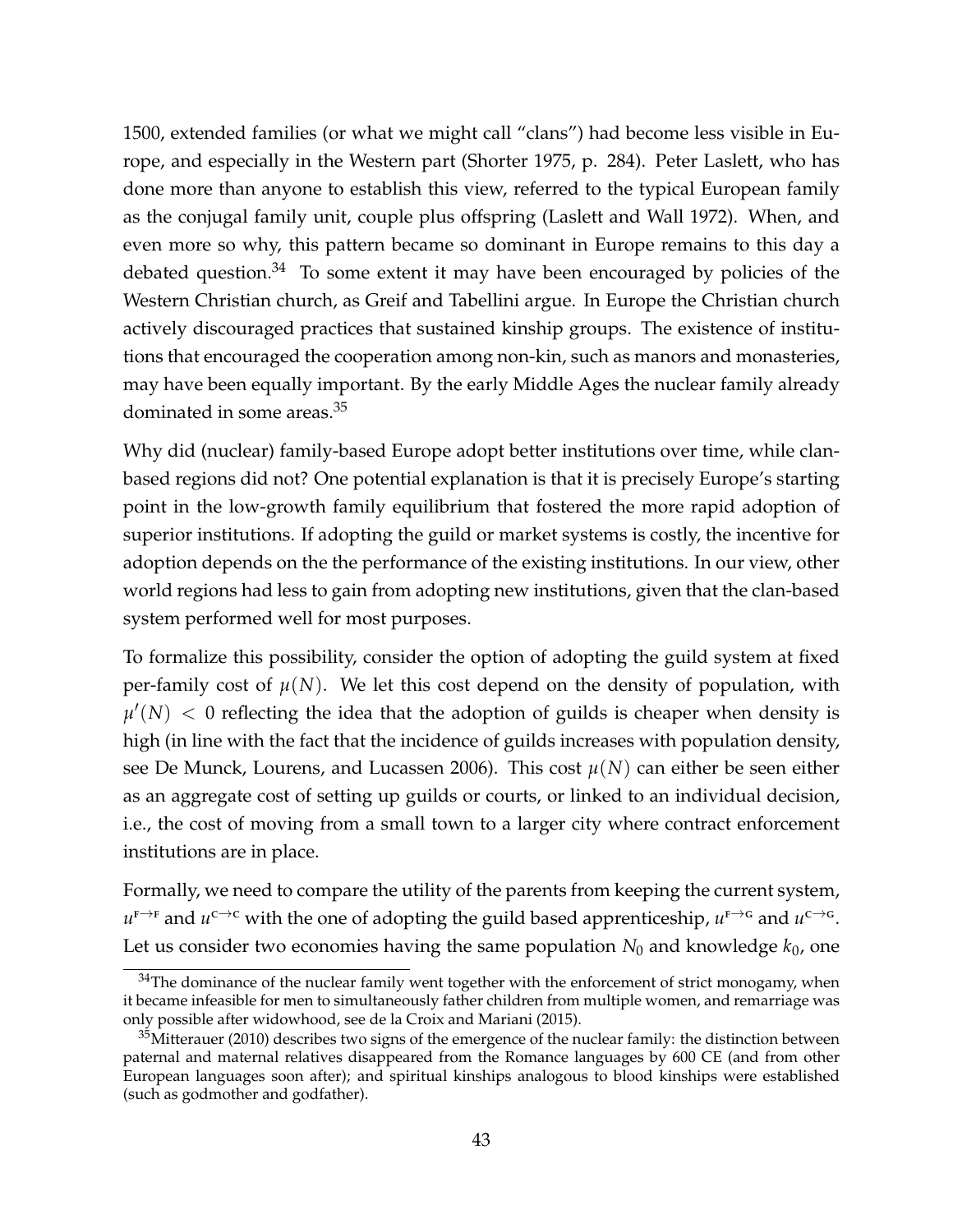in the family system, the other in the clan system. The distribution of income is thus the same in these two economies, as is mean income  $y_0$  and the number of children  $n_0$ . Adults have to decide whether to pay the cost  $\mu$  to adopt the guild. If the guild is adopted, the equilibrium price of apprenticeship will be  $p_0$ , the number of apprentices per master will be  $a_0$ , and the number of masters teaching one apprentice will be  $m_0$ . The income of the children under the guild system will be given by:  $y^{F\to G} = y^{C\to G} \equiv y_1^G$ . Let us now write the utility in the four cases:

$$
u^{F\to F} = y_0 + \gamma n_0 y_1^F + \kappa n_0 - \delta(n_0)
$$
  
\n
$$
u^{F\to G} = y_0 + \gamma n_0 y_1^G + \kappa a_0 - \delta(a_0) - \mu(N_0)
$$
  
\n
$$
u^{C\to C} = y_0 + \gamma n_0 y_1^C + \kappa (n_0)^{o+1} - \delta((n_0)^{o+1})
$$
  
\n
$$
u^{C\to G} = y_0 + \gamma n_0 y_1^G + \kappa a_0 - \delta(a_0) - \mu(N_0)
$$

The following propositions gives the main result.

### **Proposition 6** (**Transition from Family and Clan to Guild).**

*Consider two economies with the same initial knowledge and population, one in the family equilibrium, and one in the clan equilibrium. If*  $\lim_{N\to 0} \mu(N) = \infty$  *and*  $\lim_{N\to\infty} \mu(N) = 0$ *, there exist population thresholds*  $\overline{N}$  *and*  $\overline{N}$ *, with*  $\overline{N}$   $\lt \overline{N}$ *, such that:* 

- $\triangleright$  *if*  $N_0 < N$ , none of the economies adopt the guild institution.
- $\triangleright$  *if*  $N \leq N_0 \leq N$ , only the economy in the family equilibrium adopts the guild institution.
- $\triangleright$  *if*  $N < N_0$ , both economies adopt the guild institution.

**Proof.** See Appendix I.

Given equal populations, the incentive to pay the fixed cost will be lower when the initial economic system is more successful, i.e., a clan-based economy will be less likely to adopt than a family-based economy.<sup>36</sup>

Take now two hypothetical economies starting with the same low level of population. Suppose that one of them starts in the family equilibrium, whereas in the other the clan equilibrium prevails. In both economies, population is low and the guild equilibrium is not adopted, but there is still some technical progress and population grows. Given

<sup>&</sup>lt;sup>36</sup>This explanation applies earlier work by Avner Greif (see in particular Greif 1993 and Greif 1994) on institutional change to the issue of human capital and knowledge transmission.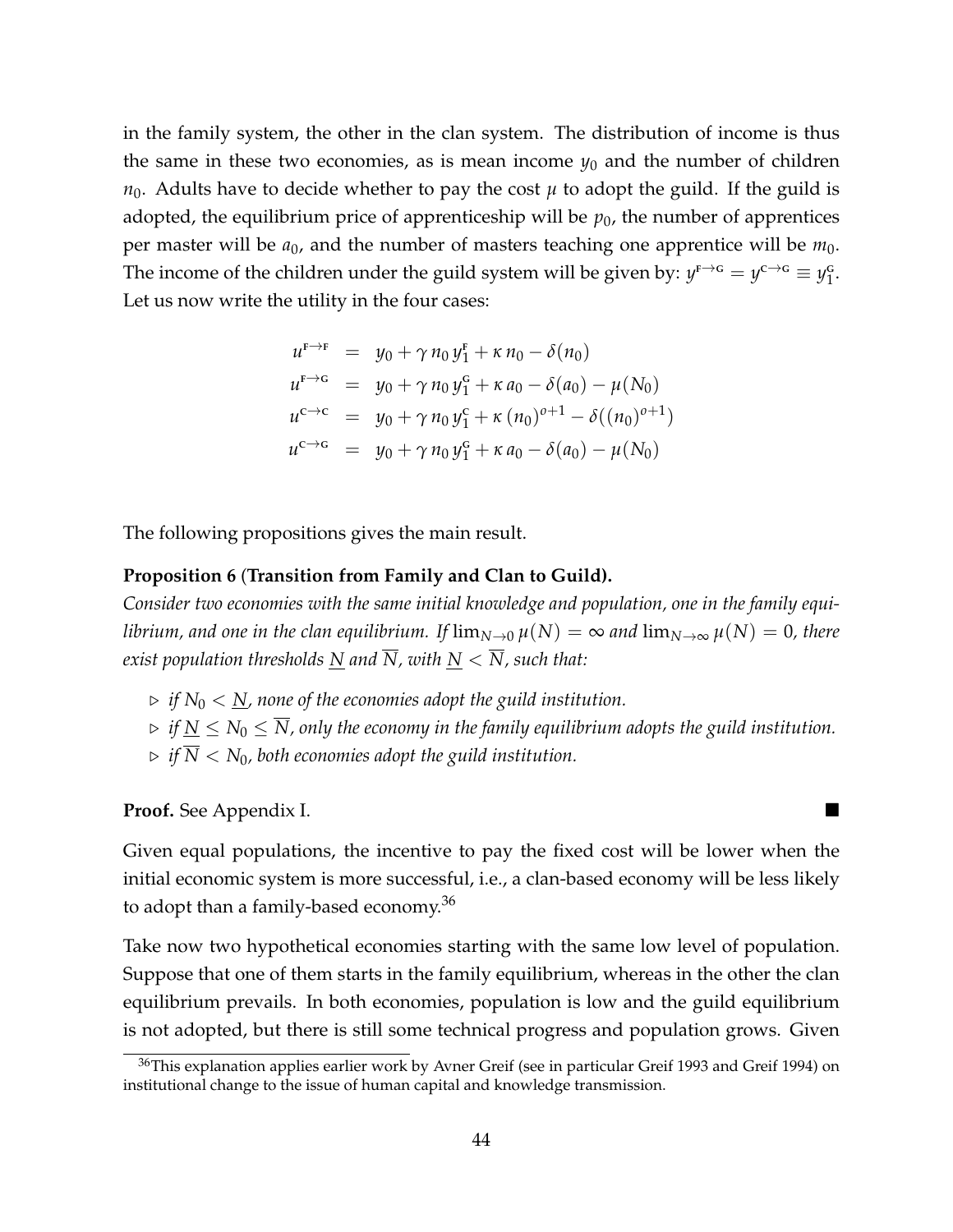Proposition 3, population growth is higher in the clan economy. The question is which economy will first reach the population threshold that makes adopting the market optimal. The family economy has a lower threshold value, but, as it grows more slowly, it is not clear that it will adopt the guild first. A possible trajectory is the one shown in Figure 5. Here, the family economy adopts the guild earlier, at date  $t_1$ , which allows it to catch up and overtake the c economy. Later on, the clan economy may or may not reach its own threshold above which it is optimal to adopt the guild, depending on the properties of the cost function  $\mu(\cdot)$ , and in particular how it behaves when population becomes large. If  $\lim_{N\to\infty}\mu(N)=0$ , the guild will be adopted for sure (which is the case covered in Proposition 6). But if  $\lim_{N\to\infty} \mu(N) > 0$  (which is the case, for instance, if the total cost of setting up guilds includes a fixed cost per family), the economy may stay permanently in the clan equilibrium. The case displayed in the picture is where the economy that starts out in the clan equilibrium reaches the threshold at some later date *t*2.

### **Proposition 7** (**Clan as an Absorbing State).**

*If*

$$
\lim_{N \to \infty} \mu(N) > \gamma n^{c} (y_{1}^{c} - y^{c}) + \kappa (a_{1}^{c} - (n^{c})^{o+1}) - \delta (a_{1}^{c}) + \delta ((n^{c})^{o+1}),
$$

*the economy in the clan equilibrium never adopts the guild.*

Here the values of  $n^{\text{c}}$  and  $y^{\text{c}}$  are defined in Proposition 3, and  $y^{\text{c}}_1$ ,  $a^{\text{c}}_1$  are values from the guild equilibrium after one period, starting from the clan balanced growth path as the initial condition. The proposition holds because, in a Malthusian context, income per person  $y^{\text{c}}$  and  $y^{\text{c}}_1$  remains bounded.

In reality, complementary mechanisms are likely to have also contributed to the failure of clan-based economies to adopt more efficient apprenticeship institutions. The clan-based organization had many advantages over the family other than faster knowledge growth; indeed, most economic and social life was organized around the clan. One specific aspect was that the clan adhered to what Greif and Tabellini call "limited morality"—a loyalty to kin but not to others. Such institutions have obvious attractions, such as an advantage in intra-group cooperation, the supply of public goods, and mutual insurance. But they have a comparative disadvantage in sustaining broader intergroup cooperation. In terms of economic efficiency, the two arrangements of family and clan therefore have clear tradeoffs. The clan economizes on enforcement costs, but at the cost of economies of scale and pluralism. The bottom line is that for a successful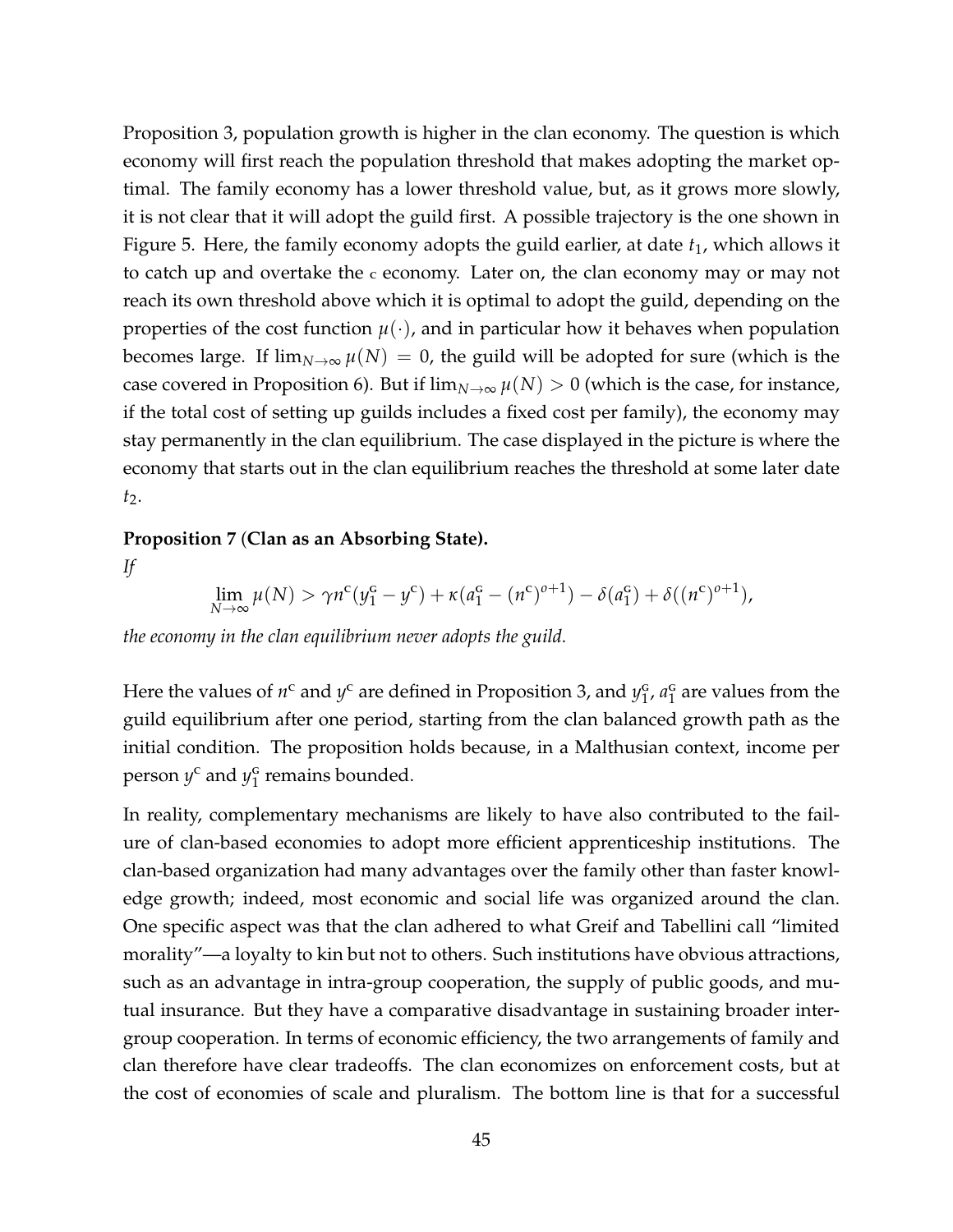

Figure 5: Possible Dynamics of Two Economies Starting from the Same *N*<sup>0</sup>

clan-based economy, the cost of giving up the existing system of social organization (in favor of the guild system) is likely to have been much higher than what our stylized model suggests.

Another dimension is that the dominance of the nuclear family in Europe created a need early on for organizations that cut across family lines. Guilds were independent of families, but they had many antecedents that had a similar legal status (such as monasteries, universities or independent cities). Hence, earlier institutional developments may have made the adoption of guilds in Europe much cheaper compared to clan-based societies.

Still other factors also may have been at work in specific regions. A striking difference between China and Europe before the Industrial Revolution is in settlement patterns. China was, as Greif and Tabellini point out, a land of clans, but much less than Europe a land of cities. As Rosenthal and Wong (2011, p. 113) stress, Chinese manufacturing was much less concentrated in cities than it was in Europe—a difference they attribute to the dissimilar warfare patterns. In China the main threat came not from one's neighbors but from invading nomads from the steppe; hence the need for a Great Wall. Cities were walled to some extent, but walled cities were far fewer than in Europe, and the walls served more as symbols than as protection from attack. As much as 97 percent of the Chinese population lived outside the walled cities. This difference in urbanization is an important clue to why European institutions evolved in a different way. If the cost of adopting guilds depends on population density, the "effective" population density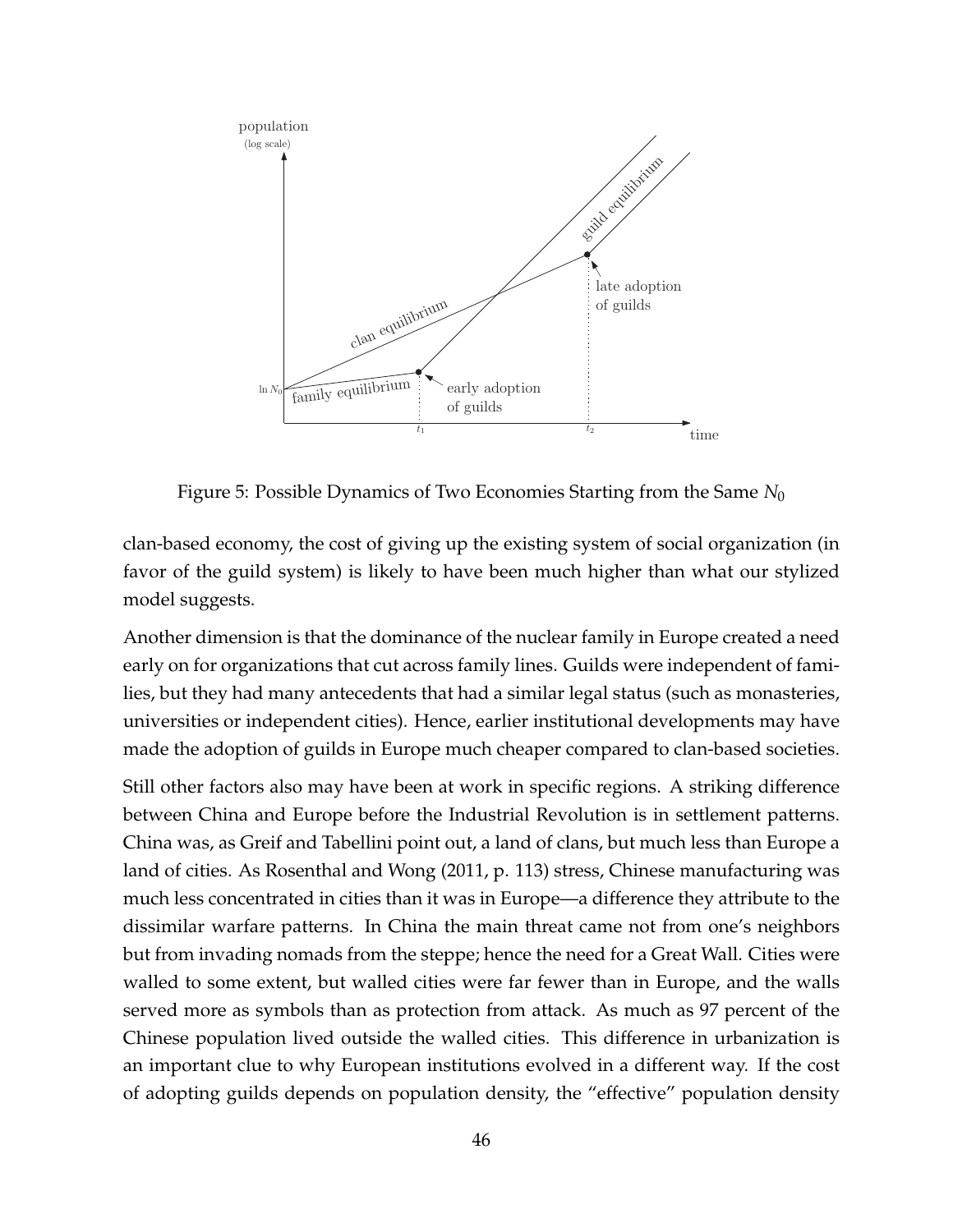would have been much higher in Europe, because craftsmen were concentrated in small urban areas. In the model above, that difference would be represented as a lower level of the cost function  $\mu(N)$  for a given overall population.

In our analysis of institutional transitions, we focus on the introduction of apprenticeships and guilds in Western Europe. An important topic for future research is to consider also the ensuing transition from guild to market, which results in even more rapid growth. If we are comparing Europe with the world of clans, we must note that allpowerful guilds were not ubiquitous in Europe, and that by the middle of the seventeenth century craft guilds were declining in many areas. In the Netherlands, in England, and even to some extent in France, the power of guilds to impose restrictions on entry and to control product markets faded in the eighteenth century. It was then that "free trade" regions (i.e., exempted from guild control) emerged, such as the famous one in the Faubourg St. Antoine near Paris (Horn 2015, pp. 1–3). In other words, not only did Europe adopt guilds, a superior set of institutions for transmitting skills relative to clans, but also, Europe was in transit to a market system which was even better at it.

# **6 Conclusion**

In this paper, we have examined sources of productivity growth in pre-industrial societies, in order to explain the economic ascendency of Western Europe in the centuries leading up to industrialization. We developed a model of person-to-person exchanges of ideas, and argued that apprenticeship institutions that regulate the transmission of tacit knowledge between generations are key for understanding the performance of preindustrial economies.

In our analysis, we have put the spotlight on differences across institutions in the dissemination of knowledge. Of course, a second channel of productivity growth is innovation, i.e., the creation of entirely new knowledge. Our analysis does allow for innovation in the form of new ideas, but we have held this aspect of productivity growth constant across institutions. A natural extension of our work would be to examine how the institutional differences we identify here as driving differences in the dissemination of knowledge may affect incentives for original innovation. The importance of highly skilled craftsmen for the innovative activities that led to the Industrial Revolution has become an important theme in the industrialization literature. Indeed, some scholars such as Hilaire-Perez (2007) and Epstein (2013) have argued that rising artisanal skill lev- ´ els and the high level of innovation among the most sophisticated craftsmen alone could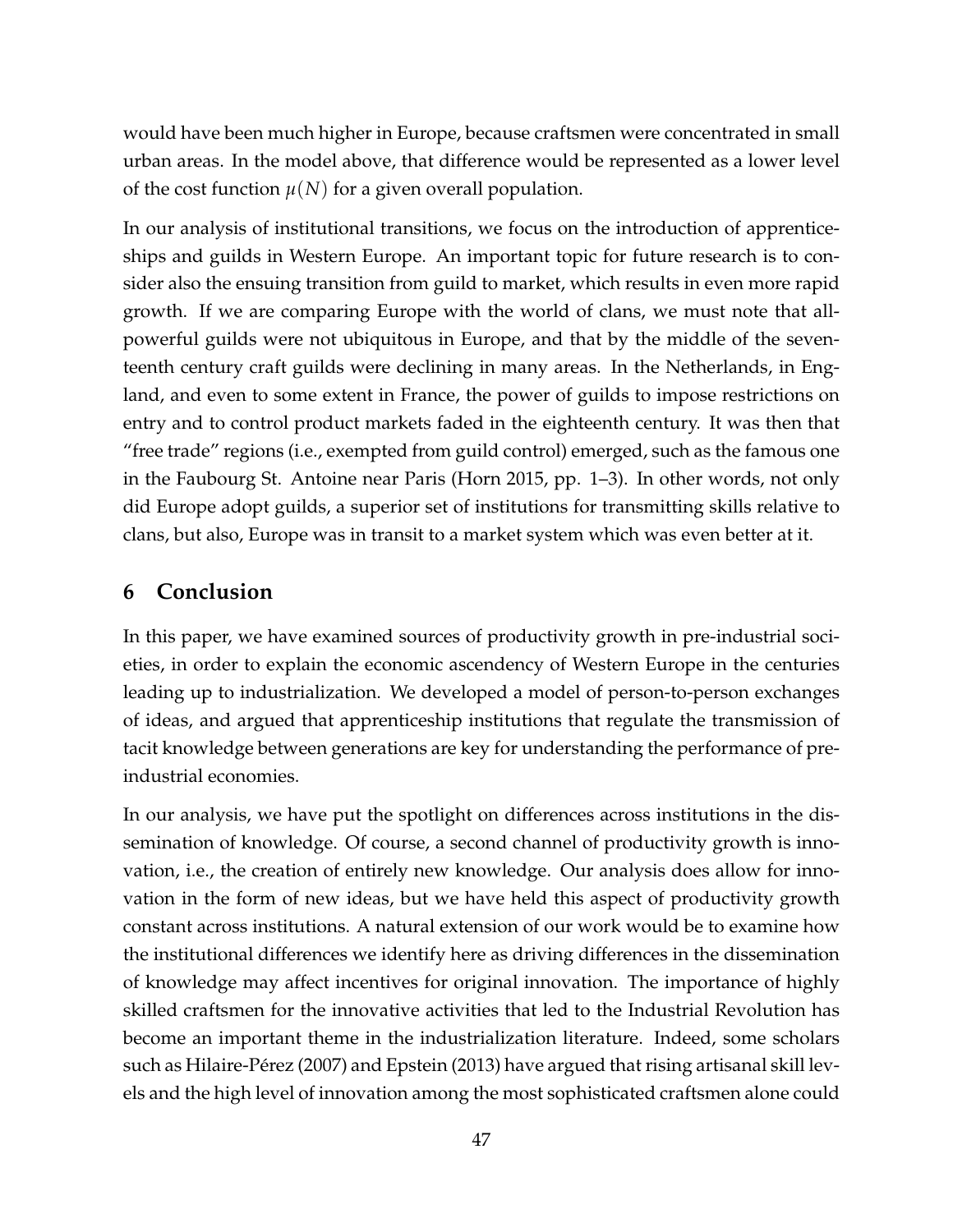have fostered the Industrial Revolution. While such an extreme view slights the contribution of codifiable knowledge and formal science, there is no question that high-ability artisans were a pivotal element in the rise of modern technology, and that Britain's leadership rested to a great extent on the advantage it had in skilled workers (Kelly, Mokyr, and  $\overline{O}$  Gráda 2014). It is more realistic to argue that there were strong complementarities between the growth of modern science in the seventeenth and eighteenth centuries and the existence of highly refined skills. Advances were made by a literate and educated elite, the classic example of upper-tail human capital (de la Croix and Licandro 2015, and Squicciarini and Voigtländer 2015). Increasing longevity, moreover, in the mid-seventeenth century may have stimulated further investment in the human capital of this elite and facilitated the diffusion of their knowledge. Yet, just as importantly, these highly educated people interacted with the most skilled and dexterous craftsmen (Meisenzahl and Mokyr 2012).

A powerful example of this complementarity is the British watch industry in the eighteenth century. Watchmaking was a high-level skill, originally regulated by a guild (the Worshipful Company of Clockmakers, one of the original livery companies of the City of London) but by 1700 more or less free of guild restrictions. Training occurred exclusively through master-apprentice relations. In the seventeenth century, the industry experienced a major technological shock by the invention of the spiral-spring balance in watches by two of the best minds of the seventeenth century, Christiaan Huygens and Robert Hooke (ca. 1675). No similar macro-invention occurred over the subsequent century, yet the real price of watches fell by an average of 1.3 percent a year between 1685 and 1810 (Kelly and Ó Gráda 2016). As Kelly and Ó Gráda note, "Once this conceptual breakthrough occurred, England's extensive tradition of metal working and the relative absence of restrictions on hiring apprentices, along with an extensive market of affluent consumers, allowed its watch industry to expand rapidly"(p. 5). An eighteenth century observer noted that for watchmaking an apprentice needed at least 14 years (or fewer if he was "tolerably acute") and that to be truly skilled he needed to learn a "smattering of mechanics and mathematics"—presumably skills that were taught by the master (Campbell 1747, p. 252). We leave for future research an exploration of the various complementarities between the dissemination of the creation of knowledge within a model of person-to-person exchanges of ideas.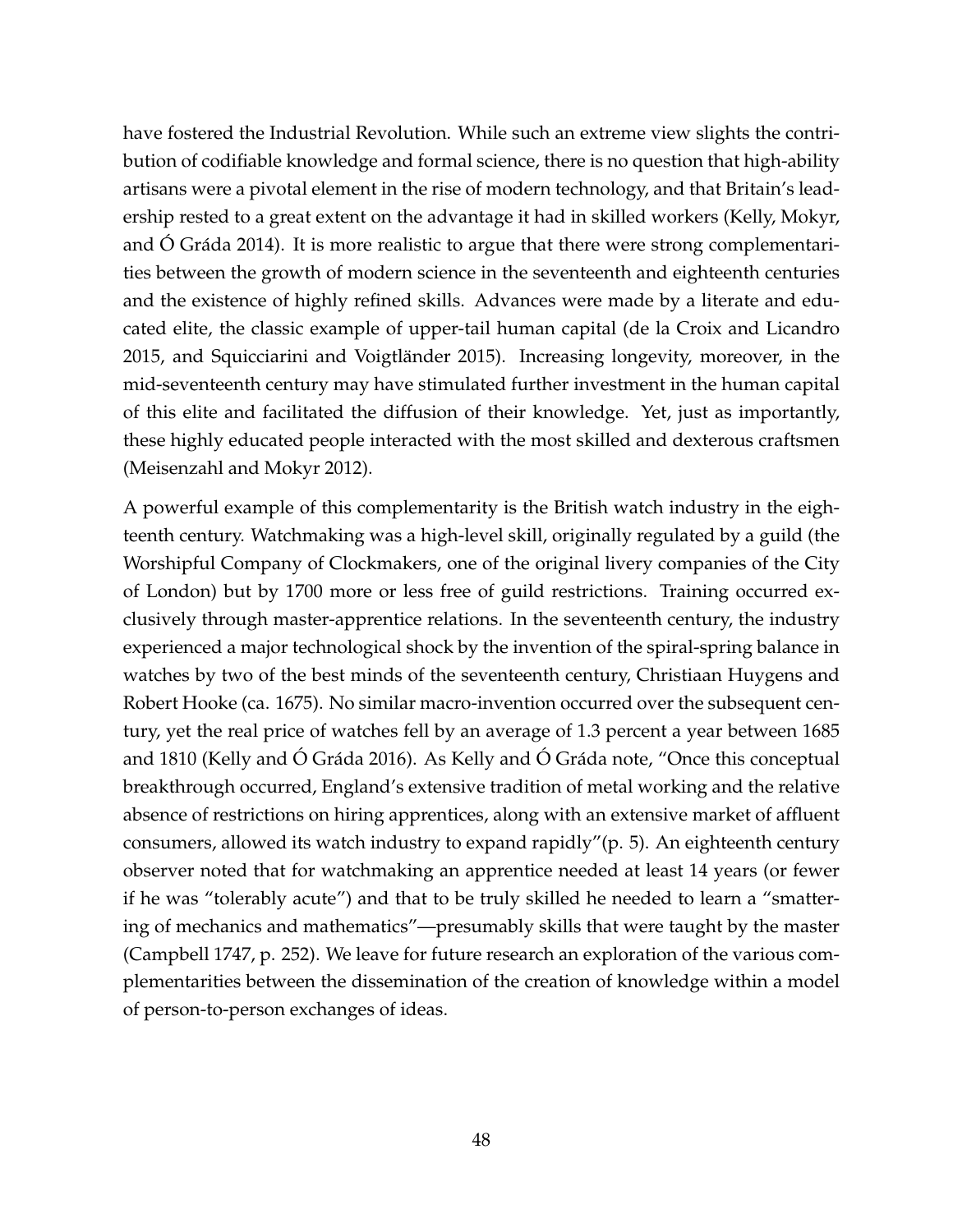## **References**

- Aghion, Philippe, and Peter Howitt. 1992. "A Model of Growth through Creative Destruction." *Econometrica* 60 (2): 323–51.
- Alvarez, Fernando E., Francisco J. Buera, and Robert E. Lucas, Jr. 2008. "Models of Idea Flows." NBER Working Paper 14135.
- . 2013. "Idea Flows, Economic Growth, and Trade." NBER Working Paper 19667.
- Ashraf, Quamrul, and Oded Galor. 2011. "Dynamics and Stagnation in the Malthusian Epoch." *American Economic Review* 101 (5): 2003–41.
- Barro, Robert J., and Gary S. Becker. 1989. "Fertility Choice in a Model of Economic Growth." *Econometrica* 57 (2): 481–501.
- Belfanti, Carlo Marco. 2004. "Guilds, Patents, and the Circulation of Technical Knowledge." *Technology and Culture* 45 (3): 569–89.
- Ben Zeev, Nadav, Joel Mokyr, and Karine Van Der Beek. 2015. "Flexible Supply of Apprenticeship in the British Industrial Revolution." Unpublished Manuscript, Northwestern University.
- Brooks, Christopher. 1994. "Apprenticeship, Social Mobility and the Middling Sort, 1550–1800." In *The Middling Sort of People: Culture, Society and Politics in England, 1550-1800*, edited by Jonathan Barry and Christopher Brooks, 52–83. London: Palgrave Macmillan.
- Campbell, R. 1747. *The London Tradesman*. London: Printed by T. Gardner.
- Clark, Gregory. 2007. *A farewell to alms: a brief economic history of the world*. Princeton: Princeton University Press.
- Cowan, Robin, and Dominique Foray. 1997. "The Economics of Codification and the Diffusion of Knowledge." *Industrial and Corporate Change* 6 (3): 595–622.
- Davids, Karel. 2003. "Guilds, Guildmen and Technological Innovation in Early Modern Europe: The Case of the Dutch Republic." Economy and Society in the Low Countries Working Papers, No. 2.

. 2007. "Apprenticeship and Guild Control in the Netherlands, c. 1450-1800." In *Learning on the Shop Floor: Historical Perspectives on Apprenticeship*, edited by Steven L. Kaplan Bert De Munck and Hugo Soly, 65–84. New York: Berghahn Books.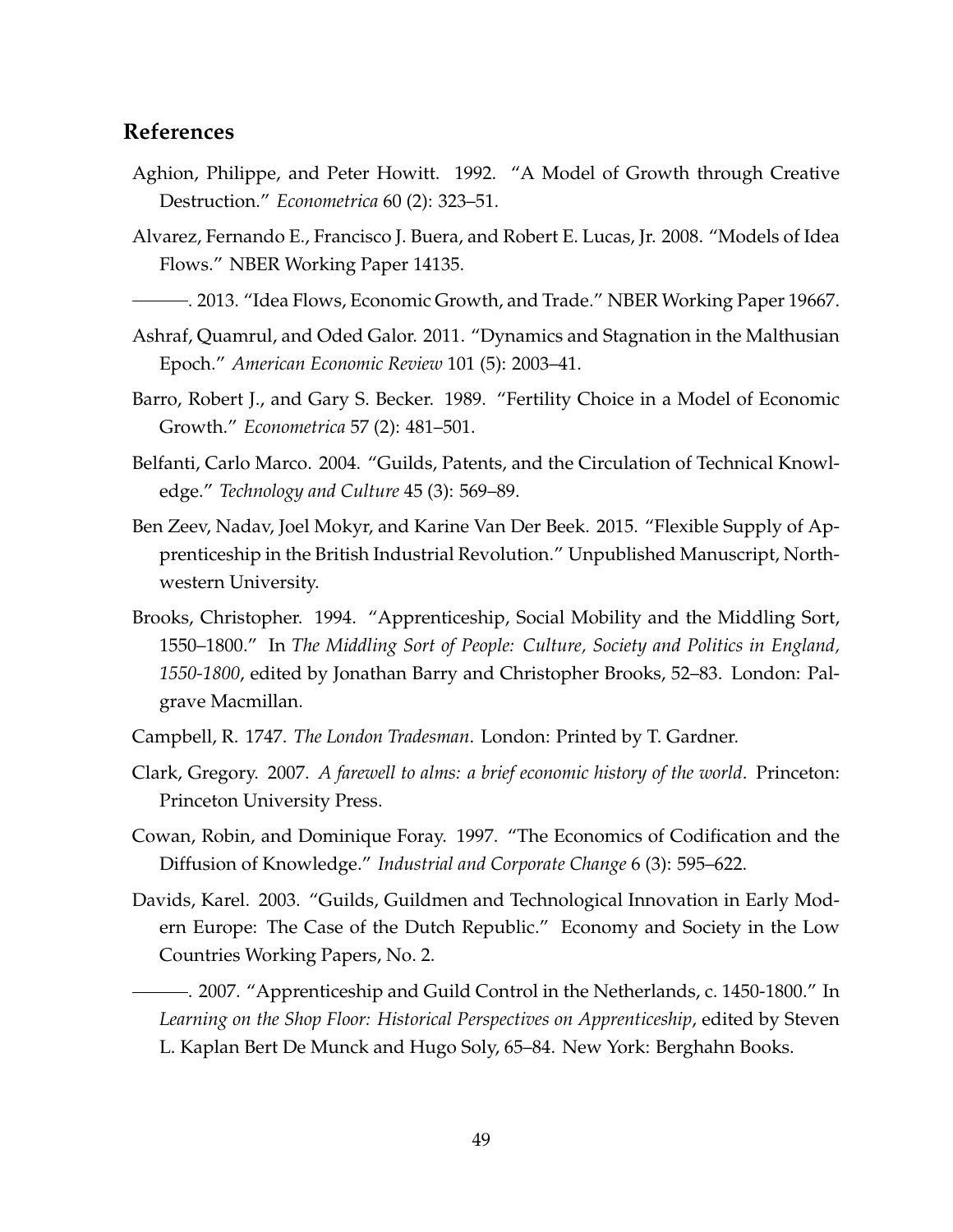. 2013. "Moving Machine-makers: Circulation of Knowledge on Machinebuilding in China and Europe between c. 1400 and the Early Nineteenth century." Chapter 6 of *Technology, Skills and the Pre-Modern Economy in the East and the West*, edited by Jan L. van Zanden and Marten Prak. Boston: Brill.

- Davies, Margaret Gay. 1956. *The Enforcement of English Apprenticeship: a Study in Applied Mercantilism, 1563-1642*. Cambridge, MA: Harvard University Press.
- de la Croix, David, and Matthias Doepke. 2003. "Inequality and Growth: Why Differential Fertility Matters." *American Economic Review* 93 (4): 1091–113.
- de la Croix, David, and Omar Licandro. 2015. "The Longevity of Famous People from Hammurabi to Einstein." *Journal of Economic Growth* 20 (3): 263–303.
- de la Croix, David, and Fabio Mariani. 2015. "From Polygyny to Serial Monogamy: A Unified Theory of Marriage Institutions." *Review of Economic Studies* 82 (2): 565–607.
- De Munck, B.Bert, Piet Lourens, and Jan Lucassen. 2006. "The Establishement and Distribution of Crafts Guilds in the Low Countries 1000-1800." Chapter 2 of *Crafts Guilds in the Early Modern Low Countries: Work, Power and Representation*, edited by Maarten Prak, Catharina Lis, Jan Lucassen, and Hugo Soly. Aldershot: Ashgate.
- De Munck, Bert, and Hugo Soly. 2007. "Learning on the Shop Floor in Historical Perspective." In *Learning on the Shop Floor: Historical Perspectives on Apprenticeship*, edited by Steven L. Kaplan Bert De Munck and Hugo Soly, 3–32. New York: Berghahn Books.
- Desmet, Klaus, and Stephen L. Parente. 2014. "Resistance to Technology Adoption: The Rise and Decline of Guilds." *Review of Economic Dynamics* 17 (3): 437–58.
- Dittmar, Jeremiah E. 2011. "Information Technology and Economic Change: The Impact of The Printing Press." *The Quarterly Journal of Economics* 126 (3): 1133–1172.
- Doepke, Matthias. 2004. "Accounting for Fertility Decline During the Transition to Growth." *Journal of Economic Growth* 9 (3): 347–83.
- Dunlop, O. Jocelyn. 1911. "Some Aspects of Early English apprenticeship." *Transactions of the Royal Historical Society, Third Series* 5:193–208.
- . 1912. *English Apprenticeship and Child Labor*. New York: MacMillan.
- Eaton, Jonathan, and Samuel Kortum. 1999. "International Technology Diffusion: Theory and Measurement." *International Economic Review* 40 (3): 537–70.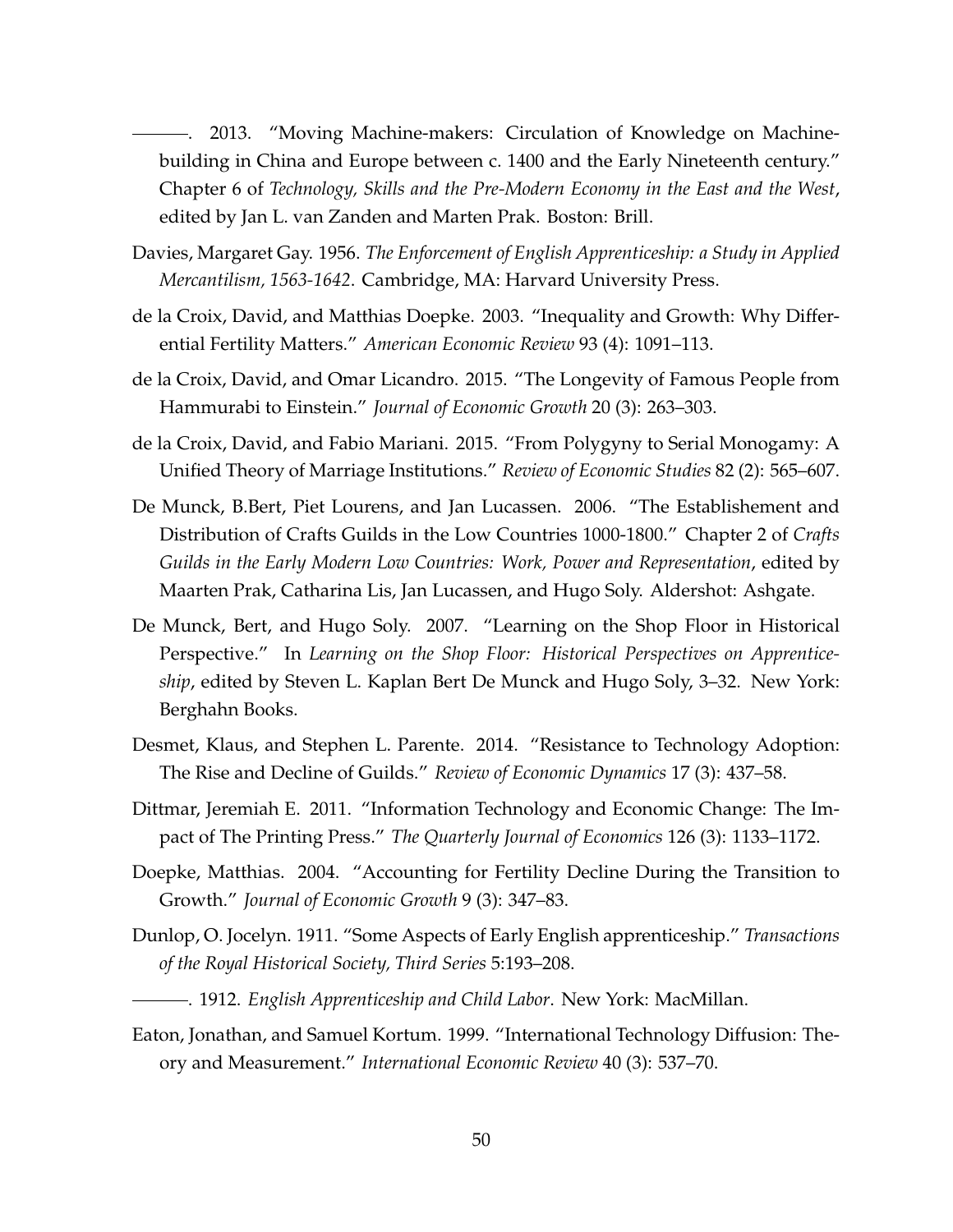- Epstein, Stephan R. 2008. "Craft Guilds, the Theory of the Firm, and the European Economy, 1400-1800." In *Guilds, Innovation and the European Economy, 1400-1800*, edited by Stephan R. Epstein and Maarten Prak, 52–80. Cambridge: Cambridge University Press.
- Epstein, Stephan R. 2013. "Transferring Technical Knowledge and Innovating in Europe, c. 1200-c. 1800." Chapter 1 of *Technology, Skills and the Pre-Modern Economy in the East and the West*, edited by Jan L. van Zanden and Marten Prak. Boston: Brill.
- Epstein, Stephan R., and Maarten Prak. 2008. "Introduction: Guilds, Innovation and the European Economy, 1400-1800." In *Guilds, Innovation and the European Economy, 1400-1800*, edited by Stephan R. Epstein and Maarten Prak, 1–24. Cambridge: Cambridge University Press.
- Farr, James. 2000. *Artisans in Europe, 1300–1914*. Cambridge: Cambridge University Press.
- Fogli, Alessandra, and Laura Veldkamp. 2012. "Germs, Social Networks and Growth." NBER Working Paper 18470.
- Foray, Dominique. 2004. *The Economics of Knowledge*. Cambridge, MA: MIT Press.
- Galor, Oded. 2011. *Unified Growth Theory*. Princeton: Princeton University Press.
- Galor, Oded, and David N. Weil. 2000. "Population, Technology, and Growth: From Malthusian Stagnation to the Demographic Transition and Beyond." *American Economic Review* 90 (4): 806–28.
- Greif, Avner. 1993. "Contract Enforceability and Economic Institutions in Early Trade: The Maghribi Traders' Coalition." *American Economic Review* 83 (3): 525–48.
	- . 1994. "Cultural Beliefs and the Organization of Society: A Historical and Theoretical Reflection on Collectivist and Individualist Societies." *Journal of Political Economy* 102 (5): 912–50.
- . 2006. "Family Structure, Institutions, and Growth: The Origins and Implications of Western Corporations." *The American Economic Review* 96 (2): 308–312.
- Greif, Avner, and Murat Iyigun. 2013. "Social Organizations, Violence, and Modern Growth." *American Economic Review* 103 (3): 534–38.
- Greif, Avner, Murat Iyigun, and Diego Sasson. 2012. "Social Institutions and Economic Growth: Why England and Not China Became the First Modern Economy." Unpublished Working Paper, University of Colorado.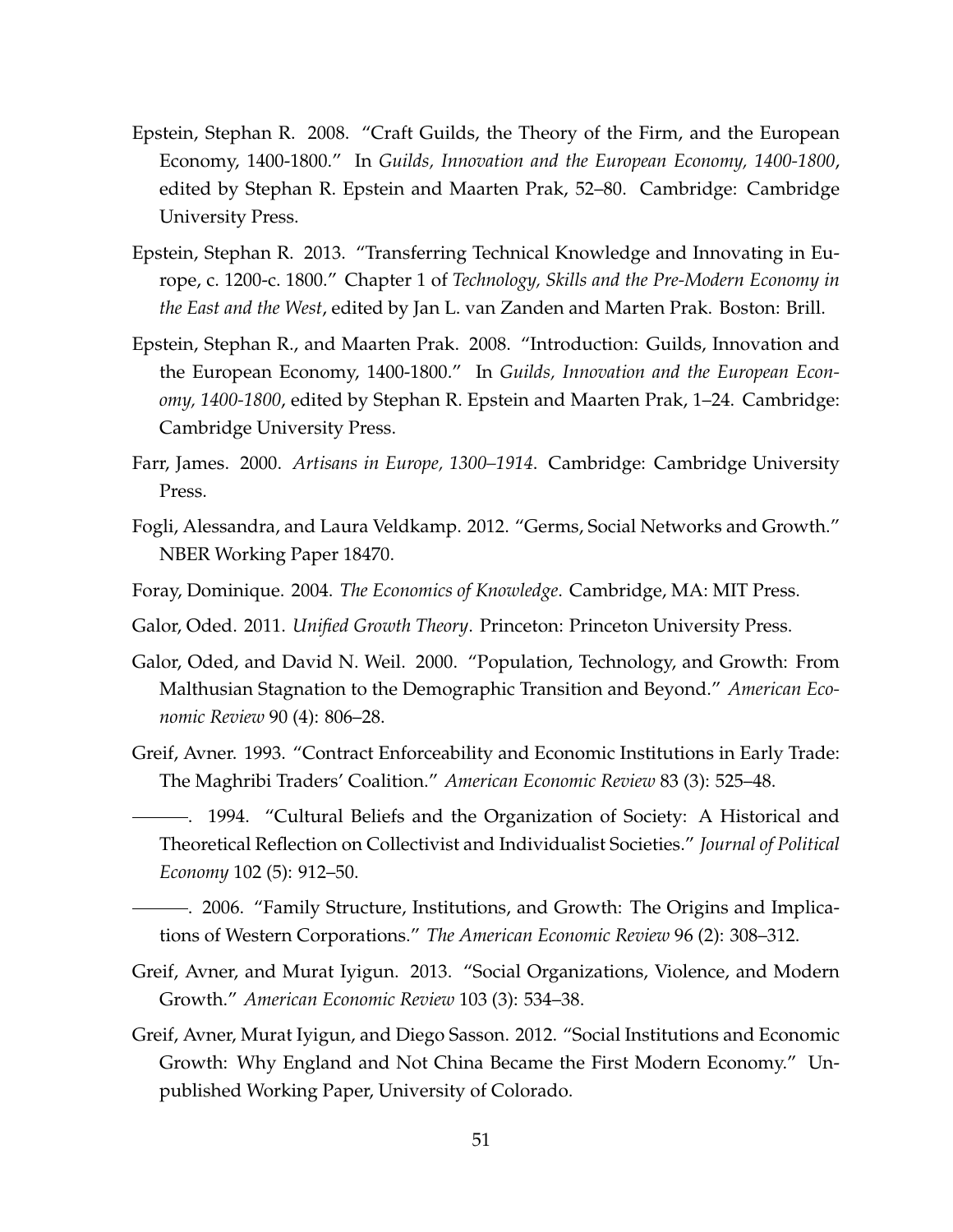Greif, Avner, and Guido Tabellini. 2010. "Cultural and Institutional Bifurcation: China and Europe Compared." *American Economic Review* 100 (2): 135–40.

. 2015. "The Clan and the Corporation: Sustaining Cooperation in China and Europe." Unpublished Manuscript, Bocconi University.

- Hilaire-Pérez, Liliane. 2007. "Technology as a public culture in the XVIIIth century: the artisans' legacy." *History of Science* 45 (2): 135–153.
- Horn, Jeff. 2015. *Economic Development in Early Modern France*. Cambridge: Cambridge University Press.
- Humphries, Jane. 2003. "English Apprenticeship: A Neglected Factor in the First Industrial Revolution." Chapter 3 of *The Economic Future in Historical Perspective*, edited by Paul A. David and Mark Thomas. Oxford: Oxford University Press.

. 2010. *Childhood and Child Labour in the British Industrial Revolution*. Cambridge Studies in Economic History - Second Series. Cambridge: Cambridge University Press.

- Jones, Charles I. 2001. "Was an Industrial Revolution Inevitable? Economic Growth Over the Very Long Run." *The B.E. Journal of Macroeconomics* 1 (2): 1–45 (August).
- Jovanovic, Boyan. 2014. "Misallocation and Growth." *American Economic Review* 104 (4): 1149–1171.
- Jovanovic, Boyan, and Rafael Rob. 1989. "The Growth and Diffusion of Knowledge." *The Review of Economic Studies* 56 (4): 569–82.
- Kaplan, Steven L. 1981. "The Luxury Guilds in Paris in the Eighteenth Century." *Francia* 9:257–98.
- Kelly, Morgan, Joel Mokyr, and Cormac Ó Gráda. 2014. "Precocious Albion: A New Interpretation of the British Industrial Revolution." *Annual Review of Economics* 6:363– 389.
- Kelly, Morgan, and Cormac O Gráda. 2012. "The Preventive Check in Medieval and Preindustrial England." *The Journal of Economic History* 72 (04): 1015–1035 (December).
- . 2014. "Living Standards and Mortality Since the Middle Ages." *Economic History Review* 67 (2): 358–381 (05).
- . 2016. "Adam Smith, Watch Prices, and the Industrial Revolution." Forthcoming, Quarterly Journal of Economics.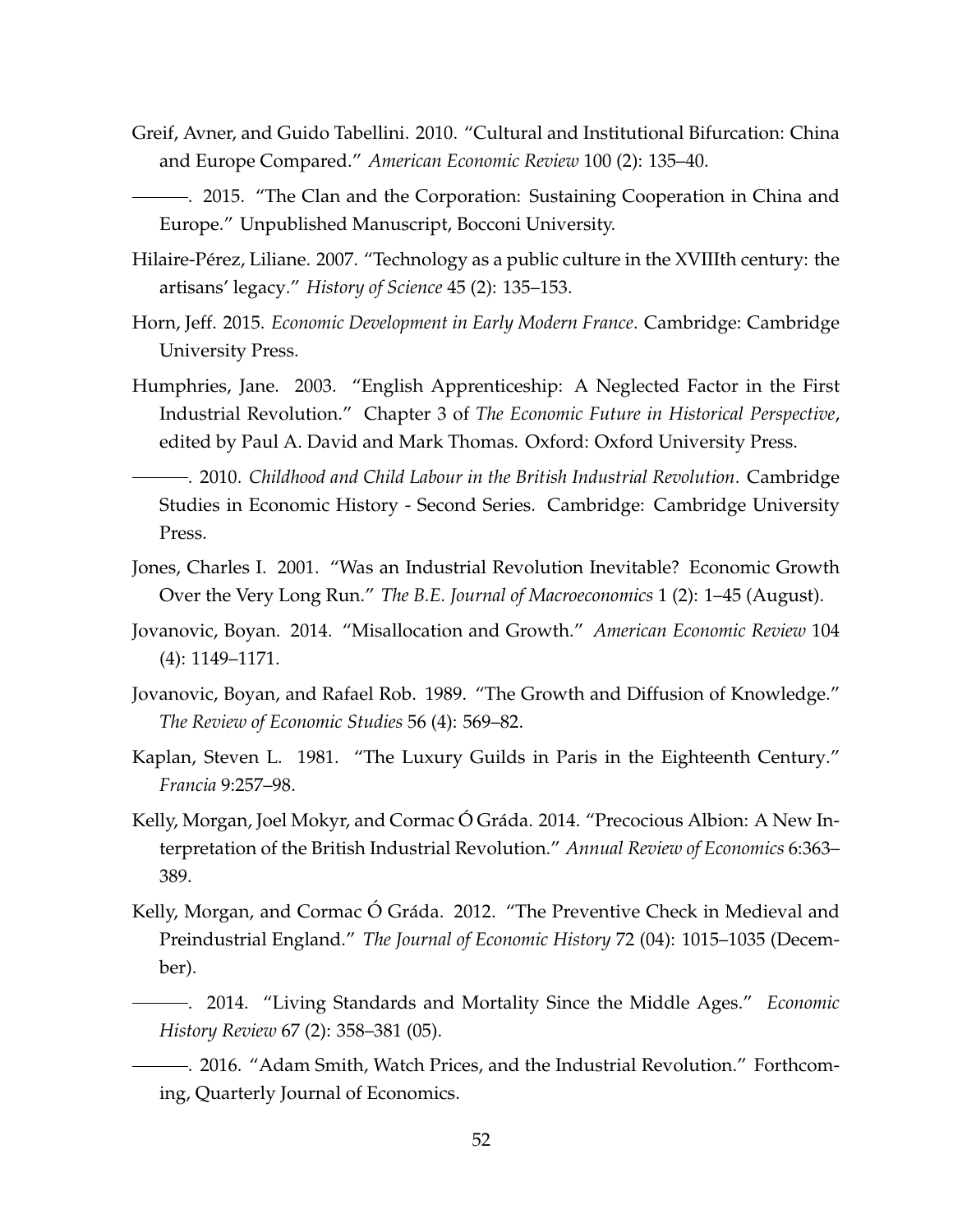- König, Michael, Jan Lorenz, and Fabrizio Zilibotti. 2015. "Innovation vs. Imitation and the Evolution of Productivity Distributions." Forthcoming, Theoretical Economics.
- Kortum, Samuel S. 1997. "Research, Patenting, and Technological Change." *Econometrica* 65 (6): 1389–419.
- Kremer, Michael. 1993. "Population Growth and Technological Change: One Million B.C. to 1900." *Quarterly Journal of Economics* 108 (3): 681–716.
- Kumar, Krishna B., and John G. Matsusaka. 2009. "From families to formal contracts: An approach to development." *Journal of Development Economics* 90 (1): 106–119.
- Lane, Joan. 1996. *Apprenticeship in England 1600-1914*. Boulder: Westview Press.
- Laslett, Peter, and Richard Wall, eds. 1972. *Household and Family in Past Time*. Cambridge: Cambridge University Press.
- Leunig, Tim, Chris Minns, and Patrick Wallis. 2011. "Networks in the Premodern Economy: The Market for London Apprenticeships, 1600-1749." *The Journal of Economic History* 71 (6): 413–443.
- Lis, Catharina, Hugo Soly, and Lee Mitzman. 1994. "'An Irresistible Phalanx:' Journeymen Associations in Western Europe, 1300-1800." *International Review of Social History* 39 (8): 11–52.
- Long, Pamela O. 2011. *Artisan/Practitioners and the Rise of the New Sciences, 1400-160*. Cornvallis: Oregon State University Press.
- Lucas, Jr., Robert E. 2009. "Ideas and Growth." *Economica* 76 (301): 1–19.
- Lucas, Jr., Robert E., and Benjamin Moll. 2014. "Knowledge Growth and the Allocation of Time." *Journal of Political Economy* 122 (1): 1–51.
- Lucassen, Jan, Tine de Moor, and Jan Luiten van Zanden. 2008. "The Return of the Guilds: Towards a Global History of the Guilds in Pre-Industrial Times." In *The Return of the Guilds*, edited by Jan Lucassen, Tine de Moor, and Jan Luiten van Zanden, 5–18. Cambridge: Cambridge University Press.
- Luttmer, Erzo G. J. 2007. "Selection, Growth, and the Size Distribution of Firms." *The Quarterly Journal of Economics* 122 (3): 1103–1144.
- . 2015. "An Assignment Model of Knowledge Diffusion and Income Inequality." Unpublished Manuscript, University of Minnesota.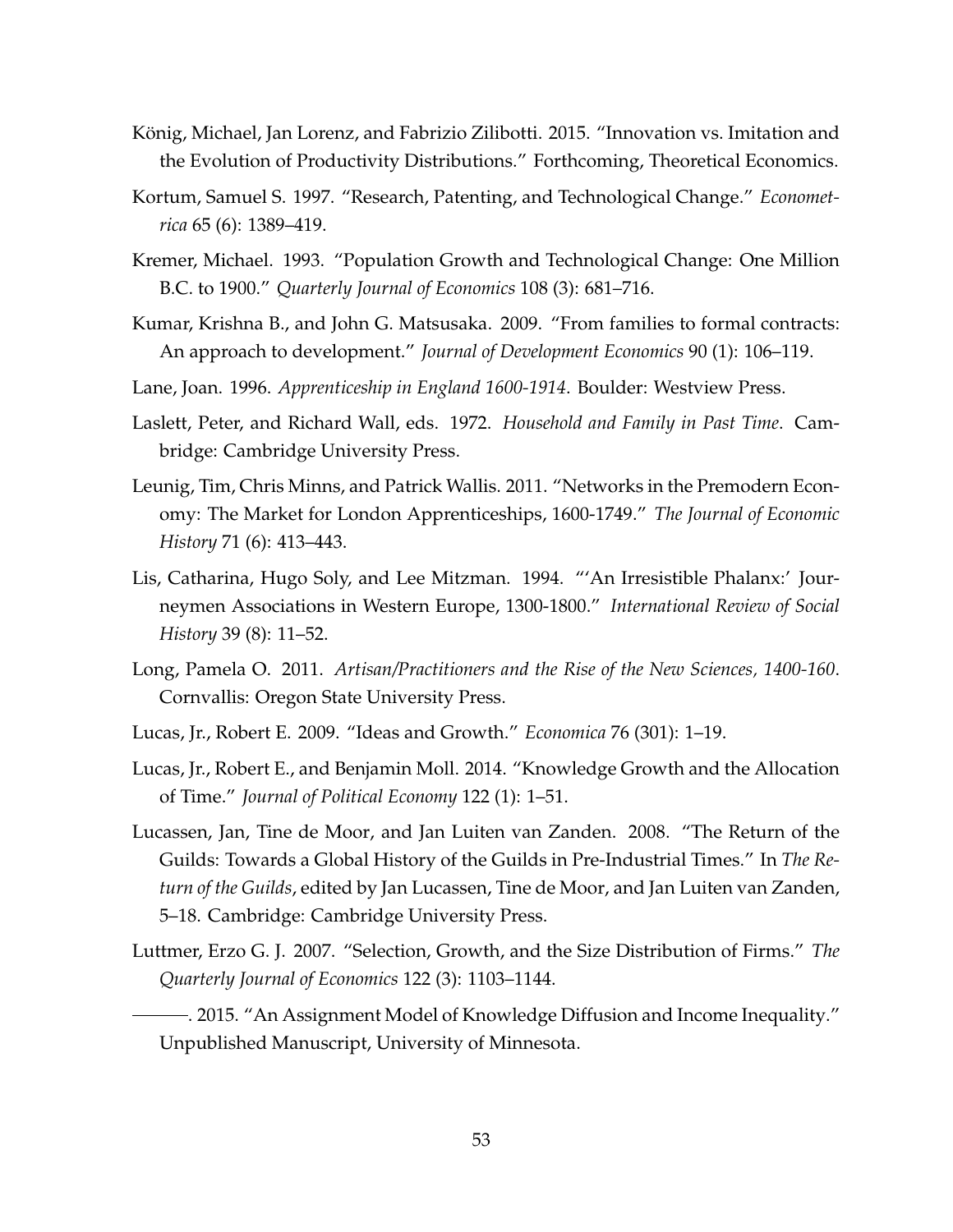- Meisenzahl, Ralf R., and Joel Mokyr. 2012. "The Rate and Direction of Invention in the British Industrial Revolution: Incentives and Institutions." In *The Rate and Direction of Innovation*, edited by In Scott Stern and Joshua Lerner, 443–479. Chicago: University of Chicago Press.
- Minns, Chris, and Patrick Wallis. 2013. "The Price of Human Capital in a Pre-industrial Economy: Premiums and Apprenticeship Contracts in 18th century England." *Explorations in Economic History* 50 (3): 335–350.
- Mitterauer, Michael. 2010. *Why Europe?: The Medieval Origins of Its Special Path*. Chicago: University Of Chicago Press.
- Mokyr, Joel. 2002. *The Gift of Athena. Historical Origins of the Knowledge Economy*. Princeton: Princeton University Press.
- . 2008. "The Institutional Origins of the Industrial Revolution." In *Institutions and Economic Performance*, edited by Elhanan Helpman, 64–119. Cambridge MA: Harvard University Press.
- Moll-Murata, Christine. 2013. "Guilds and Apprenticeship in China and Europe: The Jingdezhen and European Ceramics Industries." Chapter 7 of *Technology, Skills and the Pre-Modern Economy in the East and the West*, edited by Jan Luiten van Zanden and Marten Prak. Boston: Brill.
- Nagata, Mary Louise. 2007. "Apprentices, Servants and Other Workers: Apprenticeship in Japan." In *Learning on the Shop Floor: Historical Perspectives on Apprenticeship*, edited by Steven L. Kaplan Bert De Munck and Hugo Soly, 35–45. New York: Berghahn Books.
- . 2008. "Brotherhoods and Stock Societies: Guilds in Pre-modern Japan." In *The Return of the Guilds*, edited by Jan Lucassen, Tine de Moor, and Jan Luiten van Zanden, 121–142. Cambridge: Cambridge University Press.
- Ogilvie, Sheilagh. 2004. "Guilds, Efficiency and Social Capital: Evidence from German Proto-industry." *Economic History Review* 57 (2): 286–333.
- . 2014. "The Economics of Guilds." *Journal of Economic Perspectives* 28 (4): 169–92 (Fall).
	- . 2016. "The European Guilds: an Economic Assessment." Unpublished Book Manuscript.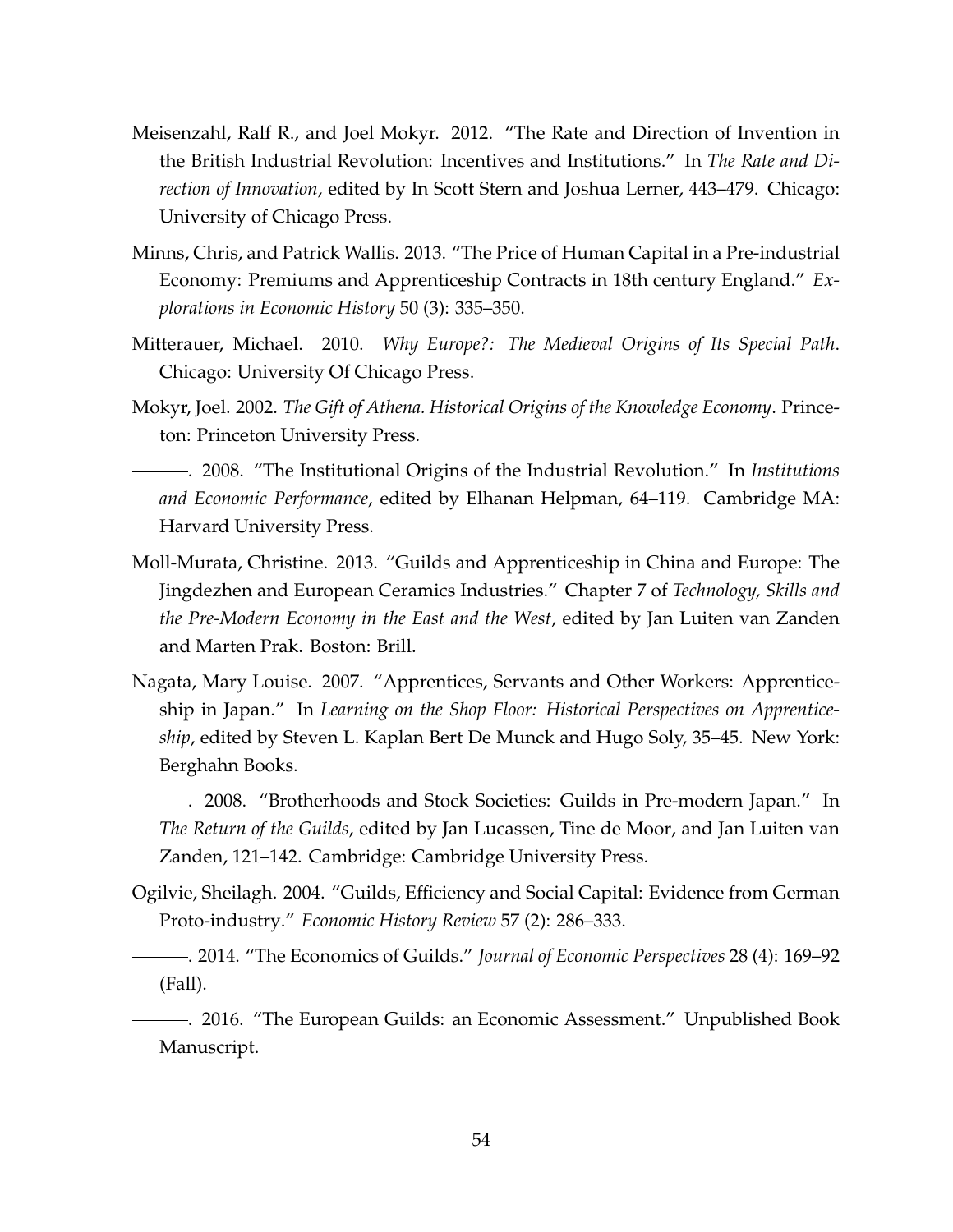- Perla, Jesse, and Christopher Tonetti. 2014. "Equilibrium Imitation and Growth." *Journal of Political Economy* 122 (1): 52–76.
- Prak, Maarten. 2013. "Mega-structures of the Middle Ages: The Construction of Religious Buildings in Europe and Asia, c.1000-1500." Chapter 4 of *Technology, Skills and the Pre-Modern Economy in the East and the West*, edited by Jan Luiten van Zanden and Marten Prak. Boston: Brill.
- Reith, Reinhold. 2007. "Apprentices in the German and Austrian Crafts in Early Modern Times: Apprentices as Wage Earners?" In *Learning on the Shop Floor: Historical Perspectives on Apprenticeship*, edited by Steven L. Kaplan Bert De Munck and Hugo Soly, 179–99. New York: Berghahn Books.
- . 2008. "Circulation of Skilled Labour in Late Medieval and Early Modern Central Europe." In *Guilds, Innovation and the European Economy, 1400–1800*, edited by S. R. Epstein and Maarten Prak, 114–142. Cambridge University Press.
- Robert, Leeson. 1979. *Travelling Brothers*. London: George Allen & Unwin.
- Roberts, Lissa, and Simon Schaffer. 2007. "Preface." In *The Mindful Hand: Inquiry and Invention from the late Renaissance to early Industrialization*, edited by Simon Schaffer Lissa Roberts and Peter Dear, xiii–xxvii. Amsterdam: Royal Netherlands Academy of Arts and Sciences.
- Romer, Paul M. 1990. "Endogenous Technological Change." *Journal of Political Economy* 98 (5): S71–S102.
- Rosenthal, Jean-Laurent, and R. Bin Wong. 2011. *Before and Beyond Divergence: The Politics of Economic Change in China and Europe*. Cambridge, MA: Harvard University Press.
- Roy, Tirthankar. 2013. "Apprenticeship and Industrialization in India, 1600-1930." Chapter 2 of *Technology, Skills and the Pre-Modern Economy in the East and the West*, edited by Jan Luiten van Zanden and Marten Prak. Boston: Brill.
- Rushton, Peter. 1991. "The Matter in Variance: Adolescents and Domestic Conflict in the Pre-Industrial Economy of Northeast England, 1600-1800." *Journal of Social History* 25 (1): 89–107.
- Shorter, Edward. 1975. *The Making of the Modern Family*. New York: Harper Torch Books.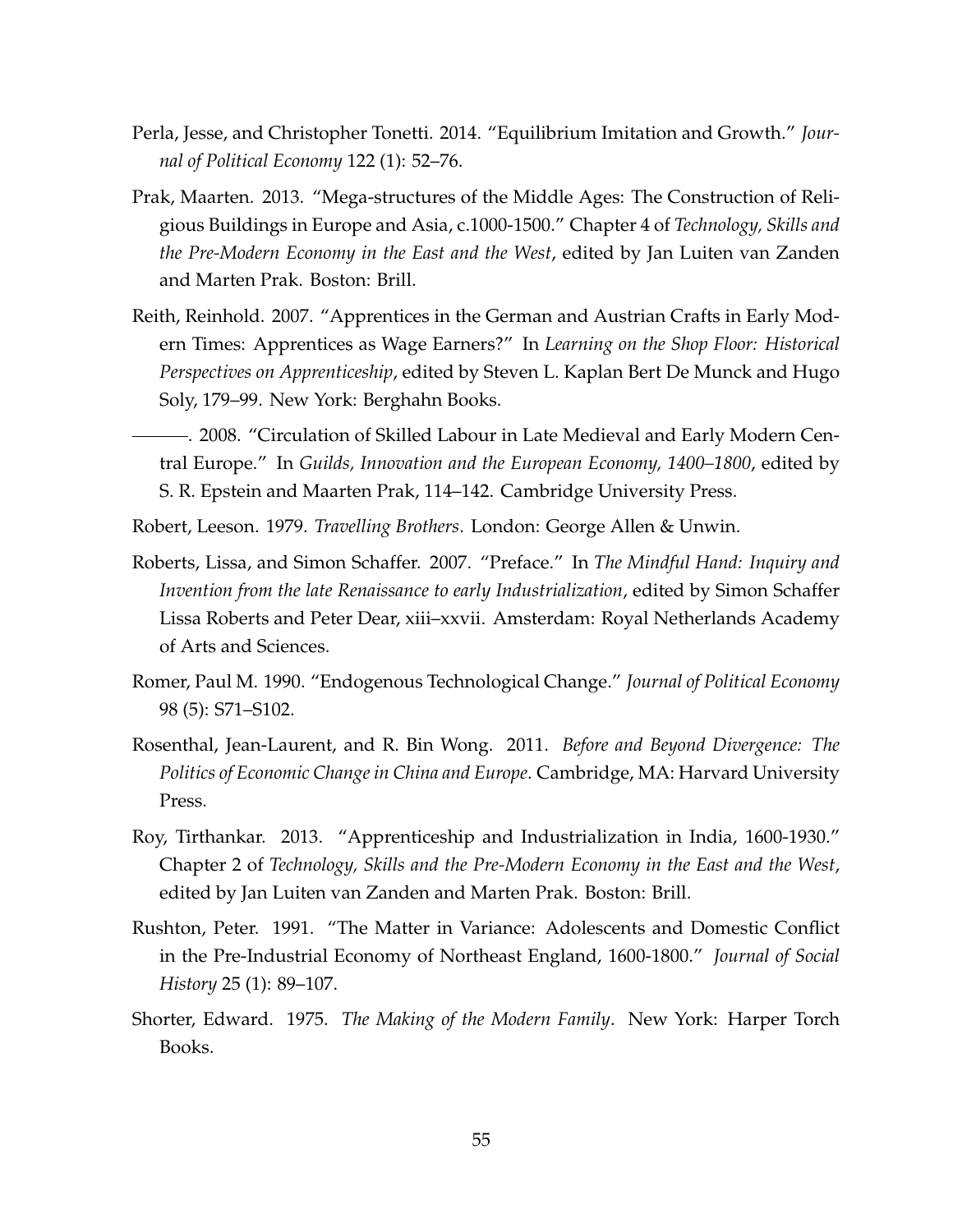- Smith, Steven R. 1973. "The London Apprentices as Seventeenth-Century Adolescents." *Past & Present* 61:149–161.
- Spagnolo, Giancarlo. 1999. "Social Relations and Cooperation in Organizations." *Journal of Economic Behavior and Organization* 38 (1): 1–25.
- Squicciarini, Mara P., and Nico Voigtlander. 2015. "Human Capital and Industrializa- ¨ tion: Evidence from the Age of Enlightenment." *The Quarterly Journal of Economics* 130 (4): 1825–1883.
- Stabel, Peter. 2007. "Social Mobility and Apprenticeship in Late Medieval Flanders." In *Learning on the Shop Floor: Historical Perspectives on Apprenticeship*, edited by Steven L. Kaplan Bert De Munck and Hugo Soly, 158–78. New York: Berghahn Books.
- Steffens, Sven. 2001. "Le métier volé: transmission des savoir-faire et socialization dans les métiers qualifiés au XIXe siècle." *Revue du Nord* 15:121–135.
- Steidl, Annemarie. 2007. "Silk Weaver and Purse Maker Apprentices in Eighteenth and Nineteenth Century Vienna." In *Learning on the Shop Floor: Historical Perspectives on Apprenticeship*, edited by Bert De Munck, Steven L. Kaplan, and Hugo Soly, 133–57. New York: Berghahn Books.
- Trivellato, Francesca. 2008. "Guilds, Technology, and Economic Change in early modern Venice." In *Guilds, Innovation and the European Economy, 1400-1800*, edited by Stephan R. Epstein and Maarten Prak, 199–231. Cambridge: Cambridge University Press.
- van Zanden, Jan Luiten. 2009. *The Long Road to the Industrial Revolution: The European Economy in a Global Perspective, 1000-1800*. Boston: Brill.
- van Zanden, Jan Luiten, and Marten Prak. 2013a. "Technology and Human Capital Formation in the East and West Before the Industrial Revolution." Chapter 1 of *Technology, Skills and the Pre-Modern Economy in the East and the West*, edited by Jan Luiten van Zanden and Marten Prak. Boston: Brill.

. 2013b. *Technology, Skills and the Pre-Modern Economy in the East and the West*. Boston MA: Brill.

- Voigtländer, Nico, and Hans-Joachim Voth. 2013a. "How the West "Invented" Fertility Restriction." *American Economic Review* 103 (6): 2227–64.
	- . 2013b. "The Three Horsemen of Riches: Plague, War, and Urbanization in Early Modern Europe." *The Review of Economic Studies* 80 (2): 774–811.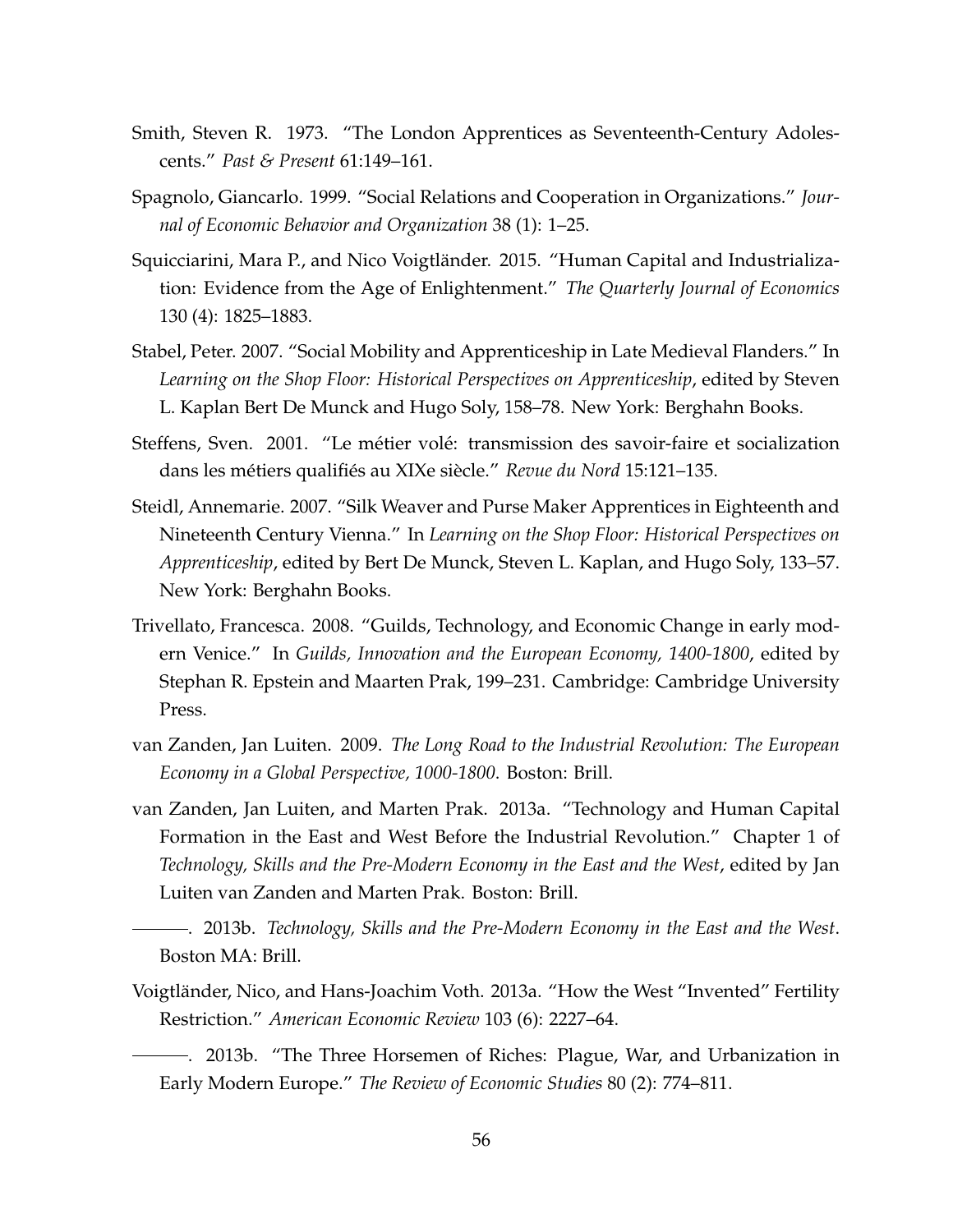- Vollrath, Dietrich. 2011. "The Agricultural Basis of Comparative Development." *Journal of Economic Growth* 16 (4): 343–370.
- Wallis, Patrick. 2008. "Apprenticeship and Training in Premodern England." *The Journal of Economic History* 68 (3): 832–861.
- Yildirim, Onur. 2008. "Ottoman Guilds in the Early Modern Era." In *The Return of the Guilds*, edited by Jan Lucassen, Tine de Moor, and Jan Luiten van Zanden, 73–93. Cambridge: Cambridge University Press.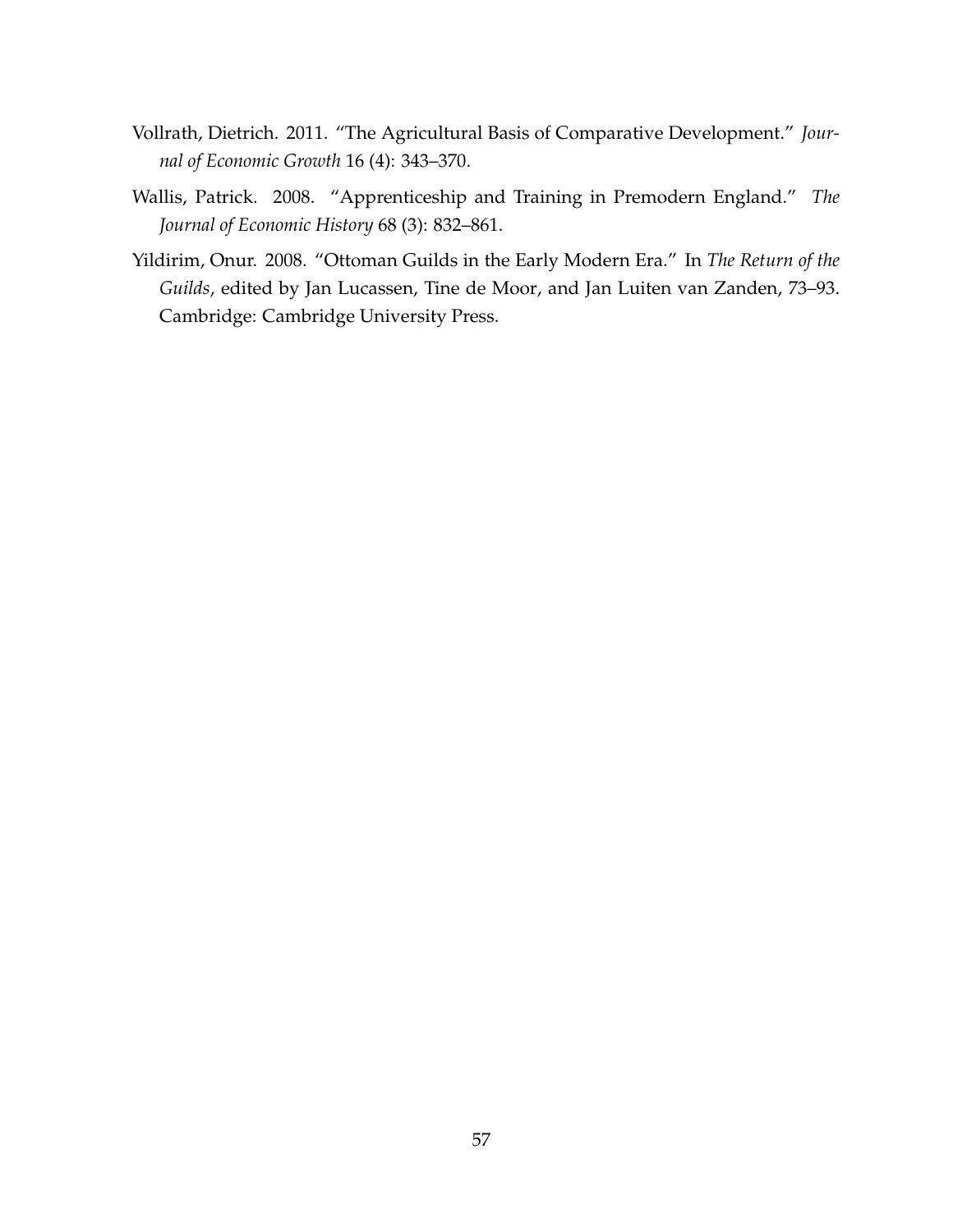# **Online Appendices**

## **A Extension with Farmers**

In this section, we sketch how the model can be extended by including farm labor as a separate input in production. This extension addresses the concern that in the preindustrial era, most people were engaged in food production, whereas craftspeople made up a smaller fraction of the population.

The single consumption good (which we interpret as a composite of food and manufactured goods) is produced with a Cobb-Douglas production function with constant return to scale that uses land *X*, farm labor *N<sup>f</sup>* , and effective craftsmen's labor *L* as inputs:

$$
Y = (N_f)^{1-\alpha-\beta} L^{\beta} X^{\alpha},
$$

with  $\alpha$ ,  $\beta \in (0,1)$ . The total amount of land is normalized to one,  $X = 1$ , and land is owned by farmers.

The aggregate state variables are now three:  $N_f$  (population of farmers),  $N_m$  (population of craftsmen), and *k*. Let  $N = N_m + N_f$  be the total number of adults. Farmers and craftsmen have the same survival rate and there is no intergenerational mobility across occupations. Hence, the laws of motion for population are:

$$
N'_m = n N_m
$$
,  $N'_f = n N_f$ ,  $N' = N'_m + N'_f = n N$ .

As a consequence, the share of both groups in the total population is constant. We define *ρ* as

$$
\rho=\frac{N_m}{N}.
$$

The assumptions of equal population growth and no occupational mobility are made for simplicity. In reality, it is well known that in pre-industrial times cities (where craftsmen were concentrated) experienced much higher mortality than the countryside, so that there was net migration into cities. Allowing for such rural-urban migration could be accommodated in our framework and would leave the main results intact, but would come at the cost of complicating the analysis. Given that our focus is on knowledge transmission rather than urbanization, we abstract from such features here.

Given those two changes to the specification, the rest of analysis carries on. Two new parameters are involved. The market equilibrium condition (18) becomes:

$$
\delta'(a^{\mathbf{M}}) - \kappa = \frac{\gamma \theta \beta}{\rho} \frac{1}{a^{\mathbf{M}}/n^{\mathbf{M}} + \nu} y^{\mathbf{M}}.
$$

It becomes easier to analyze the role of parameter *α*, as now, this one only plays a role in the Malthusian constraint. A low *α* corresponds to labor-intensive agriculture. In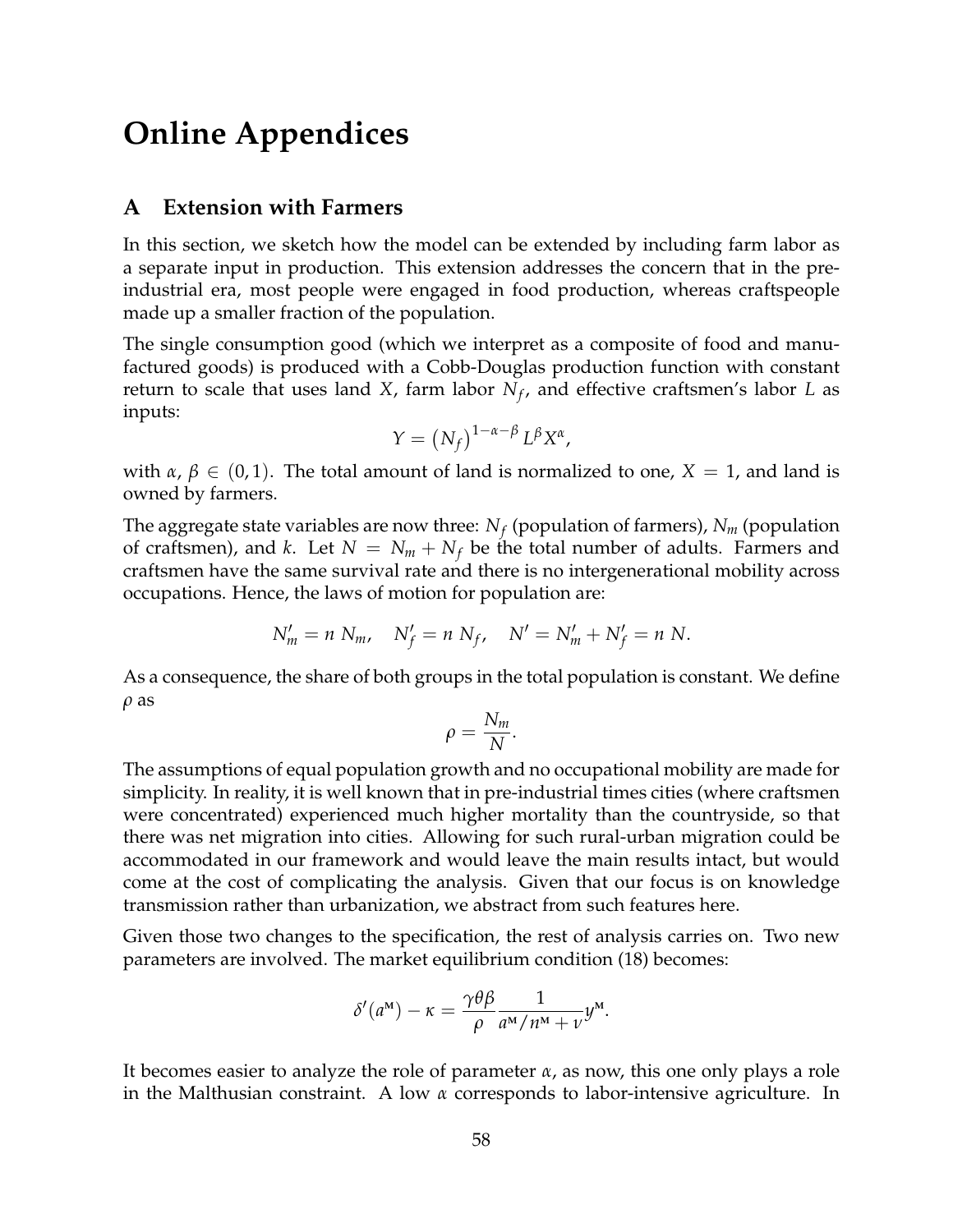this case returns to population size decrease at a lower rate, and hence an increase in productivity growth leads to a larger shift in population growth and income per capita compared to the case of a large land share.<sup>37</sup> It modifies the incentives to move to another mode of organizing apprenticeship, as detailed in Proposition 8.



Figure 6: Effect of labor intensive agriculture

### **Proposition 8** (**Effect of Labor-Intensive Agriculture).**

*If Agriculture is labor intensive (low α), the long-term gains in growth from moving from family*  $t$ o market,  $g^M - g^F$ , and from clan to market,  $g^M - g^C$ , are reduced. But the gain from moving *from family to clan,*  $g^c - g^r$ *, is increased.* 

Figure 6 shows the result graphically. An implication of this proposition is that a country with labor intensive agriculture has more incentives to adopt the clan than the family.

# **B Extension with the "Leonardo da Vinci" Assumption**

In this section, we allow for the possibility that advanced techniques may be "ahead of their time," in the sense that their full productive value can only be realized at a higher state of aggregate knowledge. For example, Leonardo da Vinci invented a number of machines and devices that could be successfully built only centuries later. To capture this feature in a simple way, we assume that each craftsman has a potential output which is linked to own knowledge  $h_i$ , but that the craftsman may be constrained by the average

 $37$ Vollrath (2011) argues that agriculture in pre-industrial China was more labor intensive compared to Europe (due to the possibility of multiple crops per year, wet-field rice production etc.), and that this accounts for part of observed differences in living standards.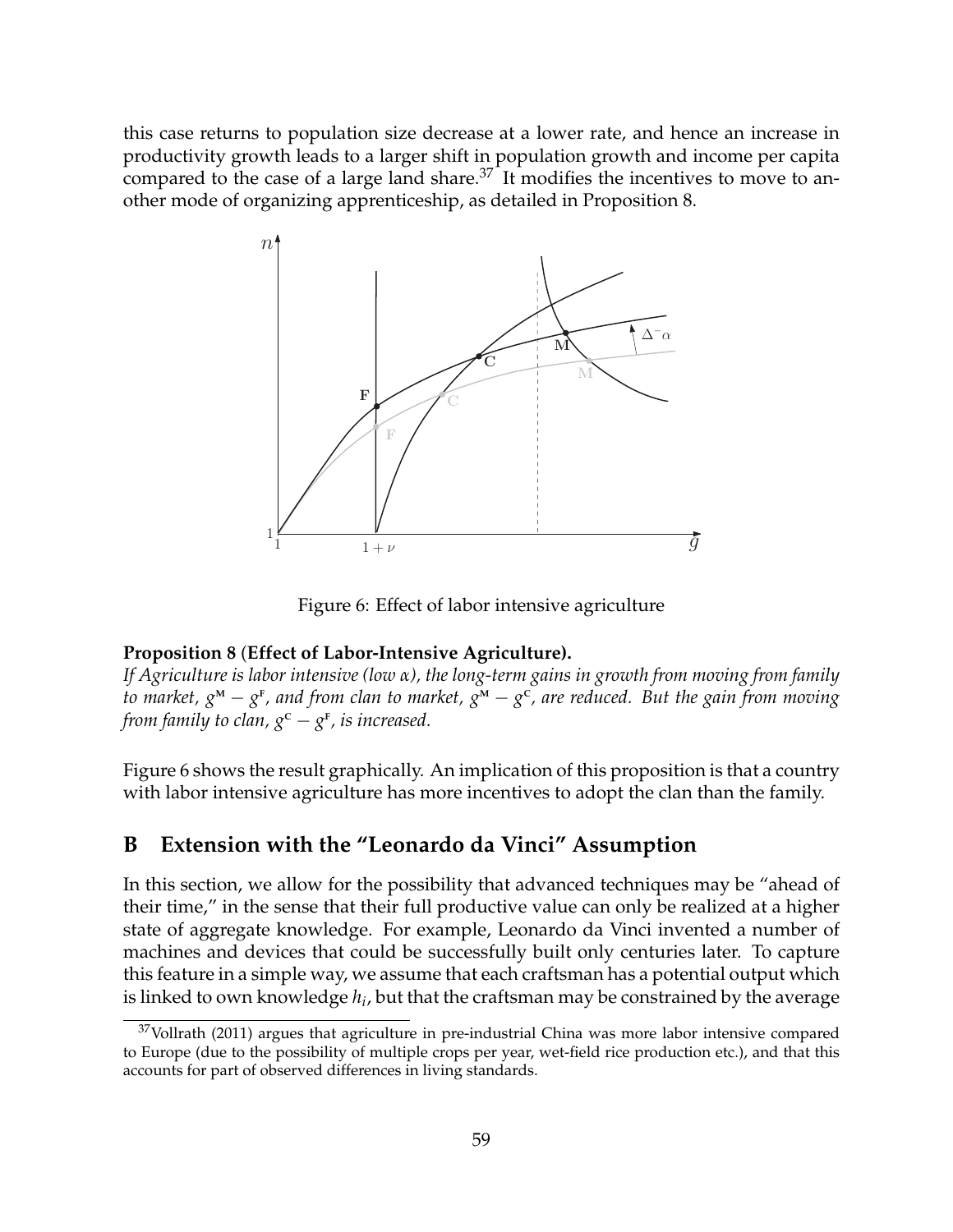state of knowledge in the economy. Specifically, the potential output  $\bar{q}_i$  of a craftsman with knowledge *h<sup>i</sup>* is given by:

$$
\bar{q}_i = h_i^{-\theta}.\tag{25}
$$

The actual output  $q_i$  of a craftsman cannot exceed the average potential output  $\bar{q}$  =  $\mathbb{E}(\bar{q}_i)$  in the economy, so that:

$$
q_i = \min\{\bar{q}_i, \bar{q}\}.
$$
\n(26)

The assumption that individual productivity is constrained by aggregate knowledge is not essential to any of our results. Still, without this assumption in any period there would be some masters with arbitrarily high output, which is implausible. With the constraint, a good part of the knowledge in the economy is latent knowledge that will unfold its full potential only in later generations. This closely relates to Mokyr (2002)'s argument that the growth of productivity is constrained by the epistemic base on which a technique rests. The more people using a technique understand the science behind it, the broader the base. According to Mokyr (2002), this basis was very narrow in premodern Europe and gradually became wider.

Figure 7 illustrates the distribution of actual output *q<sup>i</sup>* among craftsmen for two values of knowledge *k*, where the dashed line corresponds to a higher state of knowledge. The kinks in the distribution functions represent the points above which potential productivity is constrained by the average knowledge in the society. Because of the specific shape of the exponential distribution, the share of craftsmen who are constrained by the average knowledge is constant (and given by 1/*e*).



Figure 7: Distribution Function of Productivity at time *t* (solid line) and *t ′ > t* (dashed line)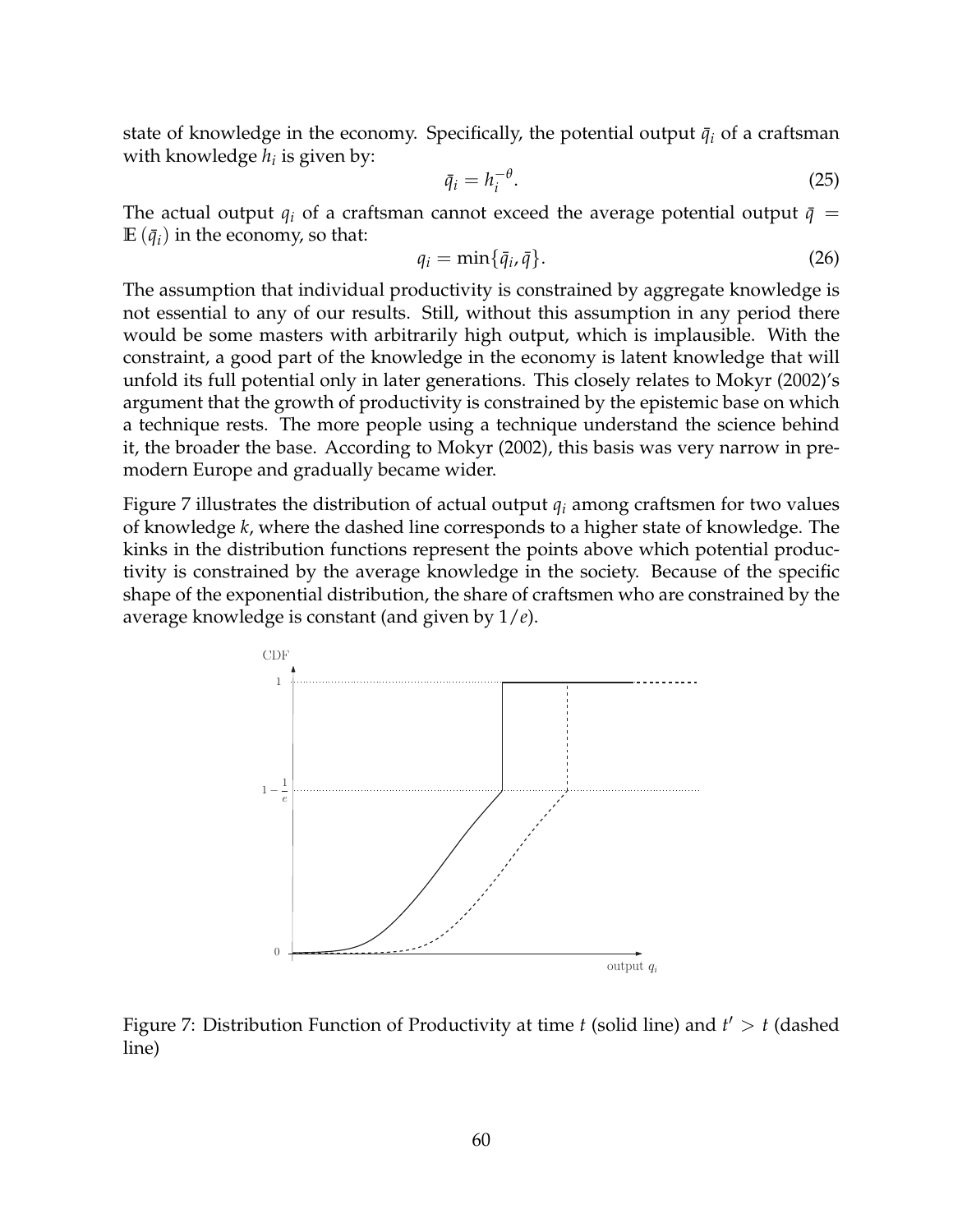Given the exponential distribution for  $h_i$  and (25), potential output  $\bar{q}_i$  follows a Fréchet distribution with shape parameter 1/*k* and scale parameter 1/*θ*.

We can now express the total supply of effective labor by craftsmen as a function of state variables. The average potential output across craftsmen is given by:

$$
\bar{q} = \int_0^\infty h_i^{-\theta} (k \exp(-kh_i)) dh_i = \int_0^\infty k^{\theta} (kh_i)^{-\theta} \exp(-kh_i) k dh_i = k^{\theta} \Gamma(1-\theta),
$$

where  $\Gamma(t) = \int_0^\infty x^{t-1} \exp(-x) dx$  is the Euler gamma function. Given (26), the actual output  $q_i$  of a craftsman is:

$$
q_i = \min\{\bar{q}_i, \bar{q}\} = \min\left[h_i^{-\theta}, k^{\theta}\Gamma(1-\theta)\right].
$$

The threshold for *h<sup>i</sup>* below which craftsmen are constrained by average knowledge is given by:

$$
\hat{h} = k^{-1} \Gamma(1 - \theta)^{-1/\theta}.
$$

The expected supply of output of a given craftsman is:

$$
\mathbb{E}(q_i) = \int_0^{\hat{h}} k^{\theta} \Gamma(1-\theta) k \exp[-kh_i] dh_i + \int_{\hat{h}}^{\infty} h_i^{-\theta} k \exp[-kh_i] dh_i
$$
  
=  $k^{\theta} \Lambda$ .

Here  $\Lambda$  is a constant given by:

$$
\Lambda = \Gamma(1-\theta) + \exp[-\Gamma(1-\theta)^{-1/\theta}]\theta\Gamma(-\theta) + \Gamma(1-\theta,\Gamma(1-\theta)^{-1/\theta}),
$$

and  $\Gamma(t,s) = \int_s^\infty x^{t-1} \exp(-x) dx$  is the incomplete gamma function. The total supply of craftsmen's labor *L* in efficiency units is then given by the expected output per craftsmen **E** (*qi*) multiplied by the number of craftsmen *N*:

$$
L=Nk^{\theta}\Lambda.
$$

In sum, all the results in the benchmark continue to hold with the "Leonardo" assumption, up to some constant terms:  $\Gamma(1 - \theta)$  should be replaced by Λ.

In the proof of Proposition 3, the "Leonardo" assumption requires to compute *∂***E** (*q ′* )/ *∂k ′* differently. In particular, in deriving **E** (*q ′* ) with respect to *k ′* we should be careful in taking as given the future average society knowledge  $\bar{q}' = (k')^{\theta} \Gamma(1 - \theta)$ , i.e. the externality in (26). More precisely, (26) should be written as:

$$
\mathbb{E}(q') = \int_0^{\hat{h}'} \underbrace{(k')^\theta \Gamma(1-\theta)}_{\bar{q} \text{ (exogenous)}} k' \exp[-k'h_i] dh_i + \int_{\hat{h}'}^\infty h_i^{-\theta} k' \exp[-k'h_i] dh_i
$$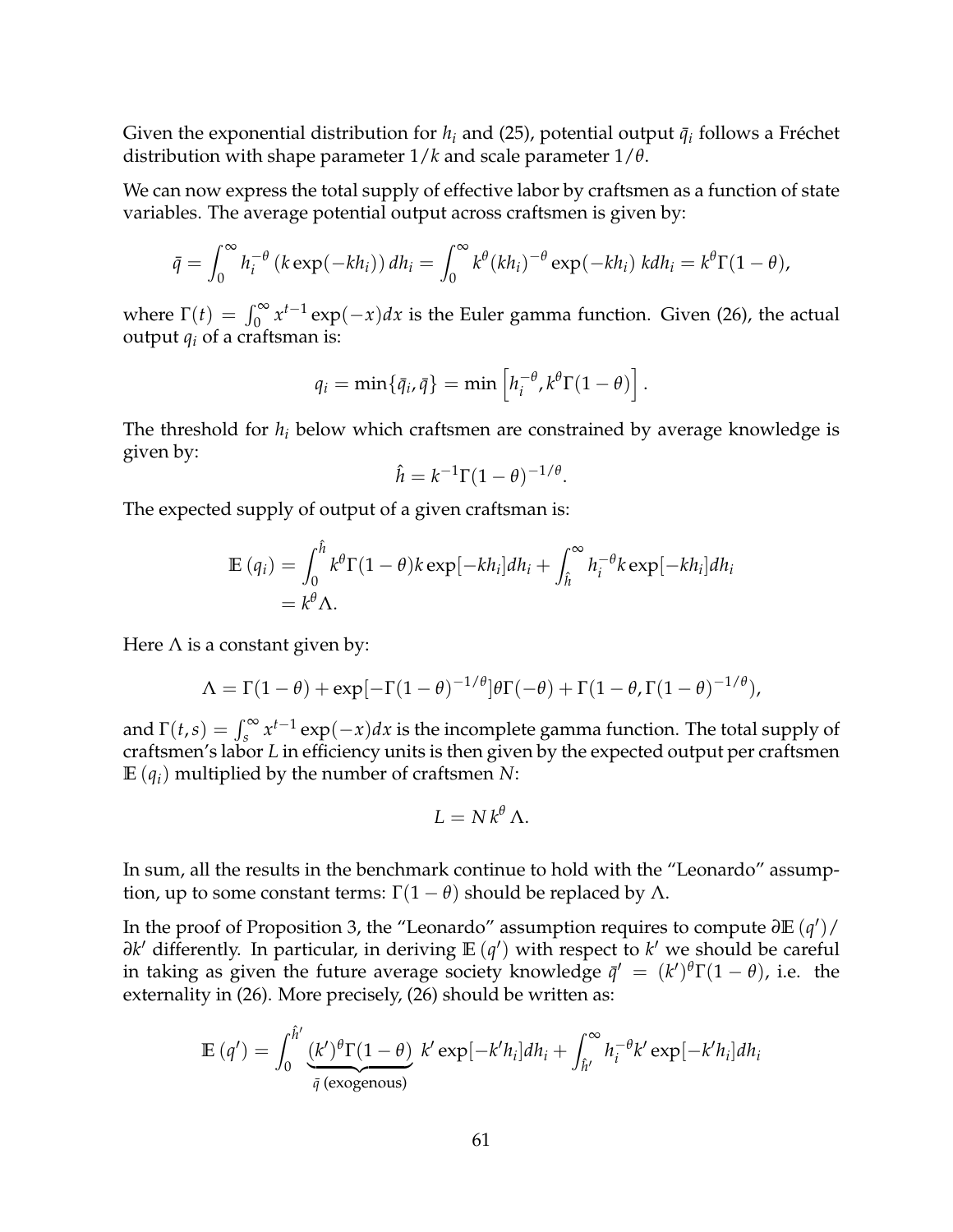where

$$
\hat{h}' = \Gamma(1-\theta)^{-1/\theta}/k'.
$$

Integrating we obtain:

$$
\mathbb{E} (q') = (1 - \exp[\Gamma(1 - \theta)/\theta]) \bar{q} + (k')^{\theta} \Gamma(1 - \theta, \Gamma(1 - \theta)^{-1/\theta})
$$

and the derivative is

$$
\frac{\partial \mathbb{E}(q')}{\partial k'} = \theta \Gamma(1-\theta, \Gamma(1-\theta)^{-1/\theta})(k')^{\theta-1} = \Theta(k')^{\theta-1}.
$$

 $\theta = \theta \Gamma(1 - \theta, \Gamma(1 - \theta)^{-1/\theta})$ . Compared to the benchmark, there is a factor Γ(1 −  $θ$ , Γ(1 −  $θ$ )<sup>-1/ $θ$ </sup>) instead of a factor Γ(1 −  $θ$ ).

# **C Proof of Proposition 2**

The threshold for sufficient altruism is given by

$$
\hat{\gamma} = \frac{(\delta(n^{\mathrm{F}}) - \kappa n^{\mathrm{F}}) \bar{n} s}{(1 - \alpha)(n^{\mathrm{F}})^2} \Gamma(1 - \theta), \quad \text{with } n^{\mathrm{F}} = (1 + \nu)^{\frac{(1 - \alpha)\theta}{\alpha}}.
$$

We claim that the balanced growth path exists if  $\gamma$  > max $\{0, \hat{\gamma}\}.$ 

Let us first compute the balanced growth path, supposing it exists. The growth rate of knowledge in (b) comes from (13) where we have imposed  $m = m<sup>F</sup> = 1$ . Population growth is obtained using (10). Income per capita in (c) derives from (9). Utility in (d) is derived as follows: Income of a given craftsman is  $q_i (1 - \alpha) \frac{Y}{L} + \kappa a^F$  (from (5)). Expected income, using (6), is  $k^{\theta} \Gamma(1-\theta)(1-\alpha)\frac{\gamma}{L} + \kappa a^{\text{F}} + \alpha y^{\text{F}}$ , where  $\alpha y^{\text{F}}$  is income from owning land. Given the value of *L* from (7), this simplifies into  $(1 - \alpha) \frac{Y}{N} + \kappa a^F + \alpha y^F$ . The future labor income of the child is  $(1 - \alpha)y^F$ .

For the balanced growth path defined above to be incentive compatible, i.e. parents are indeed willing to provide their kids with teaching, the cost of teaching should be less than the gain in the income, as evaluated by the altruistic parents. Normalizing the labor income of a craftsman without training to zero, this condition is:

$$
\delta(n^{\mathsf{F}}) - \kappa n^{\mathsf{F}} < \gamma n^{\mathsf{F}} E\left[ (1-\alpha) q \frac{\gamma}{L} \right] = \gamma n^{\mathsf{F}} (1-\alpha) y^{\mathsf{F}}.
$$

Using (6) and (7), this condition determines a lower bound on the altruism factor *γ*:

$$
\hat{\gamma} > \frac{(\delta(n^{\mathsf{F}}) - \kappa n^{\mathsf{F}}) \bar{n} s}{(1 - \alpha)(n^{\mathsf{F}})^2} \Gamma(1 - \theta).
$$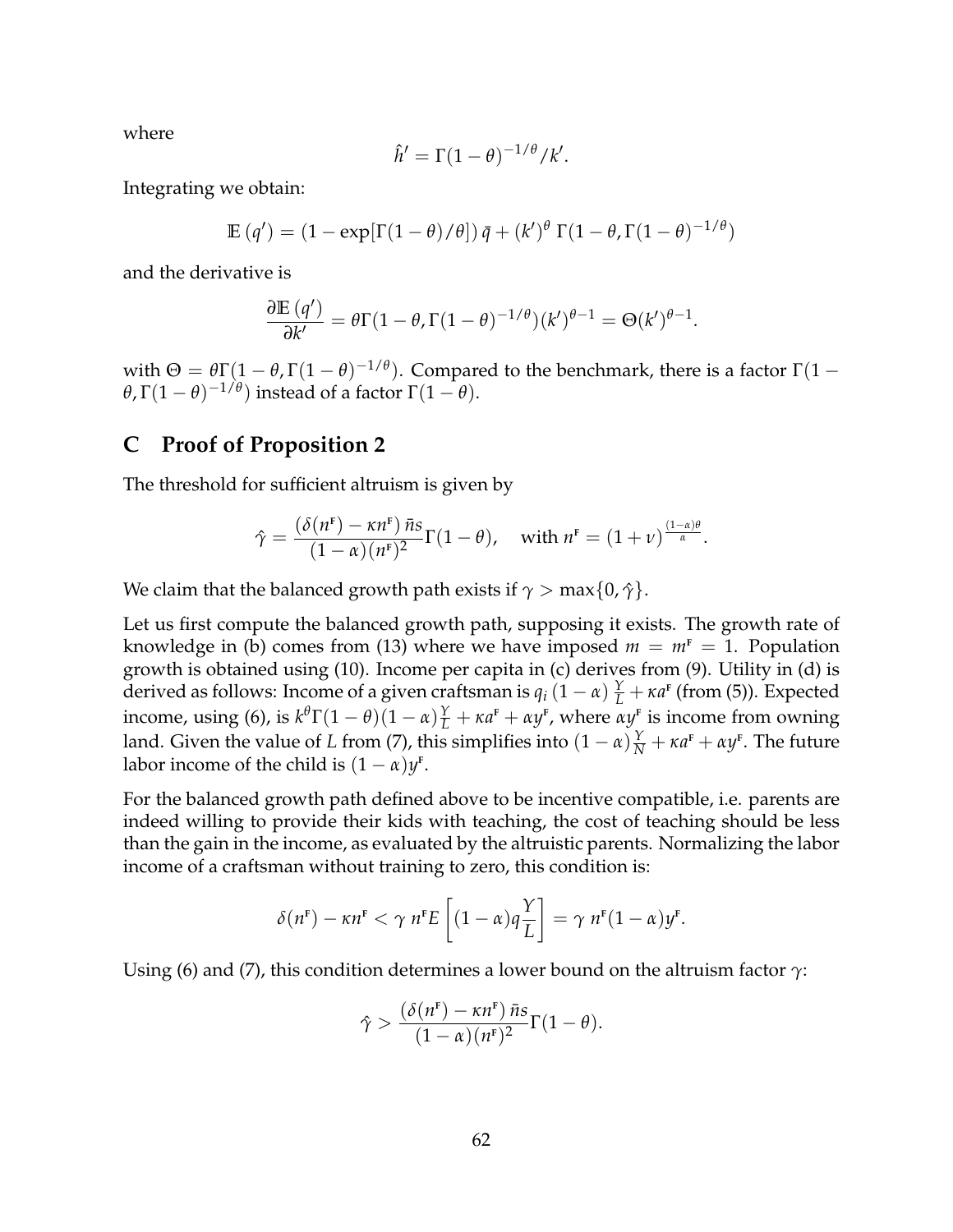## **D Proof of Proposition 3**

The required threshold for altruism is given by:

$$
\gamma > \frac{\delta'\left((1+\nu)^{\frac{(1-\alpha)\theta}{\alpha}}\right)-\kappa}{\frac{(1-\alpha)\nu\theta}{\bar{n}s}(1+\nu)^{\frac{(1-\alpha)\theta}{\alpha}-2}}.
$$

Let us first compute the balanced growth path, supposing it exists. To determine the number of apprentices per master, we use (14). Equation (15) is derived as follows. Each apprentice learns from  $m^c = (n^c)^o$  masters. As the draws for the initial knowledge of masters are not independent (all these masters were educated by the same persons), their acquired knowledge  $k^i$  is the same, but they had different ideas on their own drawn from Exp(*νk−*1). The acquired knowledge of the apprentices thus follows:

$$
(k^i)' = k^i + m^c v k_{-1}.
$$

The final knowledge of the apprentices is given by

$$
k'=(k^i)' + \nu k.
$$

Using  $(k^i)' = k' - vk$  and  $(k^i) = k - vk_{-1}$  in the first equation, we get

$$
k' - \nu k = k - \nu k_{-1} + m^c \nu k_{-1}
$$
\n(27)

which leads to (15) where  $g = k'/k$ .

The average utility expression takes into account the flows between master and apprentices. Adults are paid as masters by  $a^c$  parents the amount of  $\delta'(a^c) - \kappa$ . Their disutility net of income from apprentices is  $\delta(a^c) - \kappa(a^c)$ . They also pay as parents the same amount  $\delta'(a^c) - \kappa$  for each of their children  $n^c$  to each of their master  $m^c$ . The balance is:

$$
a^{c}(\delta'(a^{c}) - \kappa) - (\delta'(a^{c}) - \kappa) - m^{c}n^{c}(\delta'(a^{c}) - \kappa) = -(\delta(a^{c}) - \kappa a^{c}).
$$

From Equation (15) and the value of  $n^c$ , the growth rate  $g = g^c$  should satisfy:

$$
g^{2} - (1 + \nu)g + \nu = \nu g^{\frac{(1 - \alpha)\theta_{0}}{\alpha}}.
$$
 (28)

The left hand side is a convex function  $f_1(g)$ , while the right hand side is a function of *g* and *o*,  $f_2(g, o)$ . Figure 8 represents these two functions for different sizes of the clan. At the minimum possible value of *g*, the left hand side is smaller than the right hand side:

$$
f_1(1) = 0 < f_2(1, o) = \nu \forall o > 0.
$$

Several cases may occur: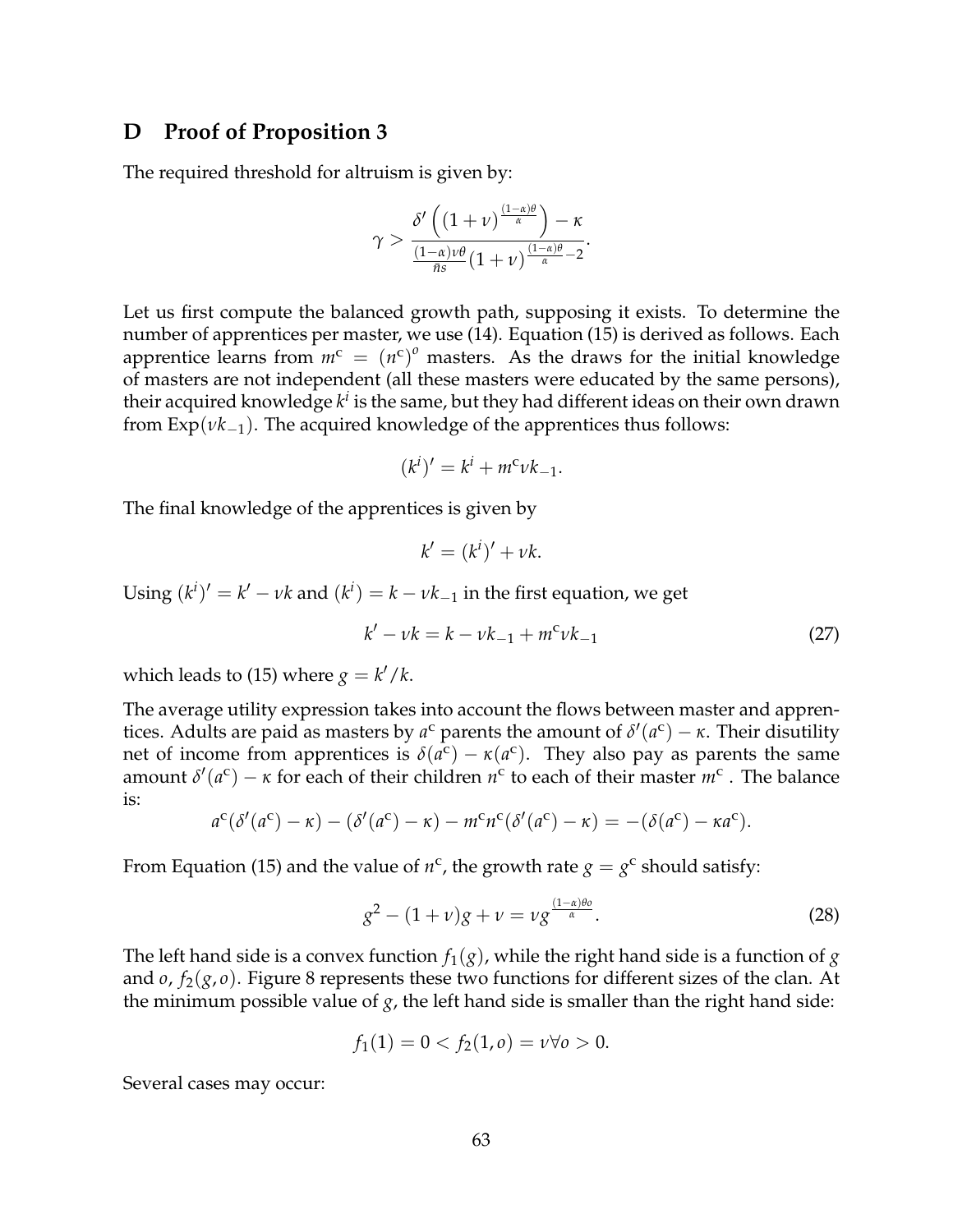

Figure 8: Equation (28)

- *•* For  $o \leq \frac{\alpha}{(1-\alpha)\theta}$ ,  $f_2(g,o)$  is concave, crosses  $f_1(g)$  once, and there exist a solution to the equality (28).
- *•* For  $\frac{a}{(1-a)\theta}$  *< o* ≤  $\frac{2a}{(1-a)\theta}$ , one can apply the l'Hospital rule twice to show that

$$
\lim_{g\to\infty}\frac{f_1(g)}{f_2(g,o)}>1,
$$

implying that  $f_2(g, o)$  is below  $f_1(g)$  for large *g* and crosses it once. Hence there exist a solution to the equality (28).

- *•* If  $o > \frac{2\alpha}{(1-\alpha)\theta}$  but not "too large,"  $f_2(g,o)$  cuts  $f_1(g)$  twice. There are two balanced growth paths.
- For *o* very large, the function  $f_2(g, o)$  which is above  $f_1(g)$  for  $g = 1$ , stays above it as *g* increases. In that case, there is no solution to Equation (28), and no balanced growth path. The interpretation is that the clan is so big that technological level and population grow at an accelerating rate.

We can summarize these findings by defining  $\bar{\sigma}$ , such that if  $o \leq \bar{o}$ , a balanced growth path exists.

Differentiating (28), the effect of *o* on *g* is given by:

$$
\frac{dg}{do} = \frac{\partial f_2/\partial o}{\partial f_1/\partial g - \partial f_2/\partial g}.
$$

The term  $\partial f_2 / \partial o$  is positive as  $g > 1$ . We conclude that increasing *o* increases *g* for equilibria where  $\partial f_1/\partial g > \partial f_2/\partial g$ , that is where  $f_2(g, o)$  cuts  $f_1(g)$  from above as *g* increases.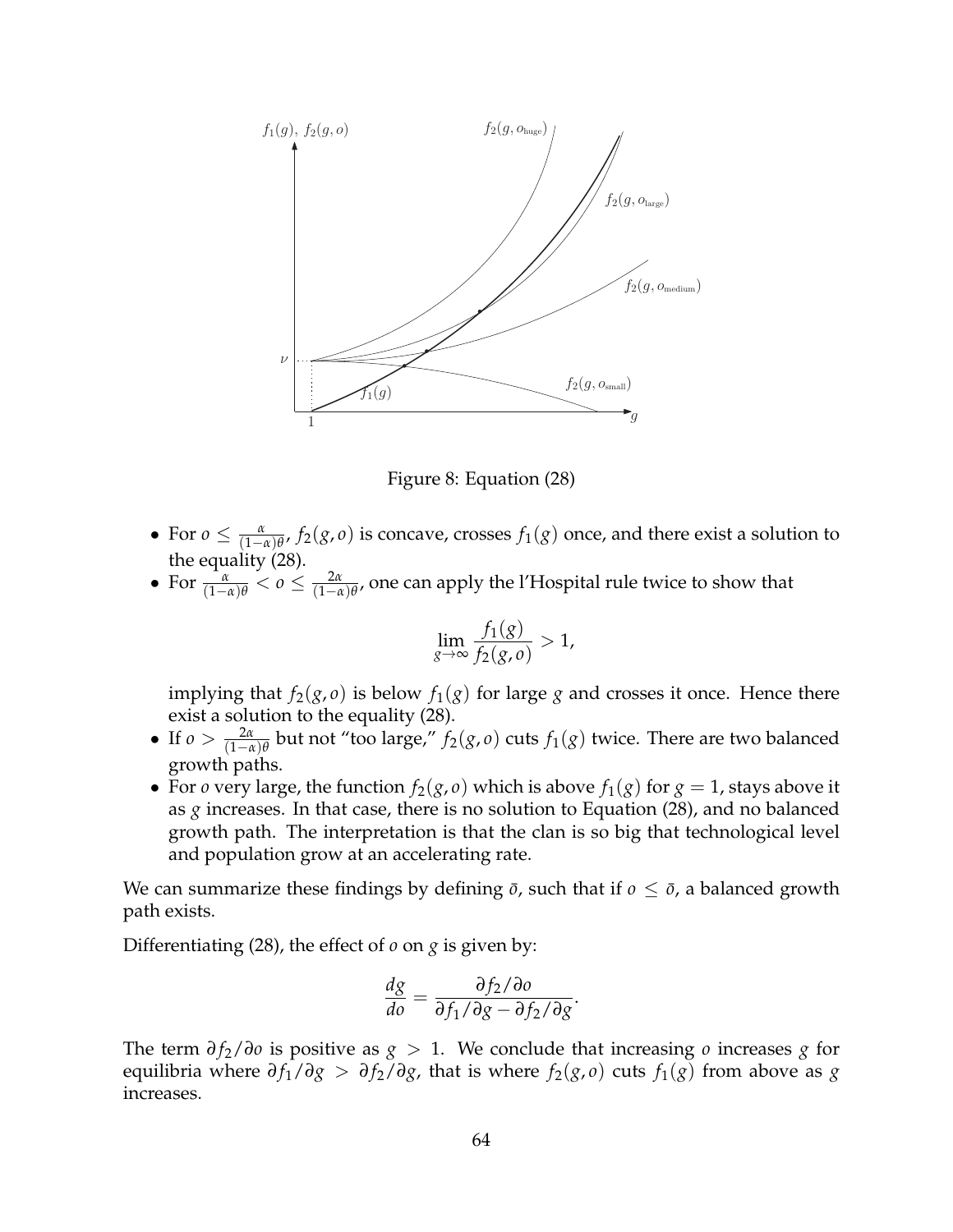Let us now consider whether such an equilibrium is incentive compatible. If *o* is too low, the threat of punishment is insufficient to prevent shirking, and only the family equilibrium exists. If *o* is large, parents may no longer be willing to apprentice their children with all current adult members of the clan. In other words, the clan should be large enough for the threat of punishment to ensure compliance, but small enough for parents to be willing to pay the apprenticeship fee. Hence, there exists thresholds *o*min and  $o_{\text{max}}$  such that if  $o_{\text{max}} > o > o_{\text{min}}$  the clan equilibrium is incentive compatible.

Assuming that the punishment technology is such that one person can do only negligible harm to another, but more than one person can exert a much more damaging action, sufficient in any case to deter shirking, we get  $o_{\text{min}} = 0.38$  Let us now consider  $o_{\text{max}}$ .

The clan equilibrium is sustained if, for each child, the marginal cost paid to the master is lower than the expected marginal benefit, as priced by the parents:

$$
\delta'(a) - \kappa \le \gamma \frac{\partial \mathbb{E}(q')}{\partial k'} \frac{\partial k'}{\partial m} (1 - \alpha) \frac{\gamma'}{L'}.
$$
 (29)

The right hand side represents the expected effect on individual productivity of meeting an additional master.  $(1 - \alpha) \frac{Y'}{I'}$  $\frac{I}{L'}$  is exogenous for the individual, and the altruism parameter  $\gamma$  reflects that the marginal benefit is seen from the point of view of the parent.

Let us first consider the term *∂***E** (*q ′* )/*∂k ′* . From (6), the derivative is

$$
\frac{\partial \mathbb{E}(q')}{\partial k'} = \theta \Gamma(1-\theta)(k')^{\theta-1}.
$$

The term *∂k ′*/*∂m* can be directly obtained using (27) and is equal to *νk−*1. Finally, the term *Y ′*/*L ′* can be transformed into:

$$
\frac{Y'}{L'} = \frac{Y'}{N'} \frac{N'}{L'} = \frac{Y'}{N'} \frac{1}{\Gamma(1-\theta)(k')^\theta}
$$
(30)

using (7). Condition (29) can now be rewritten as:

$$
\delta'(a) - \kappa \le \gamma \theta(k')^{\theta - 1} \nu k_{-1} (1 - \alpha) \frac{\gamma'}{N'} \frac{1}{(k')^{\theta}}.
$$
 (31)

which, along a balanced growth path, reduces to

$$
\delta'\left((g^c)^{\frac{(1-\alpha)\theta(o+1)}{\alpha}}\right)-\kappa\leq \frac{\gamma(1-\alpha)\nu \theta}{\bar ns} \ (g^c)^{\frac{(1-\alpha)\theta}{\alpha}-2}.
$$

The left hand side is increasing in  $o$  as  $g^c > 1$ ,  $g^c$  is increasing in  $o$ , and  $\delta(a)$  is convex. If it is smaller than the right hand side for the minimum value of  $o$  ( $o = 0$ ,  $g<sup>c</sup> = 1 + v$ ), i.e.

<sup>38</sup>Considering *o* as a continuous variable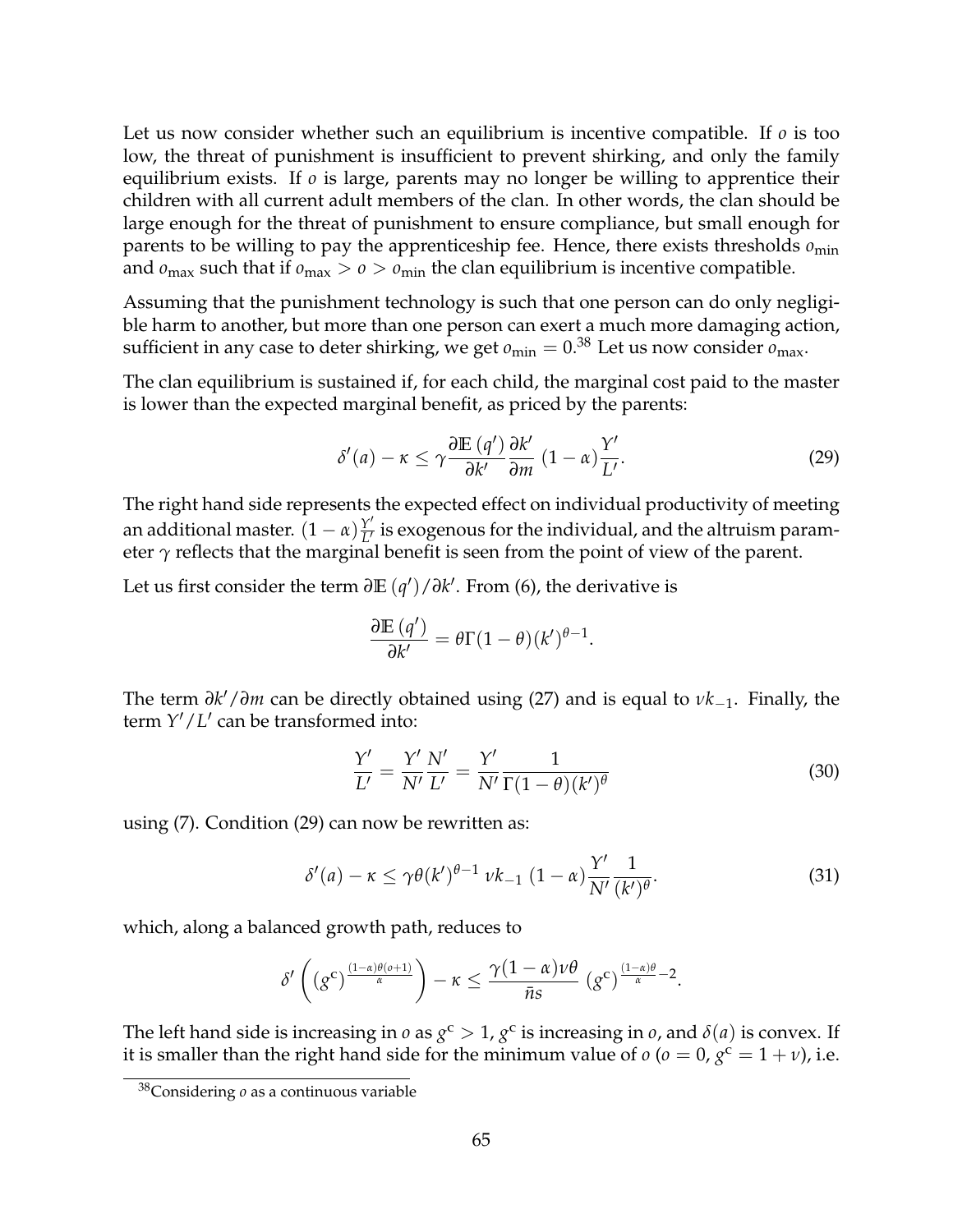if

$$
\delta'\left((1+\nu)^{\frac{(1-\alpha)\theta}{\alpha}}\right)-\kappa<\frac{\gamma(1-\alpha)\nu\theta}{\bar{n} s}(1+\nu)^{\frac{(1-\alpha)\theta}{\alpha}-2}.
$$

then either the right hand side becomes larger than the left hand side for some value of  $\rho = \hat{\rho} > 0$ , or they never intersect, in which case  $\hat{\rho}$  is infinite. Notice that the right hand side is decreasing in *g* **C** , and hence in *o*, provided that

$$
(1-\alpha)\theta<2\alpha,
$$

in which case, *o*max, the maximum size of the clan which is incentive compatible, is necessarily finite.

In the analysis of the incentive compatibility, we have assumed that  $g^{\text{c}}$  was defined, we show above that it is not the case  $\rho > \bar{\rho}$ . Hence, the threshold above which a balanced growth path exists and is incentive compatible is  $o_{\text{max}} = \min\{\bar{o}, \hat{o}\}.$ 

### **E Proof of Lemma 1**

The first-order condition for the parent's problem can be written as:

$$
p \qquad n = \gamma \ n \underbrace{\frac{\partial \mathbb{E}(q')}{\partial k'} \frac{\partial \mathbb{E}(k')}{\partial m} (1 - \alpha) \frac{Y'}{L'}}_{\text{marginal benefit } (\partial I'/\partial m)}.
$$

Remembering from (6) that

$$
\frac{\partial \mathbb{E}(q')}{\partial k'} = \theta \Gamma(1-\theta)(k')^{\theta-1},
$$

and using  $k' = k(m + v)$  (from (13)) as masters are now drawn randomly, we obtain, in equilibrium:

$$
\delta'(a) - \kappa = p = \gamma \theta \Gamma(1 - \theta) \frac{(k')^{\theta}}{m + \nu} (1 - \alpha) \frac{Y'}{L'}.
$$

Using (7), this equation simplifies into

$$
\delta'(a) - \kappa = \gamma \theta (1 - \alpha) \frac{1}{m + \nu} \frac{\Upsilon'}{N'}.
$$

## **F Proof of Proposition 4**

For a fixed number of masters *m*, the market equilibrium yields higher growth in productivity because those masters are drawn randomly. Indeed, from the proof of Proposition 3, productivity in **C** follows

$$
k' = (1 + \nu)k + (m - 1)\nu k_{-1}
$$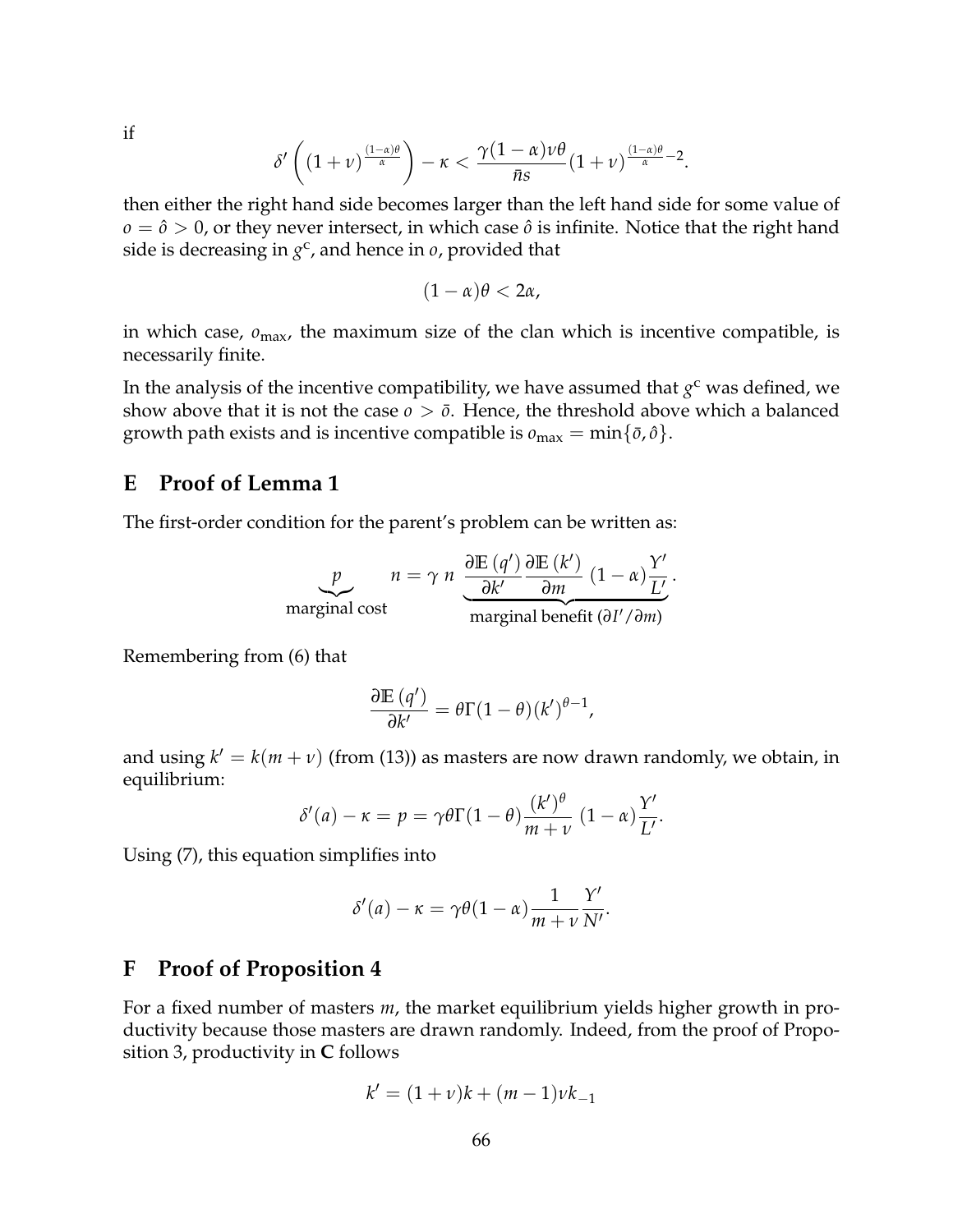which implies a growth rate equal to:

$$
g^{c} = \frac{1 + \nu + \sqrt{(1 + \nu)^{2} + 4(m - 1)\nu}}{2}
$$

which is always less than the growth rate with the market,  $m + \nu$ , for  $\nu > 0$  and  $m > 1$ .

Moreover, the equilibrium number of masters  $m<sup>M</sup>$  is higher in the market equilibrium compared to the clan equilibrium. Indeed,  $m<sup>M</sup>$  balances marginal cost and benefit. If the clan equilibrium had a higher number of masters, it would not be incentive compatible (parents would not like to pay all those masters).

Notice that, in the computation of the utility, the payments from apprentices,  $pa^M$ , and for children,  $pn^Mm^M$ , balance.

# **G Proof of Lemma 2**

The maximization problem of the guild is:

$$
\max_{a_j} \left\{ p_j a_j - \delta(a_j) + \kappa a_j \right\}
$$

subject to:

$$
S_j N'm_j = Na_j,
$$
  
\n
$$
p_j = \gamma \frac{\partial EI'_{ij}}{\partial m_j},
$$
  
\n
$$
\gamma EI'_{ij} - p_j m_j = \gamma (1 - \alpha) \frac{Y'}{N'} - pm.
$$
\n(32)

.

Replacing  $p_j$  and  $p$  by their value from the second constraint into the third leads to:

$$
\gamma(S'_j)^{\frac{1}{\lambda}-1}\left(\frac{k'_j}{k'}\right)^{\frac{\theta}{\lambda}}-\frac{\theta}{m_j+\nu}(S'_j)^{\frac{1}{\lambda}-1}\left(\frac{k'_j}{k'}\right)^{\frac{\theta}{\lambda}}m_j=\gamma-\frac{\theta}{m+\nu}m.
$$

which can be solved for *S ′ j* :

$$
S'_{j} = \left[ \frac{(\gamma - \theta) m + \gamma \nu}{(\gamma - \theta) m_{j} + \gamma \nu} \left( \frac{m_{j} + \nu}{m + \nu} \right)^{1 - \frac{\theta}{\lambda}} \right]^{\frac{\lambda}{1 - \lambda}}
$$

The second constraint can be rewritten as:

$$
p_j = \gamma \theta (1 - \alpha) \frac{1}{m + \nu} \frac{Y'}{N'} \frac{(\gamma - \theta) m + \gamma \nu}{(\gamma - \theta) m_j + \gamma \nu}
$$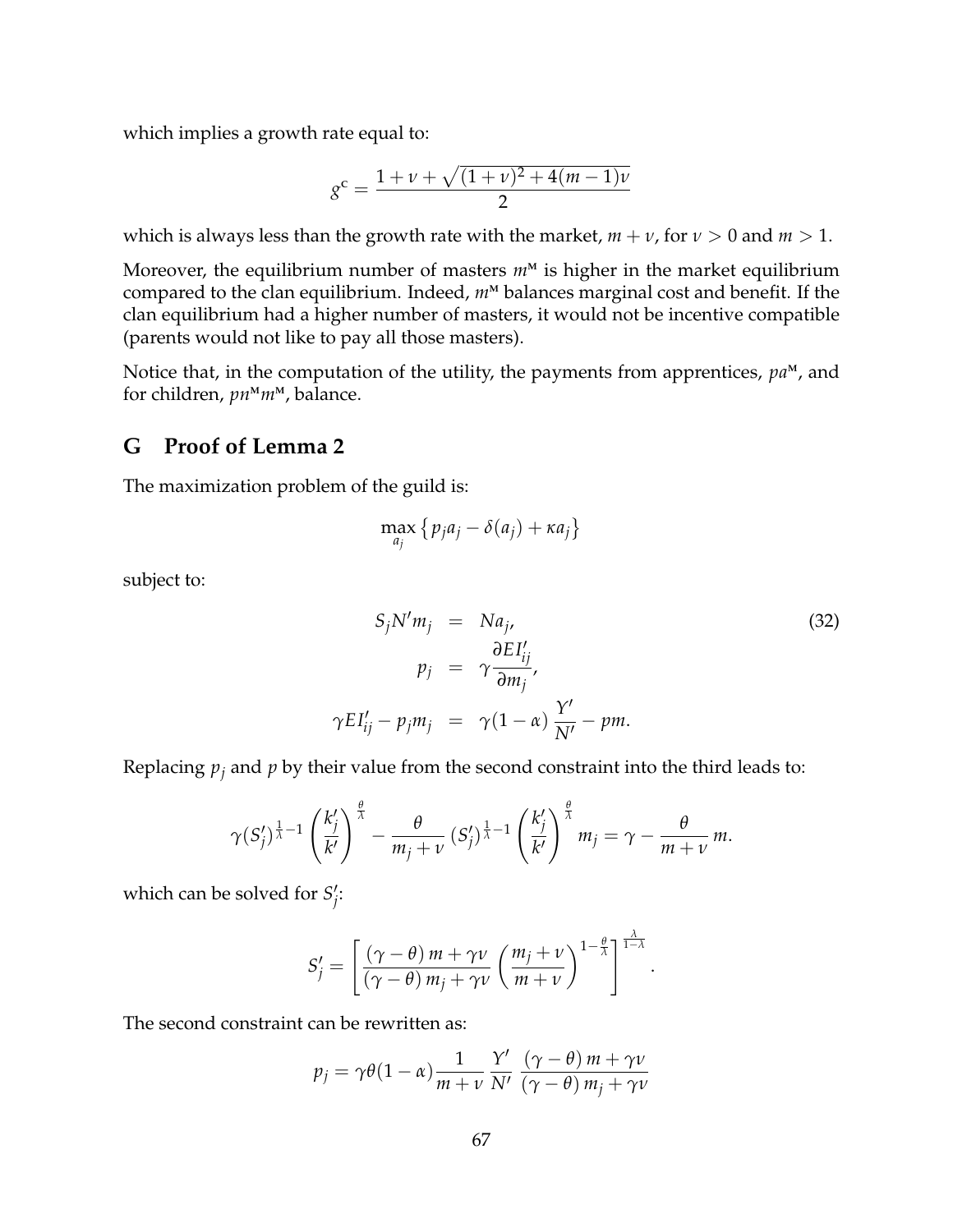and the equilibrium on the apprenticeship market (32) is:

$$
a_j = n S'_j m_j.
$$

These constraints imply that lowering the supply of apprenticeships *a<sup>j</sup>* increases the price *p<sup>j</sup>* . It is now easier to express the maximization program in terms of *m<sup>j</sup>* :

$$
\max_{m_j} \left\{ \left( \frac{\gamma \theta (1-\alpha)}{m+\nu} \frac{\Upsilon'}{N'} \frac{(\gamma-\theta) m + \gamma \nu}{(\gamma-\theta) m_j + \gamma \nu} + \kappa \right) n S'_j m_j - \delta \left( n S'_j m_j \right) \right\}.
$$

The first order condition is:

$$
-(\gamma - \theta) \left( \frac{\gamma \theta (1 - \alpha)}{m + \nu} \frac{\gamma'}{N'} \frac{(\gamma - \theta) m + \gamma \nu}{((\gamma - \theta) m_j + \gamma \nu)^2} \right) S'_j m_j + \left( \left( \frac{\gamma \theta (1 - \alpha)}{m + \nu} \frac{\gamma'}{N'} \frac{(\gamma - \theta) m + \gamma \nu}{(\gamma - \theta) m_j + \gamma \nu} + \kappa \right) - \delta' \left( n S'_j m_j \right) \right) \left( \frac{\partial S'_j}{\partial m_j} m_j + S'_j \right) = 0
$$

with

$$
\frac{\partial S'_{j}}{\partial m_{j}} = \frac{\lambda}{1 - \lambda} \left[ \frac{(\gamma - \theta) m + \gamma \nu}{(\gamma - \theta) m_{j} + \gamma \nu} \left( \frac{m_{j} + \nu}{m + \nu} \right)^{1 - \frac{\theta}{\lambda}} \right]^{\frac{\lambda}{1 - \lambda} - 1} \times \left( -(\gamma - \theta) \frac{(\gamma - \theta) m + \gamma \nu}{((\gamma - \theta) m_{j} + \gamma \nu)^{2}} \left( \frac{m_{j} + \nu}{m + \nu} \right)^{1 - \frac{\theta}{\lambda}} + \left( 1 - \frac{\theta}{\lambda} \right) \frac{(\gamma - \theta) m + \gamma \nu}{(\gamma - \theta) m_{j} + \gamma \nu} \left( \frac{m_{j} + \nu}{m + \nu} \right)^{-\frac{\theta}{\lambda}} \right).
$$

At the symmetric Nash equilibrium between guilds, this becomes:

$$
-(\gamma - \theta) \left( \frac{\gamma \theta (1 - \alpha)}{m + \nu} \frac{\gamma'}{N'} \frac{1}{(\gamma - \theta) m + \gamma \nu} \right) m + \left( \left( \frac{\gamma \theta (1 - \alpha)}{m + \nu} \frac{\gamma'}{N'} + \kappa \right) - \delta' \left( n m \right) \right) \left( \frac{\partial S'_j}{\partial m_j} m + 1 \right) = 0
$$

with:

$$
\frac{\partial S_j'}{\partial m_j} = \frac{\lambda}{1-\lambda} \left( \frac{-(\gamma-\theta)}{(\gamma-\theta)m+\gamma\nu} + \left(1-\frac{\theta}{\lambda}\right) \right),
$$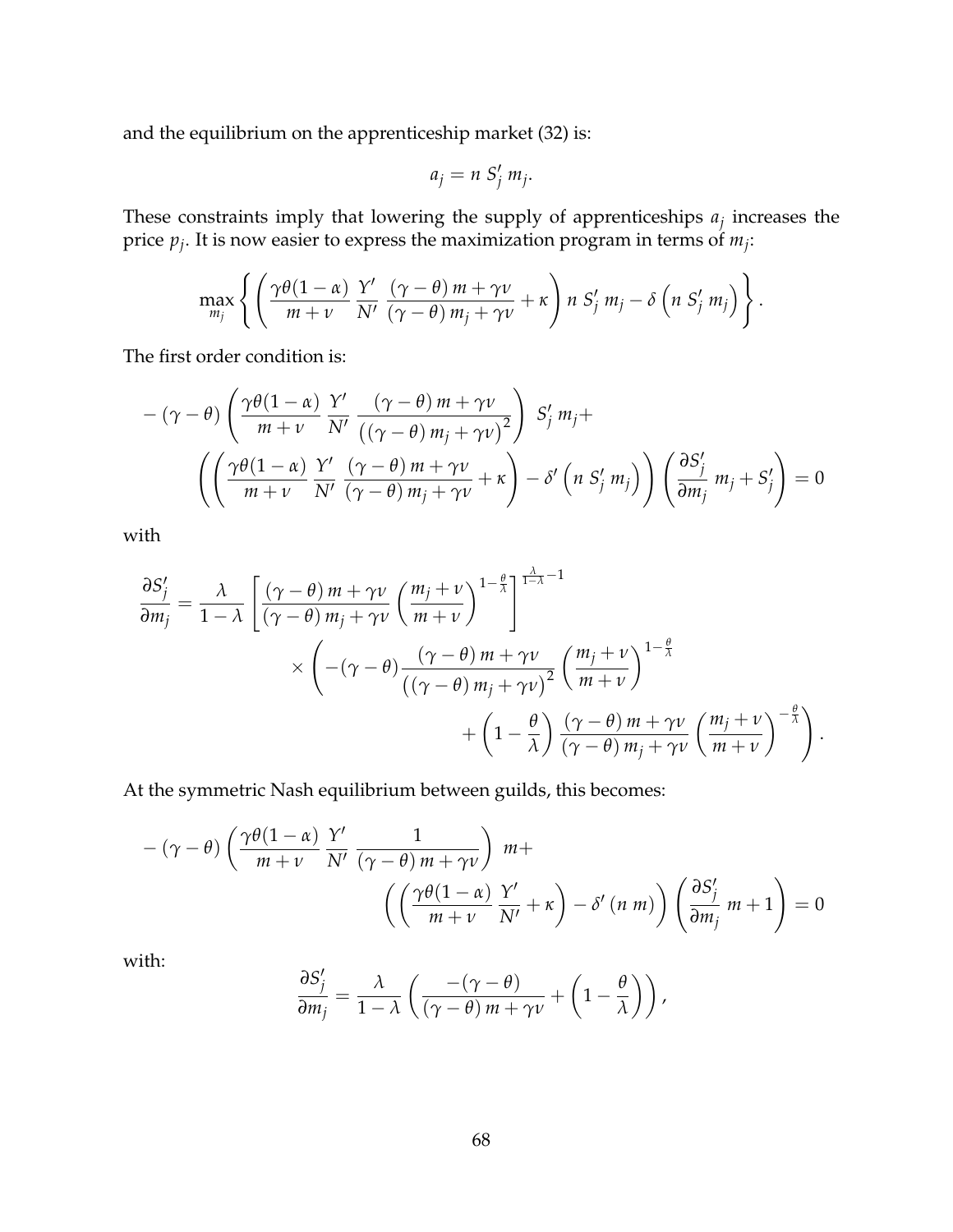which we can rearrange into:

$$
\frac{\gamma\theta(1-\alpha)}{m+\nu}\frac{\Upsilon'}{N'}\left(\frac{-(\gamma-\theta)m}{(\gamma-\theta)m+\gamma\nu}+\frac{\partial S'_{j}}{\partial m_{j}}m+1\right)+(\kappa-\delta'(n m))\left(\frac{\partial S'_{j}}{\partial m_{j}}m+1\right)=0
$$

and finally:

$$
\delta'(nm) - \kappa = \left(\frac{\gamma\theta(1-\alpha)}{m+\nu}\frac{\Upsilon'}{N'}\right)\Omega(m)
$$

with:

$$
\Omega(m) = \frac{\left(\frac{-(\gamma-\theta)m}{(\gamma-\theta)m+\gamma\nu} + 1 + \frac{\lambda m}{1-\lambda}\left(\frac{-(\gamma-\theta)}{(\gamma-\theta)m+\gamma\nu} + \left(1-\frac{\theta}{\lambda}\right)\right)\right)}{1 + \frac{\lambda m}{1-\lambda}\left(\frac{-(\gamma-\theta)}{(\gamma-\theta)m+\gamma\nu} + \left(1-\frac{\theta}{\lambda}\right)\right)}.
$$

 $\Omega(m)$  can be further simplified into:

$$
\Omega(m) = \frac{1 - \lambda + (\lambda - \theta)m - \frac{(\gamma - \theta)m}{(\gamma - \theta)m + \gamma\nu}}{1 - \lambda + (\lambda - \theta)m - \lambda \frac{(\gamma - \theta)m}{(\gamma - \theta)m + \gamma\nu}}.
$$

When  $\lambda \to 1$ ,  $\frac{\partial S'_j}{\partial m}$  $\frac{\partial P_j}{\partial m_j} \to \infty$  and  $\Omega(m) \to 1$ .

## **H Proof of Proposition 5**

Before considering the optimization problem, let us compute the effect of changing *m<sup>j</sup>* on income *I<sup>j</sup>* . Using Equation (7), we can compute the relative quantity of efficient labor in sector *j* as:

$$
\frac{L'_j}{L'} = S'_j \left(\frac{k'_j}{k'}\right)^{\theta}.
$$

With this expression, and with Equation (6), which adapts to trade *j* as  $Eq_j = \Gamma(1-\theta)k_j^{\theta}$ *j* , it is convenient to rewrite expected income as:

$$
EI'_{ij} = (1 - \alpha) \frac{Y'}{N'} (S'_j)^{\frac{1}{\lambda} - 1} \left(\frac{k'_j}{k'}\right)^{\frac{\theta}{\lambda}}.
$$

Let us now compute the effect of changing  $m_j$  on individual income. Using the result in (30), and  $k'_{j} = (m_{j} + v)k_{j}$ , we get:

$$
\frac{\partial EI'_{ij}}{\partial m_j} = \theta \Gamma(1-\theta) \frac{(k'_j)^{\theta}}{m_j + \nu} (1-\alpha) \frac{Y'}{L'} \left(\frac{L'_j}{L'}\right)^{\frac{1}{\lambda}-1}
$$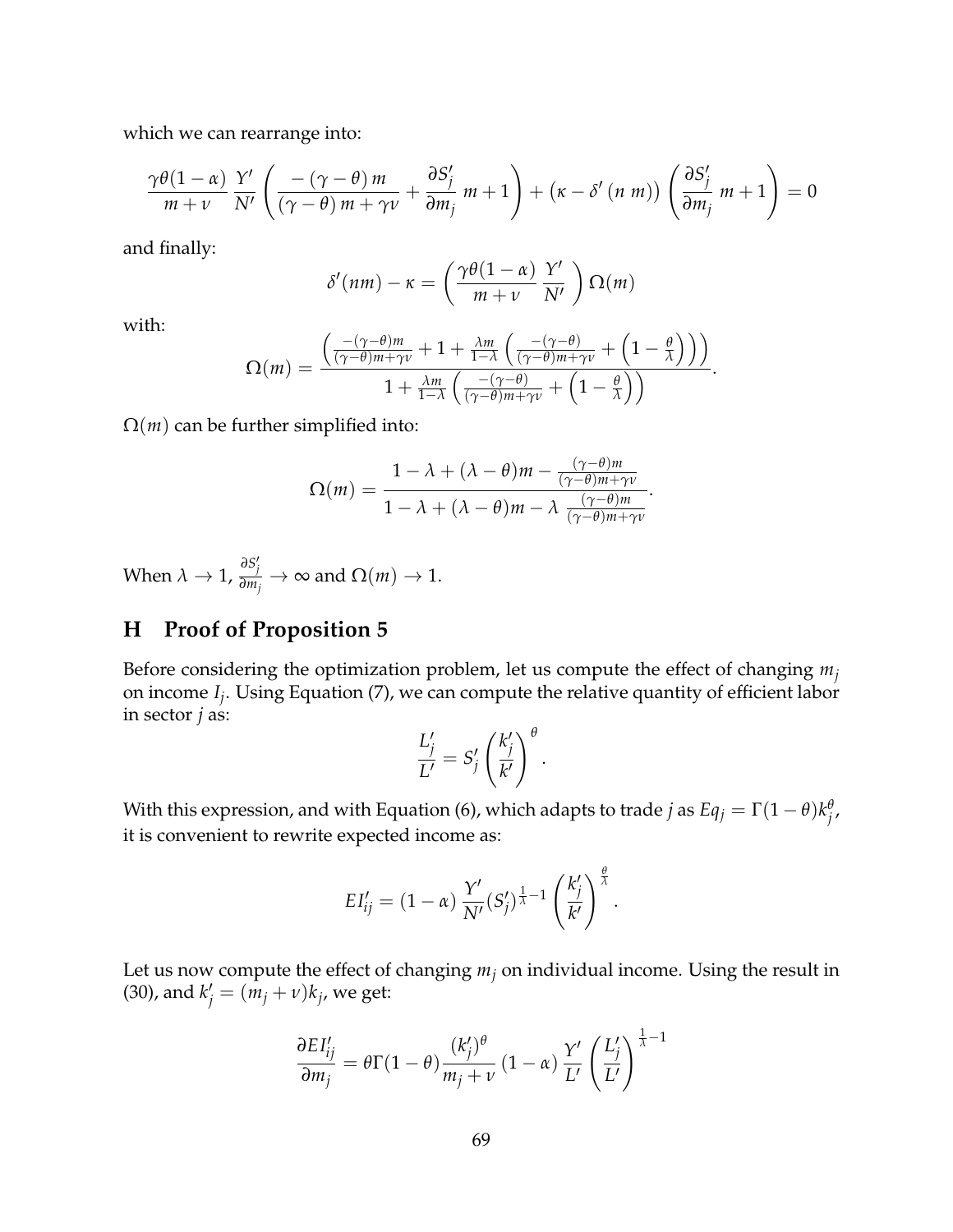which can moreover be simplified into, using (30):

$$
\frac{\partial EI'_{ij}}{\partial m_j} = \theta(1-\alpha)\frac{(k'_j)^{\theta}}{(k')^{\theta}}\frac{1}{m_j+\nu}(1-\alpha),
$$

leading to:

$$
\frac{\partial EI'_{ij}}{\partial m_j} = \theta(1-\alpha) \frac{1}{m_j + \nu} \frac{\Upsilon'}{N'} (S'_j)^{\frac{1}{\lambda}-1} \left(\frac{k'_j}{k'}\right)^{\frac{\theta}{\lambda}}.
$$

Marginal income is therefore equal to expected income multiplied by:  $\frac{\theta}{m_j+\nu}$ .

To study the equilibrium, one should consider Equation (24) replacing  $a^{\text{c}}$ ,  $m^{\text{c}}$  and  $y^{\text{c}}$  by their value:

$$
\delta'((g^{\mathbf{G}}-\nu)n^{\mathbf{G}})-\kappa=\gamma\theta(1-\alpha)\frac{1}{g^{\mathbf{G}}}\frac{n^{\mathbf{G}}}{\bar{n}s}\Omega(g^{\mathbf{G}}-\nu).
$$
 (33)

This equation describes a relationship between  $g^{\text{c}}$  and  $n^{\text{c}}$  which we call the "apprenticeship monopolistic market," as it is derived from the demand for apprenticeship and the monopolistic behavior of the guild. Equation (33) can be rewritten as:

$$
n^{c} = \frac{\kappa}{\bar{\delta}(g^{c} - \nu) - \frac{\gamma \theta(1 - \alpha)}{s\bar{n} g^{c}} \Omega(g^{c} - \nu)}.
$$

If we compare this expression with the equivalent in the market equilibrium, Equation (20), we see that the denominator is necessarily larger. Hence, for any given  $g$ ,  $n<sup>g</sup> < n<sup>M</sup>$ . It follows that  $g^G < g^M$ .

Notice finally that, as in the market equilibrium, the payments from apprentices, pa<sup>c</sup>, and for children*, pn<sup>c</sup>m<sup>c</sup>,* balance in the computation of the utility.

## **I Proof of Proposition 6**

We can compute the gains of adopting the guild institution as:

$$
u^{F\to G} - u^{F\to F} = \gamma n_0 (y_1^G - y_1^F) + \kappa (a_0 - n_0) - \delta (a_0) + \delta (n_0) - \mu (N_0),
$$
  

$$
u^{C\to G} - u^{C\to C} = \gamma n_0 (y_1^G - y_1^C) + \kappa (a_0 - (n_0)^{o+1}) - \delta (a_0) + \delta ((n_0)^{o+1}) - \mu (N_0).
$$

*N* makes people in the family equilibrium indifferent between adopting the guild or not, i.e., it solves:

$$
\gamma n_0(y_1^{\mathsf{G}} - y_1^{\mathsf{F}}) + \kappa (a_0 - n_0) - \delta(a_0) + \delta(n_0) - \mu(\underline{N}) = 0.
$$